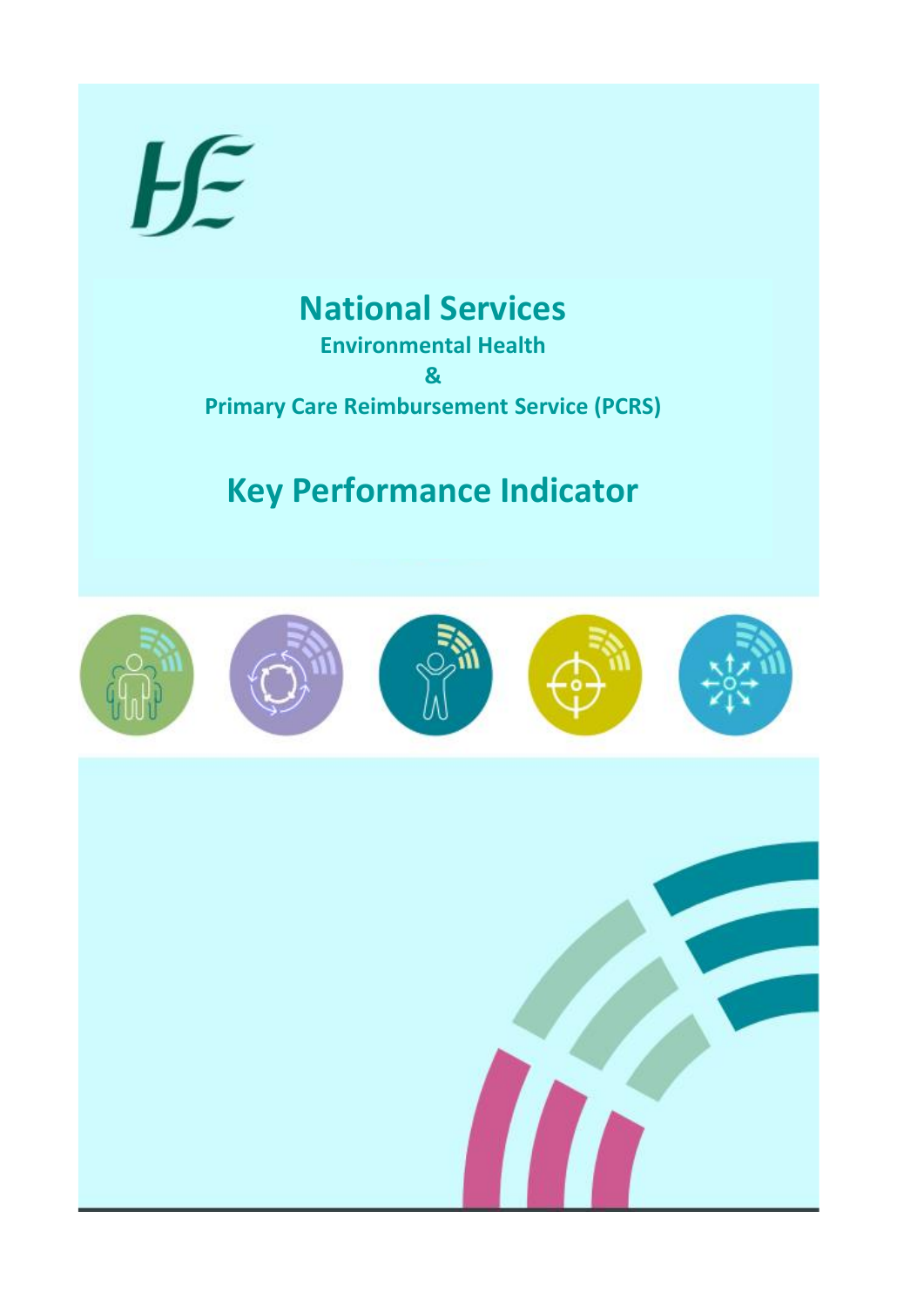|    | <b>Environmental Health</b>                 |                                                                                                                                                                                                                                                                                                                                                                                                                                                                                                                                                                                                                                                                                                                                             |
|----|---------------------------------------------|---------------------------------------------------------------------------------------------------------------------------------------------------------------------------------------------------------------------------------------------------------------------------------------------------------------------------------------------------------------------------------------------------------------------------------------------------------------------------------------------------------------------------------------------------------------------------------------------------------------------------------------------------------------------------------------------------------------------------------------------|
|    | <b>KPI Title</b>                            | HWB29- No. of initial tobacco sales to minors test purchase inspections carried out                                                                                                                                                                                                                                                                                                                                                                                                                                                                                                                                                                                                                                                         |
| 1a | <b>KPI Short Title</b>                      | Tobacco test purchase inspections                                                                                                                                                                                                                                                                                                                                                                                                                                                                                                                                                                                                                                                                                                           |
| 2  | <b>KPI Description</b>                      | Test purchases of cigarettes with volunteer minors are carried out in retail premises to assess compliance with tobacco control legislation. A<br>minor is a person who has not attained the age of 18 years. They are volunteers who have freely offered to take part in the activity. A test<br>purchase involves a supervised volunteer minor attempting to purchase tobacco from a retail outlet. Retail outlets are premises from where<br>tobacco products are sold. The Public Health (Tobacco) Acts state that it shall be an offence for a person to sell a tobacco product by retail,<br>or supply a tobacco product, to, or invite an offer to purchase a tobacco product by, a person who has not attained the age of 18 years. |
| 3  | <b>KPI Rationale</b>                        | It is an offense for retailers to sell tobacco products to persons under 18. The HSE Environmental Health Service enforces this provision of<br>the Public Health (Tobacco) Acts 2002 – 2012. This metric reports on the activity associated with this provision.                                                                                                                                                                                                                                                                                                                                                                                                                                                                           |
| За | <b>Indicator Classification</b>             | Access & Integration                                                                                                                                                                                                                                                                                                                                                                                                                                                                                                                                                                                                                                                                                                                        |
| 4  | <b>National Target</b>                      | 2021 NSP Target: 384. This is a cumulative calculation                                                                                                                                                                                                                                                                                                                                                                                                                                                                                                                                                                                                                                                                                      |
| 4a | <b>Target</b>                               | 2021 Full Year Target 384                                                                                                                                                                                                                                                                                                                                                                                                                                                                                                                                                                                                                                                                                                                   |
| 4b | <b>Volume Metrics</b>                       |                                                                                                                                                                                                                                                                                                                                                                                                                                                                                                                                                                                                                                                                                                                                             |
| 5  | <b>KPI Calculation</b>                      | It is a count of the number of establishments where a test purchase inspection has been carried out.                                                                                                                                                                                                                                                                                                                                                                                                                                                                                                                                                                                                                                        |
| 6  | <b>Data Source</b>                          | Environmental Health Information System (EHIS) The data is complete for all areas of the country. The only issue is ensuring that all<br>relevant data for the quarter is entered in the EHIS by the 12th of the month following the end of the quarter which is monitored by local and<br>regional management.                                                                                                                                                                                                                                                                                                                                                                                                                             |
| 6а | Data Sign Off                               | Shane Keane, Regional Chief Environmental Health Officer, Dublin North East                                                                                                                                                                                                                                                                                                                                                                                                                                                                                                                                                                                                                                                                 |
| 6b | <b>Data Quality Issues</b>                  | None                                                                                                                                                                                                                                                                                                                                                                                                                                                                                                                                                                                                                                                                                                                                        |
| 7  | <b>Data Collection</b><br><b>Frequency</b>  | Quarterly                                                                                                                                                                                                                                                                                                                                                                                                                                                                                                                                                                                                                                                                                                                                   |
| 8  | <b>Tracer Conditions</b>                    | As per description                                                                                                                                                                                                                                                                                                                                                                                                                                                                                                                                                                                                                                                                                                                          |
| 9  | <b>Minimum Data Set MDS</b>                 | Number of test purchase inspections.                                                                                                                                                                                                                                                                                                                                                                                                                                                                                                                                                                                                                                                                                                        |
| 10 | International<br><b>Comparison</b>          | <b>No</b>                                                                                                                                                                                                                                                                                                                                                                                                                                                                                                                                                                                                                                                                                                                                   |
| 11 | <b>KPI Monitoring</b>                       | Monthly                                                                                                                                                                                                                                                                                                                                                                                                                                                                                                                                                                                                                                                                                                                                     |
| 12 | <b>KPI Reporting Frequency Quarterly</b>    |                                                                                                                                                                                                                                                                                                                                                                                                                                                                                                                                                                                                                                                                                                                                             |
| 13 | <b>KPI Report Period</b>                    | Quarterly                                                                                                                                                                                                                                                                                                                                                                                                                                                                                                                                                                                                                                                                                                                                   |
| 14 | <b>KPI Reporting</b><br><b>Aggregation</b>  | National                                                                                                                                                                                                                                                                                                                                                                                                                                                                                                                                                                                                                                                                                                                                    |
| 15 | reports?                                    | KPI is reported in which NSP / Management Data report / Performance Profile                                                                                                                                                                                                                                                                                                                                                                                                                                                                                                                                                                                                                                                                 |
| 16 | Web link to data                            | http://www.hse.ie/eng/services/publications/corporate/performancereports/                                                                                                                                                                                                                                                                                                                                                                                                                                                                                                                                                                                                                                                                   |
| 17 | <b>Additional Information</b>               |                                                                                                                                                                                                                                                                                                                                                                                                                                                                                                                                                                                                                                                                                                                                             |
| 18 | <b>KPI owner/lead for</b><br>implementation | Ann Marie Part, Assistant National Director                                                                                                                                                                                                                                                                                                                                                                                                                                                                                                                                                                                                                                                                                                 |
| 19 | <b>NBIU data support</b>                    | Siobhán O'Brien, Lead Data Analyst, National Services, siobhan.obrien2@hse.ie                                                                                                                                                                                                                                                                                                                                                                                                                                                                                                                                                                                                                                                               |
| 20 | <b>National Director</b>                    | Joe Ryan, National Director of National Services (Operational Performance & Integration Office)                                                                                                                                                                                                                                                                                                                                                                                                                                                                                                                                                                                                                                             |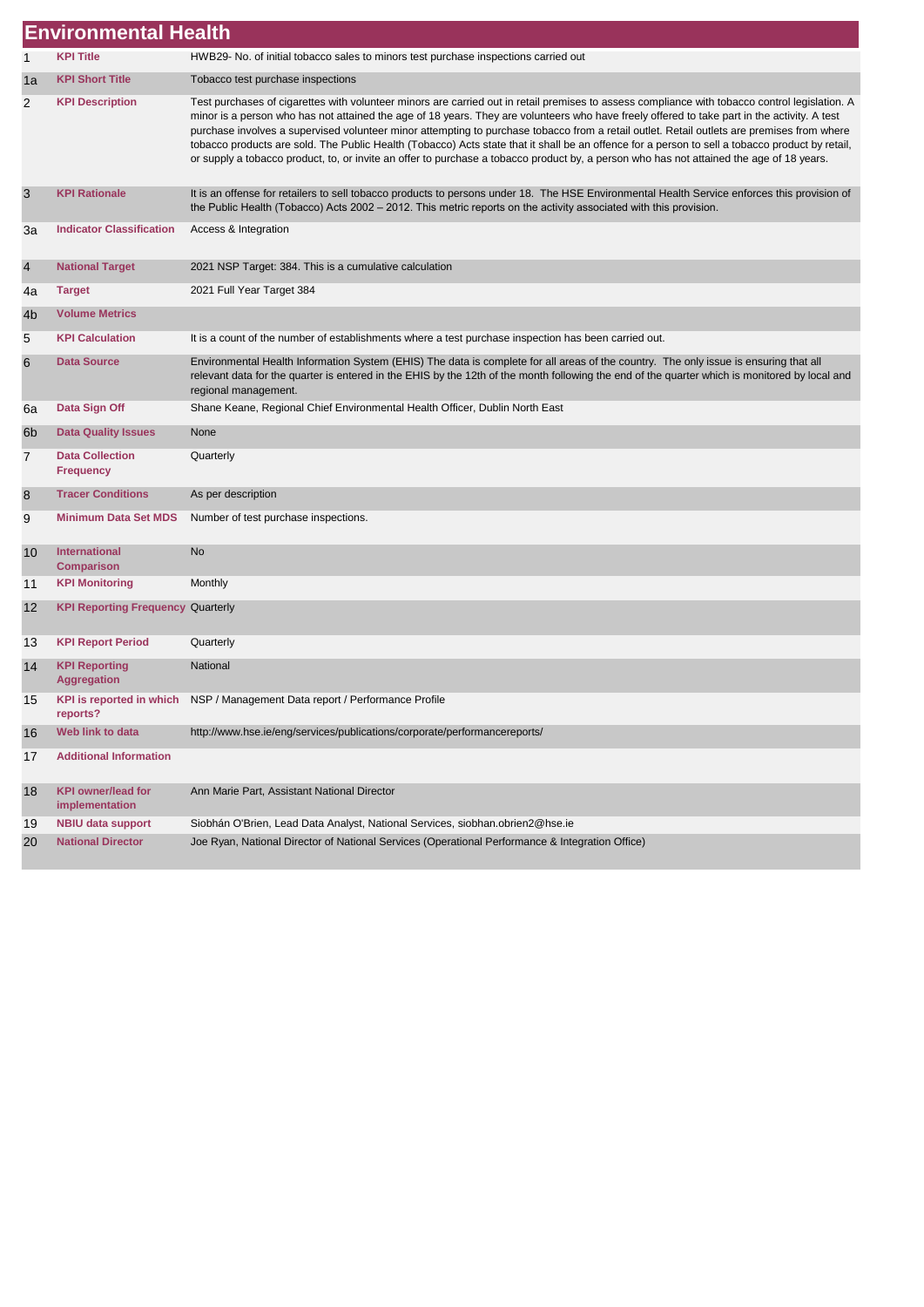|                | <b>Environmental Health</b>                 |                                                                                                                                                                                                                                                                                                                                                                                                                                                                                                                                                                                                                                                                                                                                                                                                                                                                                                                                                                                                                                                                                                                                                                                                                                                                                                                                                                                                                                                                                                                                                            |  |
|----------------|---------------------------------------------|------------------------------------------------------------------------------------------------------------------------------------------------------------------------------------------------------------------------------------------------------------------------------------------------------------------------------------------------------------------------------------------------------------------------------------------------------------------------------------------------------------------------------------------------------------------------------------------------------------------------------------------------------------------------------------------------------------------------------------------------------------------------------------------------------------------------------------------------------------------------------------------------------------------------------------------------------------------------------------------------------------------------------------------------------------------------------------------------------------------------------------------------------------------------------------------------------------------------------------------------------------------------------------------------------------------------------------------------------------------------------------------------------------------------------------------------------------------------------------------------------------------------------------------------------------|--|
| 1              | <b>KPI Title</b>                            | HWB31- No. of official food control planned and planned surveillance inspections of food businesses                                                                                                                                                                                                                                                                                                                                                                                                                                                                                                                                                                                                                                                                                                                                                                                                                                                                                                                                                                                                                                                                                                                                                                                                                                                                                                                                                                                                                                                        |  |
| 1a             | <b>KPI Short Title</b>                      | Inspections of food businesses                                                                                                                                                                                                                                                                                                                                                                                                                                                                                                                                                                                                                                                                                                                                                                                                                                                                                                                                                                                                                                                                                                                                                                                                                                                                                                                                                                                                                                                                                                                             |  |
| 2              | <b>KPI Description</b>                      | Food business establishments are routinely inspected to assess compliance with official food control requirements. A planned inspection will<br>focus on each aspect of the four elements of a food safety management system (structural and operational prerequisites, HACCP (Hazard<br>Analysis and Critical Control Point) and management procedures) and relevant food law (other than general food hygiene) applicable to the<br>food business. A planned surveillance inspection will focus on one aspect of the four elements of a food safety management system<br>(structural and operational prerequisites, HACCP (Hazard Analysis and Critical Control Point) and management procedures) and relevant<br>food law (other than general food hygiene) applicable to the food business. An inspection is the systematic examination of the activities and<br>operations to assess the level of compliance with applicable food legislation. The operation is assessed for compliance against the<br>requirements Regulation (EC) No 852/2004 on the hygiene of foodstuffs and if applicable Regulation (EC) No 853/2004 laying down specific<br>hygiene rules for food of animal origin and/or any other applicable food legislation as per Schedule 1 of the HSE FSAI Service Contract. A<br>wide range of food businesses are subject to inspection including importers/exporters, manufacturers, packers, transporters,<br>wholesalers/distributors, retailers and those in the service sector including public houses, restaurants, hospitals. |  |
| 3              | <b>KPI Rationale</b>                        | The FSAI HSE Service Contract requires the inspection of food business establishments. NSP access indicator of performance.                                                                                                                                                                                                                                                                                                                                                                                                                                                                                                                                                                                                                                                                                                                                                                                                                                                                                                                                                                                                                                                                                                                                                                                                                                                                                                                                                                                                                                |  |
| 3a             | <b>Indicator Classification</b>             | Access                                                                                                                                                                                                                                                                                                                                                                                                                                                                                                                                                                                                                                                                                                                                                                                                                                                                                                                                                                                                                                                                                                                                                                                                                                                                                                                                                                                                                                                                                                                                                     |  |
| $\overline{4}$ | <b>National Target</b>                      | 2021 NSP: 33,000                                                                                                                                                                                                                                                                                                                                                                                                                                                                                                                                                                                                                                                                                                                                                                                                                                                                                                                                                                                                                                                                                                                                                                                                                                                                                                                                                                                                                                                                                                                                           |  |
| 4a             | <b>Target</b>                               | 2021 Full Year Target 33,000                                                                                                                                                                                                                                                                                                                                                                                                                                                                                                                                                                                                                                                                                                                                                                                                                                                                                                                                                                                                                                                                                                                                                                                                                                                                                                                                                                                                                                                                                                                               |  |
| 4b             | <b>Volume Metrics</b>                       |                                                                                                                                                                                                                                                                                                                                                                                                                                                                                                                                                                                                                                                                                                                                                                                                                                                                                                                                                                                                                                                                                                                                                                                                                                                                                                                                                                                                                                                                                                                                                            |  |
| 5              | <b>KPI Calculation</b>                      | It is a count of the number of planned, and planned surveillance inspections carried out of food businesses. This is a cumulative calculation                                                                                                                                                                                                                                                                                                                                                                                                                                                                                                                                                                                                                                                                                                                                                                                                                                                                                                                                                                                                                                                                                                                                                                                                                                                                                                                                                                                                              |  |
| 6              | <b>Data Source</b>                          | Environmental Health Information System (EHIS) The data is complete for all areas of the country. The only issue is ensuring that all<br>relevant data for the quarter is entered in the EHIS by the 12th of the month following the end of the quarter which is monitored by local and<br>regional management.                                                                                                                                                                                                                                                                                                                                                                                                                                                                                                                                                                                                                                                                                                                                                                                                                                                                                                                                                                                                                                                                                                                                                                                                                                            |  |
| 6a             | Data Sign Off                               | Shane Keane, Regional Chief Environmental Health Officer, Dublin North East                                                                                                                                                                                                                                                                                                                                                                                                                                                                                                                                                                                                                                                                                                                                                                                                                                                                                                                                                                                                                                                                                                                                                                                                                                                                                                                                                                                                                                                                                |  |
| 6 <sub>b</sub> | <b>Data Quality Issues</b>                  | None                                                                                                                                                                                                                                                                                                                                                                                                                                                                                                                                                                                                                                                                                                                                                                                                                                                                                                                                                                                                                                                                                                                                                                                                                                                                                                                                                                                                                                                                                                                                                       |  |
| 7              | <b>Data Collection</b><br><b>Frequency</b>  | Monthly                                                                                                                                                                                                                                                                                                                                                                                                                                                                                                                                                                                                                                                                                                                                                                                                                                                                                                                                                                                                                                                                                                                                                                                                                                                                                                                                                                                                                                                                                                                                                    |  |
| 8              | <b>Tracer Conditions</b>                    | As per description                                                                                                                                                                                                                                                                                                                                                                                                                                                                                                                                                                                                                                                                                                                                                                                                                                                                                                                                                                                                                                                                                                                                                                                                                                                                                                                                                                                                                                                                                                                                         |  |
| 9              | <b>Minimum Data Set MDS</b>                 | No. of planned inspections of food businesses. No. of planned surveillance inspections of food businesses.                                                                                                                                                                                                                                                                                                                                                                                                                                                                                                                                                                                                                                                                                                                                                                                                                                                                                                                                                                                                                                                                                                                                                                                                                                                                                                                                                                                                                                                 |  |
| 10             | <b>International</b><br><b>Comparison</b>   | No                                                                                                                                                                                                                                                                                                                                                                                                                                                                                                                                                                                                                                                                                                                                                                                                                                                                                                                                                                                                                                                                                                                                                                                                                                                                                                                                                                                                                                                                                                                                                         |  |
| 11             | <b>KPI Monitoring</b>                       | Quarterly                                                                                                                                                                                                                                                                                                                                                                                                                                                                                                                                                                                                                                                                                                                                                                                                                                                                                                                                                                                                                                                                                                                                                                                                                                                                                                                                                                                                                                                                                                                                                  |  |
| 12             | <b>KPI Reporting Frequency Quarterly</b>    |                                                                                                                                                                                                                                                                                                                                                                                                                                                                                                                                                                                                                                                                                                                                                                                                                                                                                                                                                                                                                                                                                                                                                                                                                                                                                                                                                                                                                                                                                                                                                            |  |
| 13             | <b>KPI Report Period</b>                    | Quarterly                                                                                                                                                                                                                                                                                                                                                                                                                                                                                                                                                                                                                                                                                                                                                                                                                                                                                                                                                                                                                                                                                                                                                                                                                                                                                                                                                                                                                                                                                                                                                  |  |
| 14             | <b>KPI Reporting</b><br><b>Aggregation</b>  | National                                                                                                                                                                                                                                                                                                                                                                                                                                                                                                                                                                                                                                                                                                                                                                                                                                                                                                                                                                                                                                                                                                                                                                                                                                                                                                                                                                                                                                                                                                                                                   |  |
| 15             | <b>KPI</b> is reported in which<br>reports? | NSP / Management Data Report / Performance Profile                                                                                                                                                                                                                                                                                                                                                                                                                                                                                                                                                                                                                                                                                                                                                                                                                                                                                                                                                                                                                                                                                                                                                                                                                                                                                                                                                                                                                                                                                                         |  |
| 16             | Web link to data                            | http://www.hse.ie/eng/services/publications/performancereports/                                                                                                                                                                                                                                                                                                                                                                                                                                                                                                                                                                                                                                                                                                                                                                                                                                                                                                                                                                                                                                                                                                                                                                                                                                                                                                                                                                                                                                                                                            |  |
| 17             | <b>Additional Information</b>               |                                                                                                                                                                                                                                                                                                                                                                                                                                                                                                                                                                                                                                                                                                                                                                                                                                                                                                                                                                                                                                                                                                                                                                                                                                                                                                                                                                                                                                                                                                                                                            |  |
| 18             | <b>KPI owner/lead for</b><br>implementation | Ann Marie Part, Assistant National Director                                                                                                                                                                                                                                                                                                                                                                                                                                                                                                                                                                                                                                                                                                                                                                                                                                                                                                                                                                                                                                                                                                                                                                                                                                                                                                                                                                                                                                                                                                                |  |
| 19             | <b>NBIU data support</b>                    | Siobhán O'Brien, Lead Data Analyst, National Services, siobhan.obrien2@hse.ie                                                                                                                                                                                                                                                                                                                                                                                                                                                                                                                                                                                                                                                                                                                                                                                                                                                                                                                                                                                                                                                                                                                                                                                                                                                                                                                                                                                                                                                                              |  |
| 20             | <b>National Director</b>                    | Joe Ryan, National Director of National Services (Operational Performance & Integration Office)                                                                                                                                                                                                                                                                                                                                                                                                                                                                                                                                                                                                                                                                                                                                                                                                                                                                                                                                                                                                                                                                                                                                                                                                                                                                                                                                                                                                                                                            |  |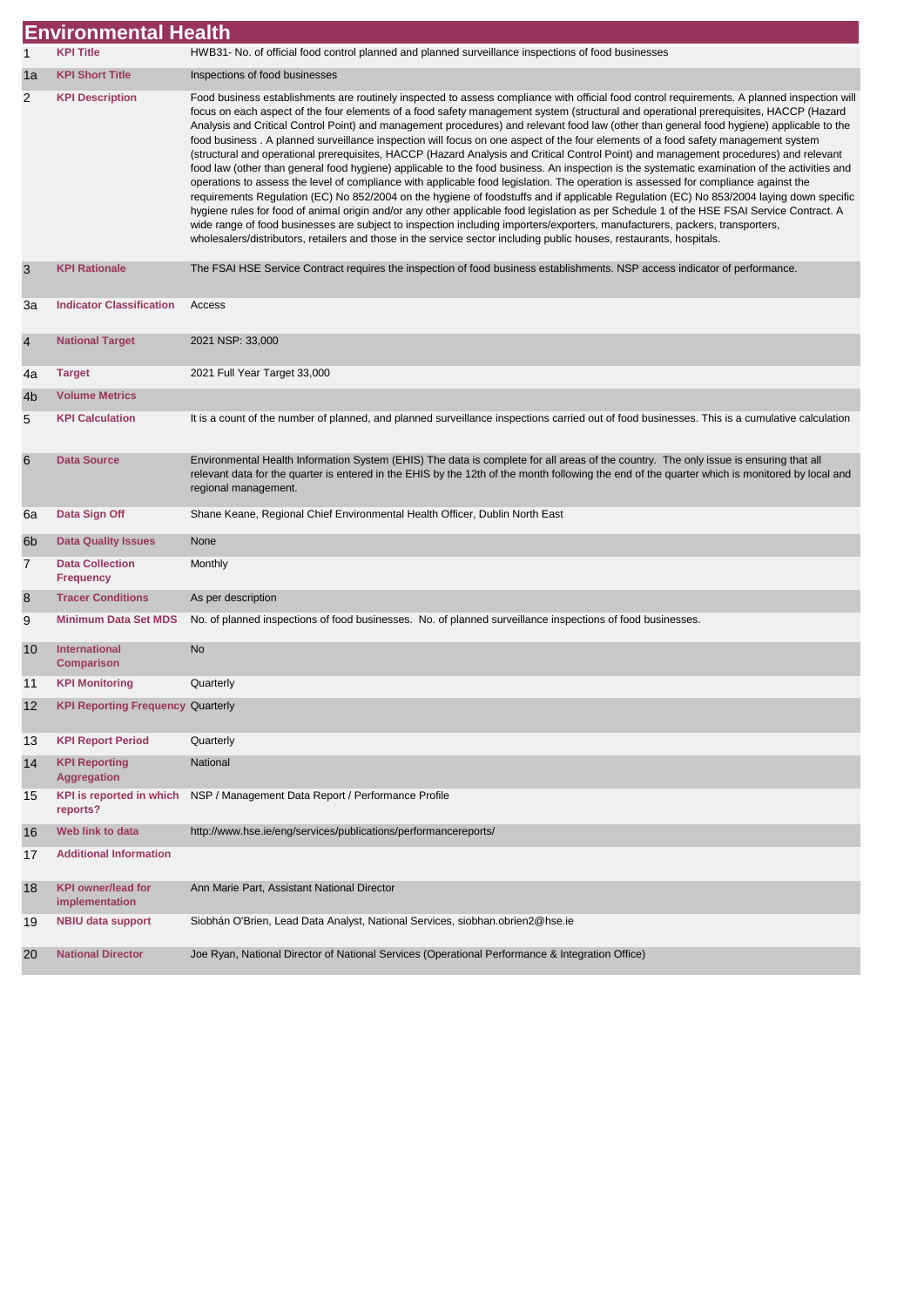|    | <b>Environmental Health</b>                 |                                                                                                                                                                                                                                                                                                                                                                                                                                                                                                                                                                                                                                                                                                                                                                                                                                                                                                                                                                                                      |  |
|----|---------------------------------------------|------------------------------------------------------------------------------------------------------------------------------------------------------------------------------------------------------------------------------------------------------------------------------------------------------------------------------------------------------------------------------------------------------------------------------------------------------------------------------------------------------------------------------------------------------------------------------------------------------------------------------------------------------------------------------------------------------------------------------------------------------------------------------------------------------------------------------------------------------------------------------------------------------------------------------------------------------------------------------------------------------|--|
| 1  | <b>KPI Title</b>                            | HWB80- No. of test purchases carried out under the Public Health (Sunbeds) Act, 2014                                                                                                                                                                                                                                                                                                                                                                                                                                                                                                                                                                                                                                                                                                                                                                                                                                                                                                                 |  |
| 1a | <b>KPI Short Title</b>                      | Sunbed test purchase inspections                                                                                                                                                                                                                                                                                                                                                                                                                                                                                                                                                                                                                                                                                                                                                                                                                                                                                                                                                                     |  |
| 2  | <b>KPI Description</b>                      | Test purchases of sunbed establishments with volunteer minors are carried out in premises to assess compliance with sunbed control<br>legislation. (Public Health (Sunbeds) Act 2014. Establishments includes any business where one or more than one sunbed is made<br>available for use or a business which sells or hires sunbeds or advertises or promotes the use, sale or hire of sunbeds; e.g beauty salon,<br>hairdressers, barbers, hotel, leisure centre, gym, stand alone dedicated sunbed salon, etc. Test Purchase Inspection is conducted to test the<br>compliance of a sunbed business with the sale to minors part of the legislation. A minor is a person who has not attained the age of 18<br>years. They are volunteers who have freely offered to take part in the activity. A test purchase involves a supervised volunteer minor<br>attempting to use/hire a sunbed. The legislation applicable is the Public Health (Sunbeds) Act 2014 and all Regulations made thereunder. |  |
| 3  | <b>KPI Rationale</b>                        | It is an offence for minors to be offered sunbed services. NSP action under Corporate Goal 2.                                                                                                                                                                                                                                                                                                                                                                                                                                                                                                                                                                                                                                                                                                                                                                                                                                                                                                        |  |
| За | <b>Indicator Classification</b>             | Access & Integration                                                                                                                                                                                                                                                                                                                                                                                                                                                                                                                                                                                                                                                                                                                                                                                                                                                                                                                                                                                 |  |
| 4  | <b>National Target</b>                      | 2021 NSP Target: 32. This is a cumulative calculation                                                                                                                                                                                                                                                                                                                                                                                                                                                                                                                                                                                                                                                                                                                                                                                                                                                                                                                                                |  |
| 4a | <b>Target</b>                               | Full Year Target: 32                                                                                                                                                                                                                                                                                                                                                                                                                                                                                                                                                                                                                                                                                                                                                                                                                                                                                                                                                                                 |  |
| 4b | <b>Volume Metrics</b>                       |                                                                                                                                                                                                                                                                                                                                                                                                                                                                                                                                                                                                                                                                                                                                                                                                                                                                                                                                                                                                      |  |
| 5  | <b>KPI Calculation</b>                      | It is a count of the number of establishments where a test purchase inspection has been carried out.                                                                                                                                                                                                                                                                                                                                                                                                                                                                                                                                                                                                                                                                                                                                                                                                                                                                                                 |  |
| 6  | <b>Data Source</b>                          | Environmental Health Information System (EHIS) The data is complete for all areas of the country. The only issue is ensuring that all<br>relevant data for the quarter is entered in the EHIS by the 12th of the month following the end of the quarter which is monitored by local and<br>regional management.                                                                                                                                                                                                                                                                                                                                                                                                                                                                                                                                                                                                                                                                                      |  |
| 6а | Data Sign Off                               | Shane Keane, Regional Chief Environmental Health Officer, Dublin North East                                                                                                                                                                                                                                                                                                                                                                                                                                                                                                                                                                                                                                                                                                                                                                                                                                                                                                                          |  |
| 6b | <b>Data Quality Issues</b>                  | None                                                                                                                                                                                                                                                                                                                                                                                                                                                                                                                                                                                                                                                                                                                                                                                                                                                                                                                                                                                                 |  |
| 7  | <b>Data Collection</b><br><b>Frequency</b>  | Quarterly                                                                                                                                                                                                                                                                                                                                                                                                                                                                                                                                                                                                                                                                                                                                                                                                                                                                                                                                                                                            |  |
| 8  | <b>Tracer Conditions</b>                    | As per description                                                                                                                                                                                                                                                                                                                                                                                                                                                                                                                                                                                                                                                                                                                                                                                                                                                                                                                                                                                   |  |
| 9  | <b>Minimum Data Set MDS</b>                 | No. of establishments where a test purchase inspection has been carried out.                                                                                                                                                                                                                                                                                                                                                                                                                                                                                                                                                                                                                                                                                                                                                                                                                                                                                                                         |  |
| 10 | <b>International</b><br><b>Comparison</b>   | <b>No</b>                                                                                                                                                                                                                                                                                                                                                                                                                                                                                                                                                                                                                                                                                                                                                                                                                                                                                                                                                                                            |  |
| 11 | <b>KPI Monitoring</b>                       | Quarterly                                                                                                                                                                                                                                                                                                                                                                                                                                                                                                                                                                                                                                                                                                                                                                                                                                                                                                                                                                                            |  |
| 12 | <b>KPI Reporting Frequency Biannual</b>     |                                                                                                                                                                                                                                                                                                                                                                                                                                                                                                                                                                                                                                                                                                                                                                                                                                                                                                                                                                                                      |  |
| 13 | <b>KPI Report Period</b>                    | <b>Biannual</b>                                                                                                                                                                                                                                                                                                                                                                                                                                                                                                                                                                                                                                                                                                                                                                                                                                                                                                                                                                                      |  |
| 14 | <b>KPI Reporting</b><br><b>Aggregation</b>  | National                                                                                                                                                                                                                                                                                                                                                                                                                                                                                                                                                                                                                                                                                                                                                                                                                                                                                                                                                                                             |  |
| 15 | <b>KPI</b> is reported in which<br>reports? | Management Data Report                                                                                                                                                                                                                                                                                                                                                                                                                                                                                                                                                                                                                                                                                                                                                                                                                                                                                                                                                                               |  |
| 16 | Web link to data                            | http://www.hse.ie/eng/services/publications/performancereports/                                                                                                                                                                                                                                                                                                                                                                                                                                                                                                                                                                                                                                                                                                                                                                                                                                                                                                                                      |  |
| 17 | <b>Additional Information</b>               |                                                                                                                                                                                                                                                                                                                                                                                                                                                                                                                                                                                                                                                                                                                                                                                                                                                                                                                                                                                                      |  |
| 18 | <b>KPI owner/lead for</b><br>implementation | Ann Marie Part, Assistant National Director                                                                                                                                                                                                                                                                                                                                                                                                                                                                                                                                                                                                                                                                                                                                                                                                                                                                                                                                                          |  |
| 19 | <b>NBIU data support</b>                    | Siobhán O'Brien, Lead Data Analyst, National Services, siobhan.obrien2@hse.ie                                                                                                                                                                                                                                                                                                                                                                                                                                                                                                                                                                                                                                                                                                                                                                                                                                                                                                                        |  |
| 20 | <b>National Director</b>                    | Joe Ryan, National Director of National Services (Operational Performance & Integration Office)                                                                                                                                                                                                                                                                                                                                                                                                                                                                                                                                                                                                                                                                                                                                                                                                                                                                                                      |  |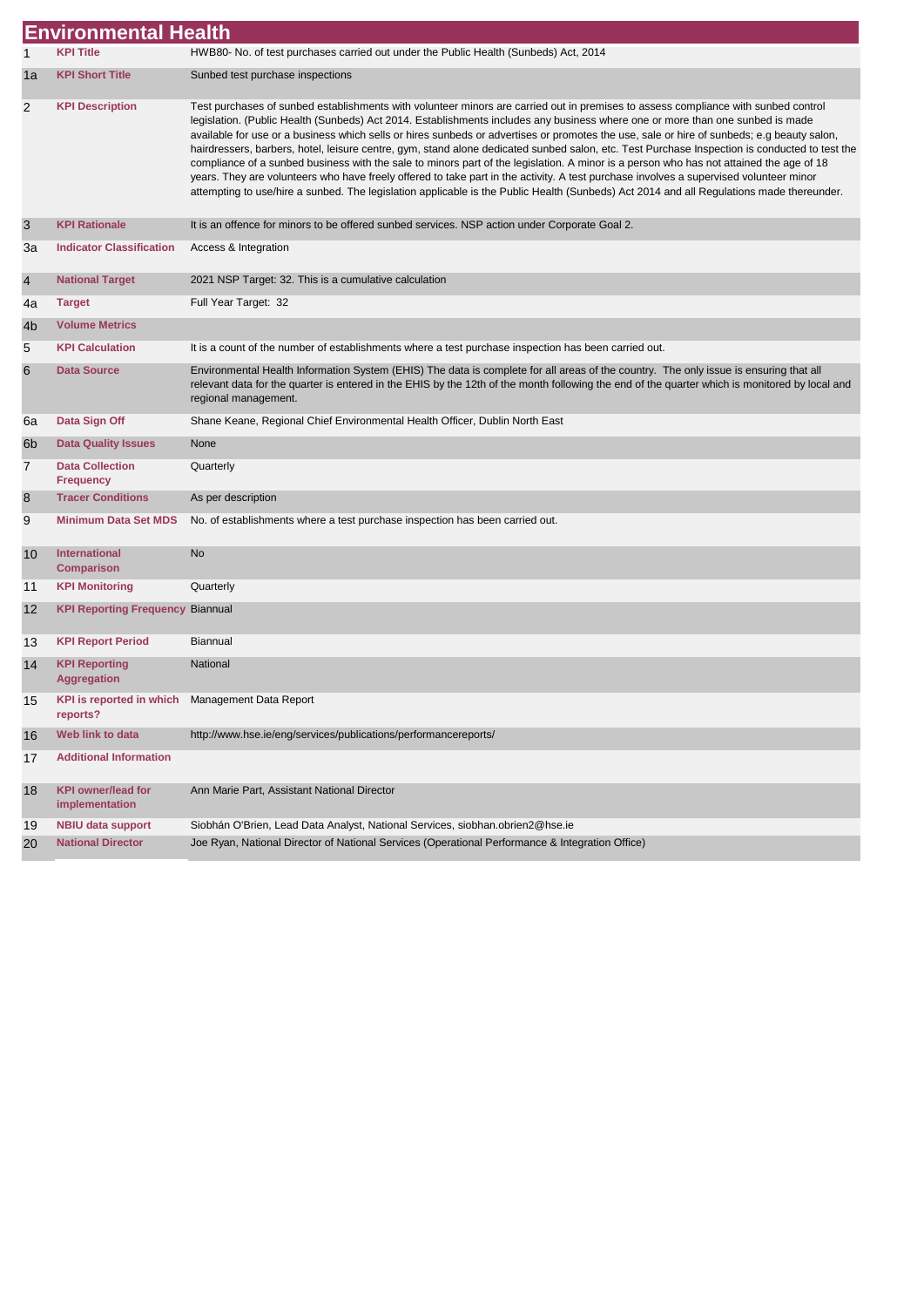|                | <b>Environmental Health</b>                                    |                                                                                                                                                                                                                                                                                                                                                                                                                                                                                                                                                                                                                                                                                                                                                                                                                                                                                                                                                                                        |
|----------------|----------------------------------------------------------------|----------------------------------------------------------------------------------------------------------------------------------------------------------------------------------------------------------------------------------------------------------------------------------------------------------------------------------------------------------------------------------------------------------------------------------------------------------------------------------------------------------------------------------------------------------------------------------------------------------------------------------------------------------------------------------------------------------------------------------------------------------------------------------------------------------------------------------------------------------------------------------------------------------------------------------------------------------------------------------------|
| 1              | <b>KPI Title</b>                                               | HWB81- No. of mystery shopper inspections carried out under the Public Health (Sunbeds) Act, 2014                                                                                                                                                                                                                                                                                                                                                                                                                                                                                                                                                                                                                                                                                                                                                                                                                                                                                      |
| 1a             | <b>KPI Short Title</b>                                         | Sunbed mystery shopper inspections                                                                                                                                                                                                                                                                                                                                                                                                                                                                                                                                                                                                                                                                                                                                                                                                                                                                                                                                                     |
| 2              | <b>KPI Description</b>                                         | Mystery shopper inspections are carried out to assess marketing compliance of sunbed establishments. A mystery shopper inspection is<br>conducted to test the compliance of a sunbed business with other parts of the legislation that may not be verified satisfactorily during a<br>physical inspection. Establishments includes any business where one or more than one sunbed is made available for use or a business<br>which sells or hires sunbeds or advertises or promotes the use, sale or hire of sunbeds; e.g beauty salon, hairdressers, barbers, hotel,<br>leisure centre, gym, stand alone dedicated sunbed salon, etc. Mystery shopper inspection includes, for example test phone calls to a sunbed<br>business to query special offers or a physical visit to a sunbed business by an adul (a person who has attained an age of 18 years) to<br>'purchase' a sunbed session. The legislation applicable is the Public Health (Sunbeds) Act 2014 and all Regulations. |
| 3              | <b>KPI Rationale</b>                                           | Certain promotions and marketing practices are not permissible under the Public Health (Sunbeds) Act 2014. NSP action under Corporate<br>Goal 2.                                                                                                                                                                                                                                                                                                                                                                                                                                                                                                                                                                                                                                                                                                                                                                                                                                       |
| За             | <b>Indicator Classification</b>                                | Access & Integration                                                                                                                                                                                                                                                                                                                                                                                                                                                                                                                                                                                                                                                                                                                                                                                                                                                                                                                                                                   |
| 4              | <b>National Target</b>                                         | 2021 NSP Target: 32. This is a cumulative calculation                                                                                                                                                                                                                                                                                                                                                                                                                                                                                                                                                                                                                                                                                                                                                                                                                                                                                                                                  |
| 4a             | <b>Target</b>                                                  | Full Year Target: 32                                                                                                                                                                                                                                                                                                                                                                                                                                                                                                                                                                                                                                                                                                                                                                                                                                                                                                                                                                   |
| 4b             | <b>Volume Metrics</b>                                          |                                                                                                                                                                                                                                                                                                                                                                                                                                                                                                                                                                                                                                                                                                                                                                                                                                                                                                                                                                                        |
| 5              | <b>KPI Calculation</b>                                         | It is a count of the number of mystery shopper inspections.                                                                                                                                                                                                                                                                                                                                                                                                                                                                                                                                                                                                                                                                                                                                                                                                                                                                                                                            |
| 6              | <b>Data Source</b>                                             | Environmental Health Information System (EHIS) The data is complete for all areas of the country. The only issue is ensuring that all<br>relevant data for the quarter is entered in the EHIS by the 12th of the month following the end of the quarter which is monitored by local and<br>regional management.                                                                                                                                                                                                                                                                                                                                                                                                                                                                                                                                                                                                                                                                        |
| 6a             | Data Sign Off                                                  | Shane Keane, Regional Chief Environmental Health Officer, Dublin North East                                                                                                                                                                                                                                                                                                                                                                                                                                                                                                                                                                                                                                                                                                                                                                                                                                                                                                            |
| 6 <sub>b</sub> | <b>Data Quality Issues</b>                                     | None                                                                                                                                                                                                                                                                                                                                                                                                                                                                                                                                                                                                                                                                                                                                                                                                                                                                                                                                                                                   |
| 7              | <b>Data Collection</b><br><b>Frequency</b>                     | Quarterly                                                                                                                                                                                                                                                                                                                                                                                                                                                                                                                                                                                                                                                                                                                                                                                                                                                                                                                                                                              |
| 8              | <b>Tracer Conditions</b>                                       | As per description                                                                                                                                                                                                                                                                                                                                                                                                                                                                                                                                                                                                                                                                                                                                                                                                                                                                                                                                                                     |
| 9              | <b>Minimum Data Set MDS</b>                                    | No. of establishments where a test purchase inspection has been carried out.                                                                                                                                                                                                                                                                                                                                                                                                                                                                                                                                                                                                                                                                                                                                                                                                                                                                                                           |
| 10             | <b>International</b><br><b>Comparison</b>                      | No                                                                                                                                                                                                                                                                                                                                                                                                                                                                                                                                                                                                                                                                                                                                                                                                                                                                                                                                                                                     |
| 11             | <b>KPI Monitoring</b>                                          | Quarterly                                                                                                                                                                                                                                                                                                                                                                                                                                                                                                                                                                                                                                                                                                                                                                                                                                                                                                                                                                              |
| 12             | <b>KPI Reporting Frequency Biannual</b>                        |                                                                                                                                                                                                                                                                                                                                                                                                                                                                                                                                                                                                                                                                                                                                                                                                                                                                                                                                                                                        |
| 13             | <b>KPI Report Period</b>                                       | Biannual                                                                                                                                                                                                                                                                                                                                                                                                                                                                                                                                                                                                                                                                                                                                                                                                                                                                                                                                                                               |
| 14             | <b>KPI Reporting</b><br><b>Aggregation</b>                     | National                                                                                                                                                                                                                                                                                                                                                                                                                                                                                                                                                                                                                                                                                                                                                                                                                                                                                                                                                                               |
|                | 15 KPI is reported in which Management Data Report<br>reports? |                                                                                                                                                                                                                                                                                                                                                                                                                                                                                                                                                                                                                                                                                                                                                                                                                                                                                                                                                                                        |
| 16             | Web link to data                                               | http://www.hse.ie/eng/services/publications/performancereports/                                                                                                                                                                                                                                                                                                                                                                                                                                                                                                                                                                                                                                                                                                                                                                                                                                                                                                                        |
| 17             | <b>Additional Information</b>                                  | As reported in the HSE Performance Report                                                                                                                                                                                                                                                                                                                                                                                                                                                                                                                                                                                                                                                                                                                                                                                                                                                                                                                                              |
| 18             | <b>KPI owner/lead for</b><br>implementation                    | Ann Marie Part, Assistant National Director                                                                                                                                                                                                                                                                                                                                                                                                                                                                                                                                                                                                                                                                                                                                                                                                                                                                                                                                            |
| 19             | <b>NBIU data support</b>                                       | Siobhán O'Brien, Lead Data Analyst, National Services, siobhan.obrien2@hse.ie                                                                                                                                                                                                                                                                                                                                                                                                                                                                                                                                                                                                                                                                                                                                                                                                                                                                                                          |
| 20             | <b>National Director</b>                                       | Joe Ryan, National Director of National Services (Operational Performance & Integration Office)                                                                                                                                                                                                                                                                                                                                                                                                                                                                                                                                                                                                                                                                                                                                                                                                                                                                                        |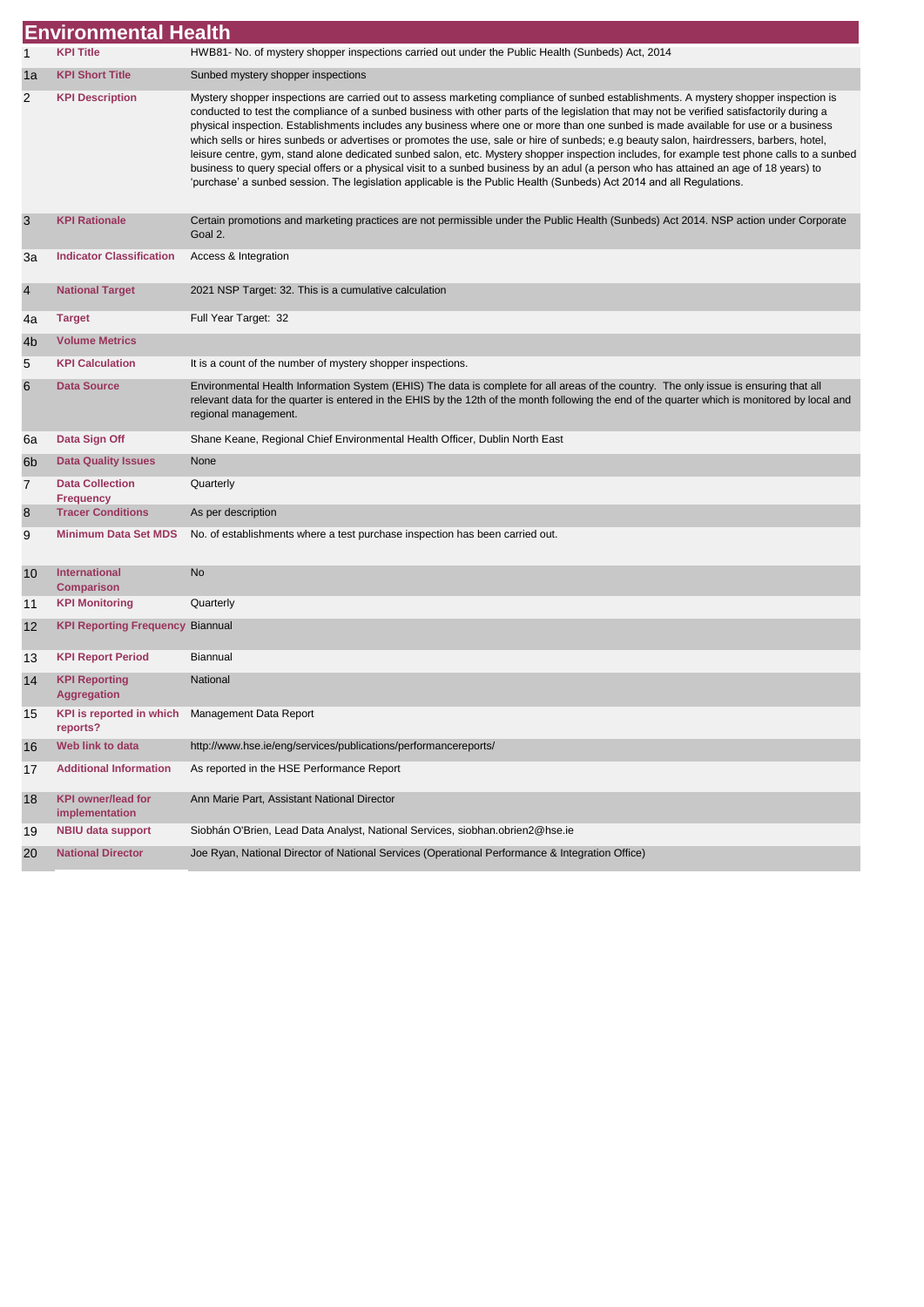|    | <b>Environmental Health</b>                 |                                                                                                                                                                                                                                                                                                                                                                                                                                                                                                                               |
|----|---------------------------------------------|-------------------------------------------------------------------------------------------------------------------------------------------------------------------------------------------------------------------------------------------------------------------------------------------------------------------------------------------------------------------------------------------------------------------------------------------------------------------------------------------------------------------------------|
| 1  | <b>KPI Title</b>                            | HWB92- No. of establishments receiving a planned inspection under the Public Health (Sunbeds) Act, 2014                                                                                                                                                                                                                                                                                                                                                                                                                       |
| 1a | <b>KPI Short Title</b>                      | Sunbed planned inspection                                                                                                                                                                                                                                                                                                                                                                                                                                                                                                     |
| 2  | <b>KPI Description</b>                      | Sunbed inspections are carried out to assess compliance of sunbed establishments with the legislation. Establishments includes any<br>business where one or more than one sunbed is made available for use or a business which sells or hires sunbeds or advertises or<br>promotes the use, sale or hire of sunbeds; e.g beauty salon, hairdressers, barbers, hotel, leisure centre, gym, stand alone dedicated sunbed<br>salon, etc. The legislation applicable is the Public Health (Sunbeds) Act 2014 and all Regulations. |
| 3  | <b>KPI Rationale</b>                        | The HSE is obliged to enforce this legislation. It protects the public from the risks associated with UV exposure due to sunbed usage.                                                                                                                                                                                                                                                                                                                                                                                        |
| За | <b>Indicator Classification</b>             | Access & Integration                                                                                                                                                                                                                                                                                                                                                                                                                                                                                                          |
| 4  | <b>National Target</b>                      | 2021 NSP Target: 242 The count is cumulative and based on an unique count of each establishment inspected. This is a cumulative<br>calculation                                                                                                                                                                                                                                                                                                                                                                                |
| 4a | <b>Target</b>                               | Target trajectory is 60 by end of Quarter 1, 120 by the end of Quarter 2, 181 by the end of Quarter 3, 242 by the end of Quarter 4.                                                                                                                                                                                                                                                                                                                                                                                           |
| 4b | <b>Volume Metrics</b>                       |                                                                                                                                                                                                                                                                                                                                                                                                                                                                                                                               |
| 5  | <b>KPI Calculation</b>                      | Sum of the number of establishments which received a planned inspection. Single inspection count per premises.                                                                                                                                                                                                                                                                                                                                                                                                                |
| 6  | <b>Data Source</b>                          | Environmental Health Information system (EHIS)                                                                                                                                                                                                                                                                                                                                                                                                                                                                                |
| 6a | Data Sign Off                               | Shane Keane, Regional Chief Environmental Health Officer, Dublin North East                                                                                                                                                                                                                                                                                                                                                                                                                                                   |
| 6b | <b>Data Quality Issues</b>                  | None                                                                                                                                                                                                                                                                                                                                                                                                                                                                                                                          |
| 7  | <b>Data Collection</b><br><b>Frequency</b>  | Quarterly                                                                                                                                                                                                                                                                                                                                                                                                                                                                                                                     |
| 8  | <b>Tracer Conditions</b>                    |                                                                                                                                                                                                                                                                                                                                                                                                                                                                                                                               |
| 9  | <b>Minimum Data Set MDS</b>                 | Number of establishments inspected. Planned inspection type only. One count only per establishment.                                                                                                                                                                                                                                                                                                                                                                                                                           |
| 10 | International<br><b>Comparison</b>          | <b>No</b>                                                                                                                                                                                                                                                                                                                                                                                                                                                                                                                     |
| 11 | <b>KPI Monitoring</b>                       | Quarterly                                                                                                                                                                                                                                                                                                                                                                                                                                                                                                                     |
| 12 | <b>KPI Reporting Frequency Quarterly</b>    |                                                                                                                                                                                                                                                                                                                                                                                                                                                                                                                               |
| 13 | <b>KPI Report Period</b>                    | Quarterly                                                                                                                                                                                                                                                                                                                                                                                                                                                                                                                     |
| 14 | <b>KPI Reporting</b><br><b>Aggregation</b>  | National/                                                                                                                                                                                                                                                                                                                                                                                                                                                                                                                     |
| 15 | <b>KPI</b> is reported in which<br>reports? | NSP / Management Data Report / Performance Profile                                                                                                                                                                                                                                                                                                                                                                                                                                                                            |
| 16 | Web link to data                            | http://www.hse.ie/eng/services/publications/performancereports/                                                                                                                                                                                                                                                                                                                                                                                                                                                               |
| 17 | <b>Additional Information</b>               |                                                                                                                                                                                                                                                                                                                                                                                                                                                                                                                               |
| 18 | <b>KPI owner/lead for</b><br>implementation | Ann Marie Part, Assistant National Director                                                                                                                                                                                                                                                                                                                                                                                                                                                                                   |
| 19 | <b>NBIU data support</b>                    | Siobhán O'Brien, Lead Data Analyst, National Services, siobhan.obrien2@hse.ie                                                                                                                                                                                                                                                                                                                                                                                                                                                 |
| 20 | <b>National Director</b>                    | Joe Ryan, National Director of National Services (Operational Performance & Integration Office)                                                                                                                                                                                                                                                                                                                                                                                                                               |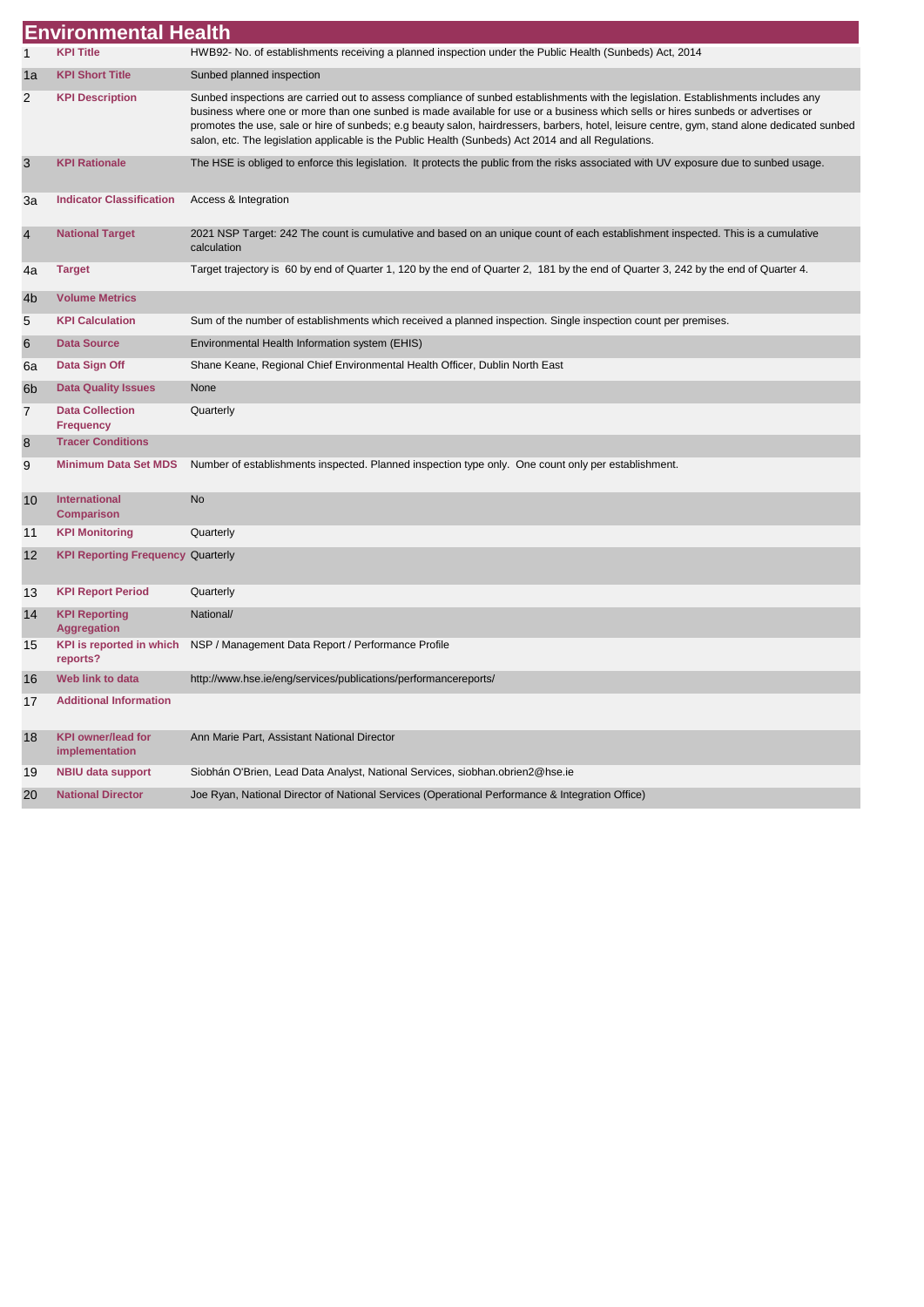|    | <b>Environmental Health</b>                 |                                                                                                                                                                                                                                                                                                                                                                                                 |
|----|---------------------------------------------|-------------------------------------------------------------------------------------------------------------------------------------------------------------------------------------------------------------------------------------------------------------------------------------------------------------------------------------------------------------------------------------------------|
| 1  | <b>KPI Title</b>                            | HWB93- Number of inspections of E-cigarette and Refill Container manufacturers, importers, distributors and retailers under the E.U.<br>(Manufacture, Presentation and Sale of Tobacco and Related Products) Regulations 2016.                                                                                                                                                                  |
| 1a | <b>KPI Short Title</b>                      | E-Cigarette Manufacturer inspections                                                                                                                                                                                                                                                                                                                                                            |
| 2  | <b>KPI Description</b>                      | E-cigarette and Refill Container manufacturers, importers, distributers and retailers based in in Ireland to be inspected to assess compliance<br>with E.U. (Manufacture, Presentation and Sale of Tobacco and Related Products) Regulations 2016. Specific regard to be had to safety,<br>quality, labelling, commercial communications and product presentation requirements.                 |
| 3  | <b>KPI Rationale</b>                        | The HSE is the enforcement authority for the E.U. (Manufacture, Presentation and Sale of Tobacco and Related Products) Regulations<br>2016. This provisions of this legislation have come into effect in 2016 and 2018. The HSE is responsibile by law for enforcing this<br>legislation. It is the first time that e-cigarettes and related refill containers have had statutory requirements. |
| За | <b>Indicator Classification</b>             | Access and Integration                                                                                                                                                                                                                                                                                                                                                                          |
| 4  | <b>National Target</b>                      | 2021 NSP Full Year Target: 40. This is a cumulative calculation                                                                                                                                                                                                                                                                                                                                 |
| 4a | <b>Target</b>                               | Target trajectory is 10 by end of Quarter 1, 20 by the end of Quarter 2, 30 by the end of Quarter 3, 40 by the end of Quarter 4.                                                                                                                                                                                                                                                                |
| 4b | <b>Volume Metrics</b>                       |                                                                                                                                                                                                                                                                                                                                                                                                 |
| 5  | <b>KPI Calculation</b>                      | Sum of inspections carried out under the E.U. (Manufacture, Presentation and Sale of Tobacco and Related Products) Regulations 2016.                                                                                                                                                                                                                                                            |
| 6  | <b>Data Source</b>                          | Environmental Health Information System                                                                                                                                                                                                                                                                                                                                                         |
| 6a | Data Sign Off                               | Shane Keane, Regional Chief Environmental Health Officer, Dublin North East                                                                                                                                                                                                                                                                                                                     |
| 6b | <b>Data Quality Issues</b>                  | None                                                                                                                                                                                                                                                                                                                                                                                            |
| 7  | <b>Data Collection</b><br><b>Frequency</b>  | Quarterly                                                                                                                                                                                                                                                                                                                                                                                       |
| 8  | <b>Tracer Conditions</b>                    |                                                                                                                                                                                                                                                                                                                                                                                                 |
| 9  | <b>Minimum Data Set MDS</b>                 | Number of inspections of E-cigarette and Refill Container manufacturers, importers, distributers and retailers under the E.U. (Manufacture,<br>Presentation and Sale of Tobacco and Related Products) Regulations 2016.                                                                                                                                                                         |
| 10 | International<br><b>Comparison</b>          |                                                                                                                                                                                                                                                                                                                                                                                                 |
| 11 | <b>KPI Monitoring</b>                       | Quarterly                                                                                                                                                                                                                                                                                                                                                                                       |
| 12 | <b>KPI Reporting Frequency Quarterly</b>    |                                                                                                                                                                                                                                                                                                                                                                                                 |
| 13 | <b>KPI Report Period</b>                    | Quarterly                                                                                                                                                                                                                                                                                                                                                                                       |
| 14 | <b>KPI Reporting</b><br><b>Aggregation</b>  | <b>National</b>                                                                                                                                                                                                                                                                                                                                                                                 |
| 15 | <b>KPI</b> is reported in which<br>reports? | NSP / Management Data Report                                                                                                                                                                                                                                                                                                                                                                    |
| 16 | Web link to data                            | http://www.hse.ie/eng/services/publications/performancereports/                                                                                                                                                                                                                                                                                                                                 |
| 17 | <b>Additional Information</b>               |                                                                                                                                                                                                                                                                                                                                                                                                 |
| 18 | <b>KPI owner/lead for</b><br>implementation | Ann Marie Part, Assistant National Director                                                                                                                                                                                                                                                                                                                                                     |
| 19 | <b>NBIU data support</b>                    | Siobhán O'Brien, Lead Data Analyst, National Services, siobhan.obrien2@hse.ie                                                                                                                                                                                                                                                                                                                   |
| 20 | <b>National Director</b>                    | Joe Ryan, National Director of National Services (Operational Performance & Integration Office)                                                                                                                                                                                                                                                                                                 |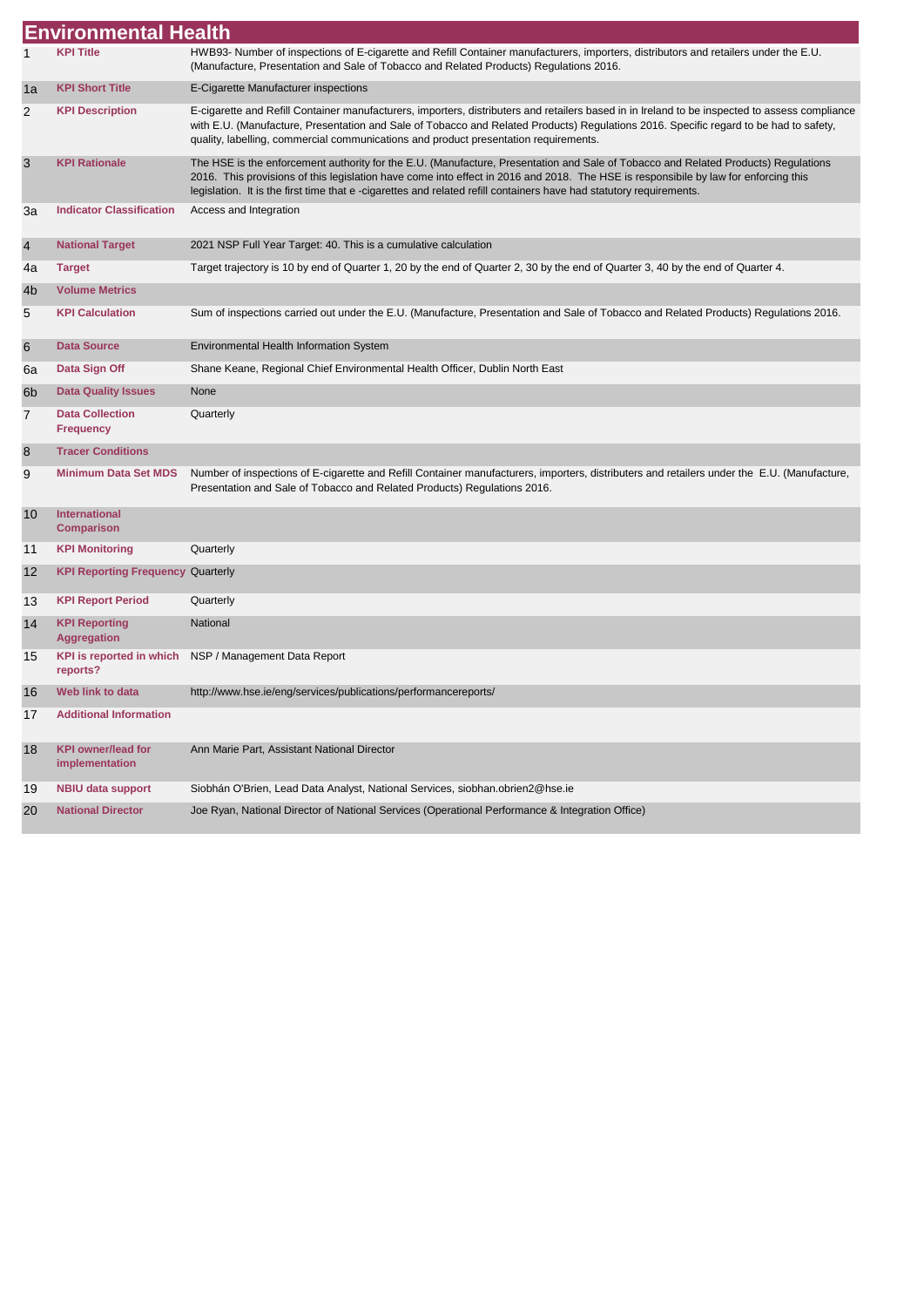#### 1 **KPI Title** PCRS1 - Medical Cards - Number of persons covered by medical cards as at 31st December 1a **KPI Short Title** N/A 2 KPI Description **This is a count of the number of people with eligibility for a Medical Card at the end of the reporting month. Medical Cards allow people to** access family doctor or GP services, community health services, dental services, hospital care and a range of other benefits free of charge. Eligibility is determined based on a financial assessment of means. To qualify, weekly income must be below a certain limit for a particular family size. Cash income, savings, investments and property (except the family home) are taken into account while allowances are made for reasonable expenses in relation to rent / mortgage, childcare and travel to work expenses. Applicants whose weekly incomes are derived solely from Department of Social Protection or HSE allowances / payments, which are in excess of the Financial Guidelines, are eligible for a Medical Card. Those exempt from the means test include children in receipt of Domiciliary Care Allowance, children in foster care, children under 18 diagnosed with cancer and those with a prognosis of less than 24 months, those with EU entitlement, people affected by the drug Thalidomide and women who have had a symphysiotomy. It is also possible to get a medical card if the costs of meeting ones medical needs cause undue financial hardship. 3 **KPI Rationale** This metric allows us monitor the number of people with Medical Card eligibility for family doctor, community health services, dental services, hospital care and a range of other benefits. 3a **Indicator Classification** Access and Integration 4 **National Target** NSP 2021 Target 1,636,109 - Target PIT 4a **Target** National Service Plan 2021 point in time year end expected activity - 1,636,109. Jan: 1,614,940, Feb: 1,616,864, Mar: 1,618,789, Apr: 1,620,714, May: 1,622,638, Jun: 1,624,563, Jul: 1,626,488, Aug: 1,628,412, Sep: 1,630,337, Oct: 1,632,262, Nov: 1,634,186, Dec: 1,636,109<br>N/A **4b Volume Metrics** 5 **KPI Calculation** Count the number of people with eligibility for a Medical Card at the end of the reporting month. 6 **Data Source** PCRS 6a **Data Sign Off** Kate Halliwell, GM, Eligibility 6b **Data Quality Issues** Subject to ongoing validation of HSE's PCRS database. **7** Data Collection Frequency Monthly 8 **Tracer Conditions** The number of people who have eligibility for a Medical Card at the end of the reporting month. 9 **Minimum Data Set MDS** The number of people who have eligibility for a Medical Card at the end of the reporting month. 10 **International Comparison** No 11 **KPI Monitoring Monthly Monthly** 12 **KPI Reporting Frequency** Monthly 13 **KPI Report Period** Current (e.g. daily data reported on that same day of activity, monthly data reported by the 10th of the following month) 14 **KPI Reporting Aggregation** National 15 **KPI is reported in which reports?** Performance Profile / Management Data Report / Annual Report 16 **Web link to data** http://www.hse.ie/eng/services/publications/ https://www.hse.ie/eng/staff/pcrs/pcrs-publications/ 17 **Additional Information** N/A 18 **KPI owner/lead for implementation** David Stratton, PCRS, David.Stratton@hse.ie 19 **NBIU data support** 20 **Integrated Co-ordination Lead/Planning Lead/AND** Shaun Flanagan, Interim Assistant National Director, Primary Care Schemes & Eligibility, National Services Division, Health Service **Executive Primary Care Reimbursement Service (PCRS) Medical Cards** Siobhán O'Brien, Lead Data Analyst, National Services, siobhan.obrien2@hse.ie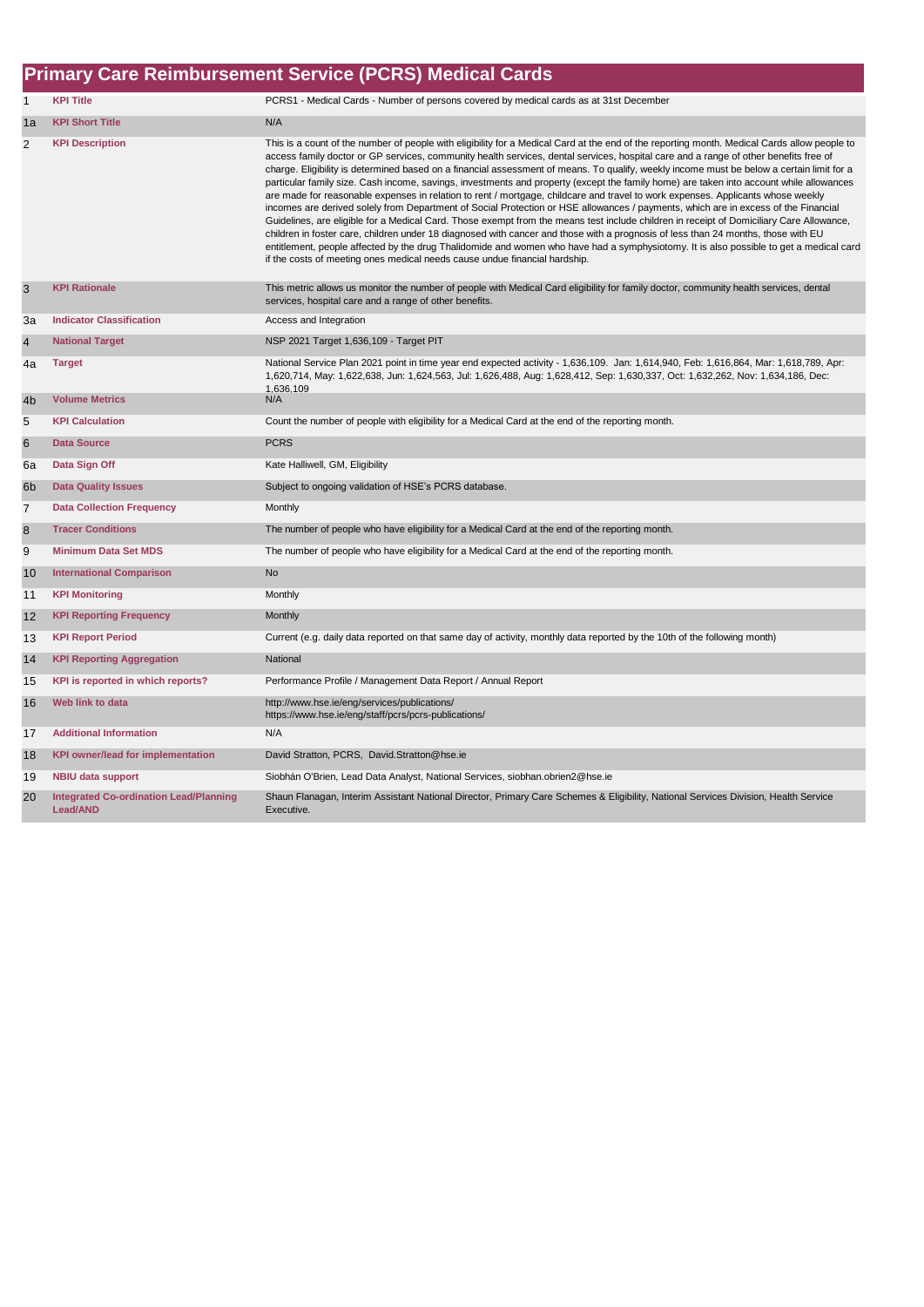|                | <b>Primary Care Reimbursement Service (PCRS) GP Visit Cards</b>  |                                                                                                                                                                                                                                                                                                                                                                                                                                                                                                                                                                                                                                                                                                                                                                                                                                                     |  |  |
|----------------|------------------------------------------------------------------|-----------------------------------------------------------------------------------------------------------------------------------------------------------------------------------------------------------------------------------------------------------------------------------------------------------------------------------------------------------------------------------------------------------------------------------------------------------------------------------------------------------------------------------------------------------------------------------------------------------------------------------------------------------------------------------------------------------------------------------------------------------------------------------------------------------------------------------------------------|--|--|
| 1              | <b>KPI Title</b>                                                 | PCRS2 - GP Visit Cards - Number of persons covered by GP visit cards as at 31st December                                                                                                                                                                                                                                                                                                                                                                                                                                                                                                                                                                                                                                                                                                                                                            |  |  |
| 1a             | <b>KPI Short Title</b>                                           | N/A                                                                                                                                                                                                                                                                                                                                                                                                                                                                                                                                                                                                                                                                                                                                                                                                                                                 |  |  |
| $\overline{2}$ | <b>KPI Description</b>                                           | This is a count of the number of people with eligibility for a GP Visit Card (GPVC) at the end of the reporting month. Most people who get a<br>GPVC do so because their income is below a certain level or where the costs of meeting their medical needs cause undue financial<br>hardship. GPVCs allow individuals and families to visit their family doctor free of charge. Costs of prescribed drugs, medicines and other<br>health services are not covered. Everyone aged 70 years or over, ordinarily resident in Ireland is eligible for free GP care regardless of<br>income. All children who have not reached their sixth birthday, ordinarily resident in Ireland, are eligible for services under the GPVC for<br>Children Under 6 Scheme. All persons in receipt of Carer's Allowance or Carer's Benefit also have GPVC eligibility. |  |  |
| $\mathsf 3$    | <b>KPI Rationale</b>                                             | This metric allows us to capture the number of people with eligibility for a GPVC at the end of the reporting period.                                                                                                                                                                                                                                                                                                                                                                                                                                                                                                                                                                                                                                                                                                                               |  |  |
| 3a             | <b>Indicator Classification</b>                                  | Access and Integration                                                                                                                                                                                                                                                                                                                                                                                                                                                                                                                                                                                                                                                                                                                                                                                                                              |  |  |
| $\overline{4}$ | <b>National Target</b>                                           | NSP 2021 Target - 556,996 - Target PIT                                                                                                                                                                                                                                                                                                                                                                                                                                                                                                                                                                                                                                                                                                                                                                                                              |  |  |
| 4a             | <b>Target</b>                                                    | National Service Plan 2021 point in time year end expected activity - 556,996. Jan: 535,347, Feb: 537,315, Mar: 539,283, Apr: 541,251,<br>May: 543,219, Jun: 545,187, Jul: 547,155, Aug: 549,123, Sep: 551,091, Oct: 553,059, Nov: 555,027, Dec: 556,996                                                                                                                                                                                                                                                                                                                                                                                                                                                                                                                                                                                            |  |  |
| 4 <sub>b</sub> | <b>Volume Metrics</b>                                            | N/A                                                                                                                                                                                                                                                                                                                                                                                                                                                                                                                                                                                                                                                                                                                                                                                                                                                 |  |  |
| 5              | <b>KPI Calculation</b>                                           | Count the total number of people with eligibility for a GPVC at the end of the reporting period.                                                                                                                                                                                                                                                                                                                                                                                                                                                                                                                                                                                                                                                                                                                                                    |  |  |
| $\,6$          | <b>Data Source</b>                                               | <b>PCRS</b>                                                                                                                                                                                                                                                                                                                                                                                                                                                                                                                                                                                                                                                                                                                                                                                                                                         |  |  |
| 6a             | Data Sign Off                                                    | Kate Halliwell, GM, Eligibility                                                                                                                                                                                                                                                                                                                                                                                                                                                                                                                                                                                                                                                                                                                                                                                                                     |  |  |
| 6 <sub>b</sub> | <b>Data Quality Issues</b>                                       | Subject to ongoing validation of HSE's PCRS database.                                                                                                                                                                                                                                                                                                                                                                                                                                                                                                                                                                                                                                                                                                                                                                                               |  |  |
| $\overline{7}$ | <b>Data Collection Frequency</b>                                 | Monthly                                                                                                                                                                                                                                                                                                                                                                                                                                                                                                                                                                                                                                                                                                                                                                                                                                             |  |  |
| $\bf 8$        | <b>Tracer Conditions</b>                                         | The number of people who have eligibility for a GP Visit Card (GPVC) at the end of the reporting month.                                                                                                                                                                                                                                                                                                                                                                                                                                                                                                                                                                                                                                                                                                                                             |  |  |
| 9              | <b>Minimum Data Set MDS</b>                                      | The number of people who have eligibility for a GP Visit Card (GPVC) at the end of the reporting month.                                                                                                                                                                                                                                                                                                                                                                                                                                                                                                                                                                                                                                                                                                                                             |  |  |
| 10             | <b>International Comparison</b>                                  | <b>No</b>                                                                                                                                                                                                                                                                                                                                                                                                                                                                                                                                                                                                                                                                                                                                                                                                                                           |  |  |
| 11             | <b>KPI Monitoring</b>                                            | Monthly                                                                                                                                                                                                                                                                                                                                                                                                                                                                                                                                                                                                                                                                                                                                                                                                                                             |  |  |
| 12             | <b>KPI Reporting Frequency</b>                                   | Monthly                                                                                                                                                                                                                                                                                                                                                                                                                                                                                                                                                                                                                                                                                                                                                                                                                                             |  |  |
| 13             | <b>KPI Report Period</b>                                         | Current (e.g. daily data reported on that same day of activity, monthly data reported by the 10th of the following month)                                                                                                                                                                                                                                                                                                                                                                                                                                                                                                                                                                                                                                                                                                                           |  |  |
| 14             | <b>KPI Reporting Aggregation</b>                                 | National                                                                                                                                                                                                                                                                                                                                                                                                                                                                                                                                                                                                                                                                                                                                                                                                                                            |  |  |
| 15             | KPI is reported in which reports?                                | Performance Profile / Management Data Report / Annual Report                                                                                                                                                                                                                                                                                                                                                                                                                                                                                                                                                                                                                                                                                                                                                                                        |  |  |
| 16             | Web link to data                                                 | http://www.hse.ie/eng/services/publications/<br>http://www.hse.ie/eng/staff/pcrs/pcrs-publications/                                                                                                                                                                                                                                                                                                                                                                                                                                                                                                                                                                                                                                                                                                                                                 |  |  |
| 17             | <b>Additional Information</b>                                    | N/A                                                                                                                                                                                                                                                                                                                                                                                                                                                                                                                                                                                                                                                                                                                                                                                                                                                 |  |  |
| 18             | <b>KPI owner/lead for implementation</b>                         | David Stratton, PCRS, David.Stratton@hse.ie                                                                                                                                                                                                                                                                                                                                                                                                                                                                                                                                                                                                                                                                                                                                                                                                         |  |  |
| 19             | <b>NBIU data support</b>                                         | Siobhán O'Brien, Lead Data Analyst, National Services, siobhan.obrien2@hse.ie                                                                                                                                                                                                                                                                                                                                                                                                                                                                                                                                                                                                                                                                                                                                                                       |  |  |
| 20             | <b>Integrated Co-Ordination Lead/Planning</b><br><b>Lead/AND</b> | Shaun Flanagan, Interim Assistant National Director, Primary Care Schemes & Eligibility, National Services Division, Health Service<br>Executive.                                                                                                                                                                                                                                                                                                                                                                                                                                                                                                                                                                                                                                                                                                   |  |  |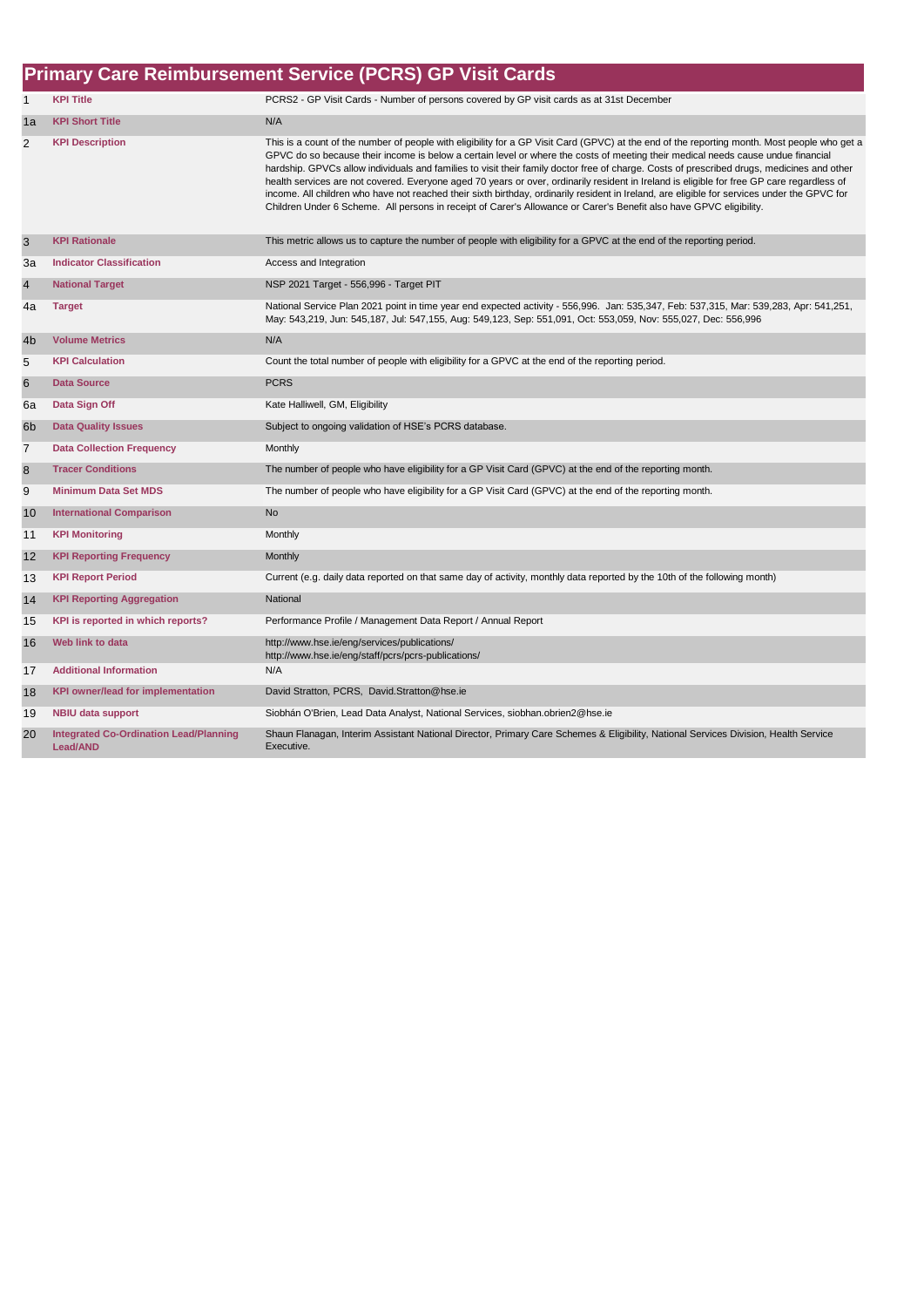|                |                                                           | Primary Care Reimbursement Service (PCRS) Medical Card / GP Visit Card - 15 day turnaround                                                                                                                                                                                                                                                                                                                                                           |
|----------------|-----------------------------------------------------------|------------------------------------------------------------------------------------------------------------------------------------------------------------------------------------------------------------------------------------------------------------------------------------------------------------------------------------------------------------------------------------------------------------------------------------------------------|
| $\mathbf{1}$   | <b>KPI Title</b>                                          | PCRS3 - Percentage of completed Medical / GP Visit Card (GPVC) applications processed within the 15 day turnaround                                                                                                                                                                                                                                                                                                                                   |
| 1a             | <b>KPI Short Title</b>                                    | N/A                                                                                                                                                                                                                                                                                                                                                                                                                                                  |
| 2              | <b>KPI Description</b>                                    | This is a calculation of the percentage of the overall Medical Card / GPVC applications received by the HSE where Medical Card / GPVC<br>applications are processed within 15 working days of receipt of application. Completed applications refer to those applications where there<br>is sufficient information provided to allow the application to be processed and where there is no need to write to the client for additional<br>information. |
| 3              | <b>KPI Rationale</b>                                      | This metric allows us to capture the percentage of Medical Cards / GPVCs issued within 15 working days of receipt of a complete<br>application by the HSE in order to ascertain the efficiency of the processing system.                                                                                                                                                                                                                             |
| Зa             | <b>Indicator Classification</b>                           | <b>Quality and Safety</b>                                                                                                                                                                                                                                                                                                                                                                                                                            |
| $\overline{4}$ | <b>National Target</b>                                    | NSP 2021 Target - 99% - Target PIT                                                                                                                                                                                                                                                                                                                                                                                                                   |
| 4a             | <b>Target</b>                                             |                                                                                                                                                                                                                                                                                                                                                                                                                                                      |
| 4b             | <b>Volume Metrics</b>                                     | N/A                                                                                                                                                                                                                                                                                                                                                                                                                                                  |
| 5              | <b>KPI Calculation</b>                                    | The number of completed Medical Card /GPVC applications processed within 15 days is divided by the overall number of completed<br>Medical / GPVC applications received in the reporting month and multiplied by 100.                                                                                                                                                                                                                                 |
| $\,6$          | <b>Data Source</b>                                        | <b>PCRS</b>                                                                                                                                                                                                                                                                                                                                                                                                                                          |
| 6a             | Data Sign Off                                             | Kate Halliwell, GM, Eligibility                                                                                                                                                                                                                                                                                                                                                                                                                      |
| 6 <sub>b</sub> | <b>Data Quality Issues</b>                                | Subject to ongoing validation of HSE's PCRS database.                                                                                                                                                                                                                                                                                                                                                                                                |
| $\overline{7}$ | <b>Data Collection Frequency</b>                          | Monthly                                                                                                                                                                                                                                                                                                                                                                                                                                              |
| $\bf 8$        | <b>Tracer Conditions</b>                                  | Completed Medical Card / GPVC applications processed within the reporting month and within 15 working days.                                                                                                                                                                                                                                                                                                                                          |
| 9              | <b>Minimum Data Set MDS</b>                               | Completed Medical Card / GPVC applications processed within the reporting month and within 15 working days.                                                                                                                                                                                                                                                                                                                                          |
| 10             | <b>International Comparison</b>                           | <b>No</b>                                                                                                                                                                                                                                                                                                                                                                                                                                            |
| 11             | <b>KPI Monitoring</b>                                     | Monthly                                                                                                                                                                                                                                                                                                                                                                                                                                              |
| 12             | <b>KPI Reporting Frequency</b>                            | Monthly                                                                                                                                                                                                                                                                                                                                                                                                                                              |
| 13             | <b>KPI Report Period</b>                                  | Current (e.g. daily data reported on that same day of activity, monthly data reported by the 10th of the following month)                                                                                                                                                                                                                                                                                                                            |
| 14             | <b>KPI Reporting Aggregation</b>                          | National                                                                                                                                                                                                                                                                                                                                                                                                                                             |
| 15             | KPI is reported in which reports?                         | Performance Profile / Management Data Report / Annual Report                                                                                                                                                                                                                                                                                                                                                                                         |
| 16             | Web link to data                                          | http://www.hse.ie/eng/services/publications/<br>http://www.hse.ie/eng/staff/pcrs/pcrs-publications/                                                                                                                                                                                                                                                                                                                                                  |
| 17             | <b>Additional Information</b>                             | N/A                                                                                                                                                                                                                                                                                                                                                                                                                                                  |
| 18             | KPI owner/lead for implementation                         | David Stratton, PCRS, David.Stratton@hse.ie                                                                                                                                                                                                                                                                                                                                                                                                          |
| 19             | <b>NBIU data support</b>                                  | Siobhán O'Brien, Lead Data Analyst, National Services, siobhan.obrien2@hse.ie                                                                                                                                                                                                                                                                                                                                                                        |
| 20             | <b>Integrated Co-Ordination Lead/Planning</b><br>Lead/AND | Shaun Flanagan, Interim Assistant National Director, Primary Care Schemes & Eligibility, National Services Division, Health Service<br>Executive.                                                                                                                                                                                                                                                                                                    |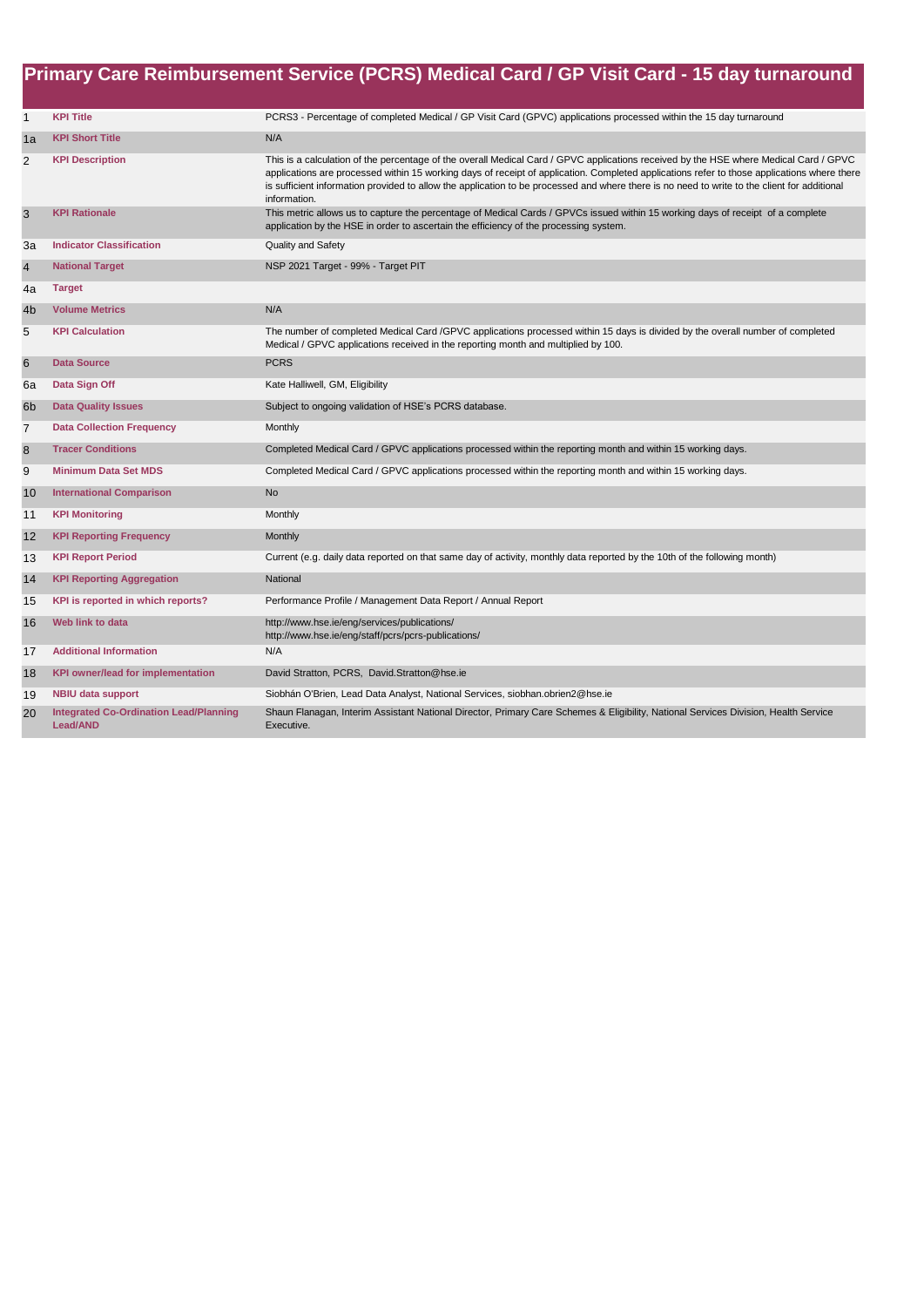#### **Primary Care Reimbursement Service (PCRS) Medical Card / GP Visit Card - Medical Officer Review within 5 days**

| $\mathbf{1}$    | <b>KPI Title</b>                                                 | PCRS4 - Percentage of Medical Card / GP Visit Card (GPVC) applications, assigned for Medical Officer review, processed within 5 days                                                                                                                                             |
|-----------------|------------------------------------------------------------------|----------------------------------------------------------------------------------------------------------------------------------------------------------------------------------------------------------------------------------------------------------------------------------|
| 1a              | <b>KPI Short Title</b>                                           | N/A                                                                                                                                                                                                                                                                              |
| 2               | <b>KPI Description</b>                                           | This is a calculation of the percentage of the overall Medical Card / GPVC applications assigned for Medical Officer review that are<br>processed within 5 working days.                                                                                                         |
| 3               | <b>KPI Rationale</b>                                             | This metric allows us to capture the percentage of Medical Card / GPVC applications processsed within 5 working days of receipt by the<br>assigned Medical Officer in order to ascertain the efficiency of the processing system.                                                |
| Зa              | <b>Indicator Classification</b>                                  | Quality and Safety                                                                                                                                                                                                                                                               |
| $\overline{4}$  | <b>National Target</b>                                           | NSP 2021 Target - 95% - Target PIT                                                                                                                                                                                                                                               |
| 4a              | <b>Target</b>                                                    |                                                                                                                                                                                                                                                                                  |
| 4 <sub>b</sub>  | <b>Volume Metrics</b>                                            | N/A                                                                                                                                                                                                                                                                              |
| 5               | <b>KPI Calculation</b>                                           | The number of Medical Card / GPVC applications assigned for Medical Officer review, processed within 5 working days is divided by the<br>total number of Medical Card / GPVC applications assigned for Medical Officer review, during the reporting month and multiplied by 100. |
| $6\phantom{1}6$ | <b>Data Source</b>                                               | <b>PCRS</b>                                                                                                                                                                                                                                                                      |
| 6a              | Data Sign Off                                                    | Kate Halliwell, GM, Eligibility                                                                                                                                                                                                                                                  |
| 6 <sub>b</sub>  | <b>Data Quality Issues</b>                                       | Subject to ongoing validation of HSE's PCRS database.                                                                                                                                                                                                                            |
| $\overline{7}$  | <b>Data Collection Frequency</b>                                 | Monthly                                                                                                                                                                                                                                                                          |
| 8               | <b>Tracer Conditions</b>                                         | Medical Card / GPVC applications assigned for medical officer review processed within the reporting period and within five working days.                                                                                                                                         |
| 9               | <b>Minimum Data Set MDS</b>                                      | Medical Card / GPVC applications assigned for medical officer review processed within the reporting period and within five working days.                                                                                                                                         |
| 10              | <b>International Comparison</b>                                  | <b>No</b>                                                                                                                                                                                                                                                                        |
| 11              | <b>KPI Monitoring</b>                                            | Monthly                                                                                                                                                                                                                                                                          |
| 12              | <b>KPI Reporting Frequency</b>                                   | Monthly                                                                                                                                                                                                                                                                          |
| 13              | <b>KPI Report Period</b>                                         | Current (e.g. daily data reported on that same day of activity, monthly data reported by the 10th of the following month)                                                                                                                                                        |
| 14              | <b>KPI Reporting Aggregation</b>                                 | National                                                                                                                                                                                                                                                                         |
| 15              | KPI is reported in which reports?                                | Performance Profile / Management Data Report / Annual Report                                                                                                                                                                                                                     |
| 16              | Web link to data                                                 | http://www.hse.ie/eng/services/publications/<br>http://www.hse.ie/eng/staff/pcrs/pcrs-publications/                                                                                                                                                                              |
| 17              | <b>Additional Information</b>                                    | N/A                                                                                                                                                                                                                                                                              |
| 18              | <b>KPI owner/lead for implementation</b>                         | David Stratton, PCRS, David.Stratton@hse.ie                                                                                                                                                                                                                                      |
| 19              | <b>NBIU data support</b>                                         | Siobhán O'Brien, Lead Data Analyst, National Services, siobhan.obrien2@hse.ie                                                                                                                                                                                                    |
| 20              | <b>Integrated Co-Ordination Lead/Planning</b><br><b>Lead/AND</b> | Shaun Flanagan, Interim Assistant National Director, Primary Care Schemes & Eligibility, National Services Division, Health Service<br>Executive.                                                                                                                                |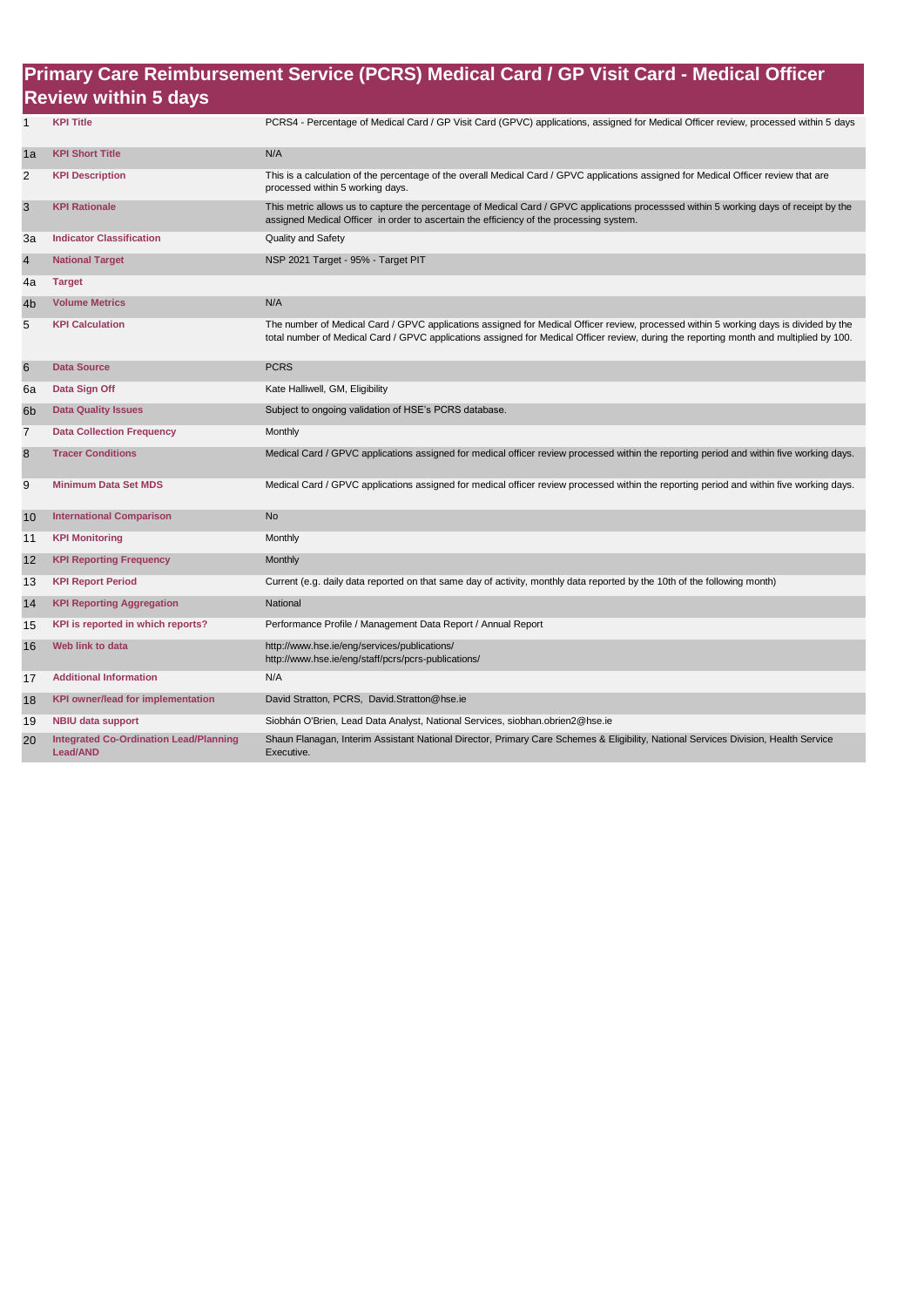### **Primary Care Reimbursement Service (PCRS) Medical Card / GP Visit Card Processing**

|                | <b>Financial Perspective</b>                                     |                                                                                                                                                                                                                                                                                                                                                                                                                                      |
|----------------|------------------------------------------------------------------|--------------------------------------------------------------------------------------------------------------------------------------------------------------------------------------------------------------------------------------------------------------------------------------------------------------------------------------------------------------------------------------------------------------------------------------|
| 1              | <b>KPI Title</b>                                                 | PCRS5 - % of Medical Card / GP Visit Card (GPVC) applications which are accurately processed from a financial perspective by National<br>Medical Card Unit staff                                                                                                                                                                                                                                                                     |
| 1a             | <b>KPI Short Title</b>                                           | N/A                                                                                                                                                                                                                                                                                                                                                                                                                                  |
| $\overline{2}$ | <b>KPI Description</b>                                           | This is a calculation of the percentage of the overall number of Medical Card / GPVC applications that were processed without error, from<br>a financial perspective, by National Medical Card Unit staff during the reporting month.                                                                                                                                                                                                |
| 3              | <b>KPI Rationale</b>                                             | This metric allows us to calculate the percentage of the overall number of Medical Card / GPVC applications that were processed without<br>error, from a financial perspective, by National Medical Card Unit staff and to ascertain the efficiency of the processing system.                                                                                                                                                        |
| За             | <b>Indicator Classification</b>                                  | <b>Quality and Safety</b>                                                                                                                                                                                                                                                                                                                                                                                                            |
| $\overline{4}$ | <b>National Target</b>                                           | NSP 2021 Target - 96% - Target PIT                                                                                                                                                                                                                                                                                                                                                                                                   |
| 4a             | <b>Target</b>                                                    |                                                                                                                                                                                                                                                                                                                                                                                                                                      |
| 4 <sub>b</sub> | <b>Volume Metrics</b>                                            | N/A                                                                                                                                                                                                                                                                                                                                                                                                                                  |
| 5              | <b>KPI Calculation</b>                                           | A sample size of between 5% and 10% of all Medical Card / GPVC applications processed by the National Medical Card Unit in the<br>reporting month is quality checked. The number of Medical Card / GPVC applications processed without financial errors is identified. The<br>percentage is calculated by dividing this number by the total number of applications quality checked in the reporting month and multiplying<br>by 100. |
| 6              | <b>Data Source</b>                                               | <b>PCRS</b>                                                                                                                                                                                                                                                                                                                                                                                                                          |
| 6a             | Data Sign Off                                                    | Kate Halliwell, GM, Eligibility                                                                                                                                                                                                                                                                                                                                                                                                      |
| 6 <sub>b</sub> | <b>Data Quality Issues</b>                                       | Subject to ongoing validation of HSE's PCRS database.                                                                                                                                                                                                                                                                                                                                                                                |
| $\overline{7}$ | <b>Data Collection Frequency</b>                                 | Monthly                                                                                                                                                                                                                                                                                                                                                                                                                              |
| 8              | <b>Tracer Conditions</b>                                         | Medical Card / GPVC applications accurately processed from a financial perspective during the reporting month.                                                                                                                                                                                                                                                                                                                       |
| 9              | <b>Minimum Data Set MDS</b>                                      | Medical Card / GPVC applications accurately processed from a financial perspective during the reporting month.                                                                                                                                                                                                                                                                                                                       |
| 10             | <b>International Comparison</b>                                  | <b>No</b>                                                                                                                                                                                                                                                                                                                                                                                                                            |
| 11             | <b>KPI Monitoring</b>                                            | Monthly                                                                                                                                                                                                                                                                                                                                                                                                                              |
| 12             | <b>KPI Reporting Frequency</b>                                   | Monthly                                                                                                                                                                                                                                                                                                                                                                                                                              |
| 13             | <b>KPI Report Period</b>                                         | Current (e.g. daily data reported on that same day of activity, monthly data reported by the 10th of the following month)                                                                                                                                                                                                                                                                                                            |
| 14             | <b>KPI Reporting Aggregation</b>                                 | National                                                                                                                                                                                                                                                                                                                                                                                                                             |
| 15             | KPI is reported in which reports?                                | Performance Profile / Management Data Report                                                                                                                                                                                                                                                                                                                                                                                         |
| 16             | Web link to data                                                 | http://www.hse.ie/eng/services/publications/<br>http://www.hse.ie/eng/staff/pcrs/pcrs-publications/                                                                                                                                                                                                                                                                                                                                  |
| 17             | <b>Additional Information</b>                                    | N/A                                                                                                                                                                                                                                                                                                                                                                                                                                  |
| 18             | <b>KPI owner/lead for implementation</b>                         | David Stratton, PCRS, David.Stratton@hse.ie                                                                                                                                                                                                                                                                                                                                                                                          |
| 19             | <b>NBIU data support</b>                                         | Siobhán O'Brien, Lead Data Analyst, National Services, siobhan.obrien2@hse.ie                                                                                                                                                                                                                                                                                                                                                        |
| 20             | <b>Integrated Co-Ordination Lead/Planning</b><br><b>Lead/AND</b> | Shaun Flanagan, Interim Assistant National Director, Primary Care Schemes & Eligibility, National Services Division, Health Service<br>Executive.                                                                                                                                                                                                                                                                                    |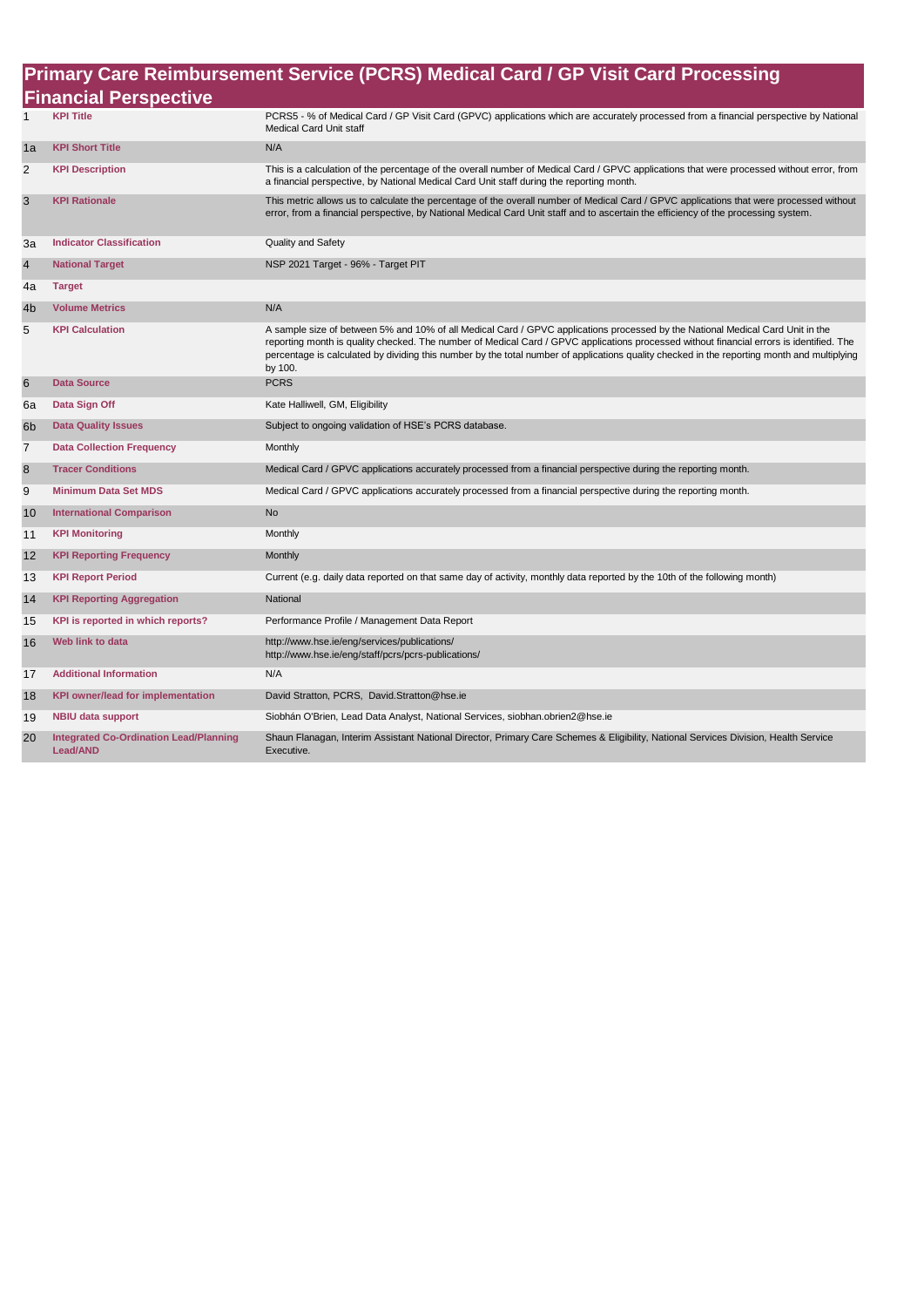#### **Primary Care Reimbursement Service (PCRS) General Medical Services Scheme (GMS) Prescriptions**

| $\mathbf{1}$   | <b>KPI Title</b>                                          | PCRS11 - No. of General Medical Services Schemes prescriptions                                                                                                                                                                                                                                                                                                                                                                                                                                                                                                                              |
|----------------|-----------------------------------------------------------|---------------------------------------------------------------------------------------------------------------------------------------------------------------------------------------------------------------------------------------------------------------------------------------------------------------------------------------------------------------------------------------------------------------------------------------------------------------------------------------------------------------------------------------------------------------------------------------------|
| 1a             | <b>KPI Short Title</b>                                    | N/A                                                                                                                                                                                                                                                                                                                                                                                                                                                                                                                                                                                         |
| $\overline{2}$ | <b>KPI Description</b>                                    | This is a count of the number of prescriptions for drugs, medicines and appliances supplied to eligible persons, through community<br>pharmacies or dispensing doctors, under the GMS Scheme, as recorded on the GMS database of paid claims for the reporting month. In<br>most cases a doctor completes a prescription for his / her client and the client takes this prescription to any pharmacy that has an agreement<br>with the HSE to dispense GMS prescriptions. In rural areas a doctor may dispense for those persons who opt to have their medicines<br>dispensed by him / her. |
| 3              | <b>KPI Rationale</b>                                      | This metric allows us to monitor the number of prescriptions dispensed by community pharmacies / dispensing doctors under the GMS<br>Scheme in the reporting month. All GMS claims are processed and paid by the PCRS.                                                                                                                                                                                                                                                                                                                                                                      |
| За             | <b>Indicator Classification</b>                           | Access and Integration                                                                                                                                                                                                                                                                                                                                                                                                                                                                                                                                                                      |
| 4              | <b>National Target</b>                                    | NSP 2021 Target - 19,317,300 - Target Cumulative                                                                                                                                                                                                                                                                                                                                                                                                                                                                                                                                            |
| 4a             | <b>Target</b>                                             | Jan: 1,608,474, Feb: 1,715,906, Mar: 1,564,636, Apr: 1,598,911, May: 1,543,659, Jun: 1,658,664, Jul: 1,602,729, Aug: 1,567,967, Sep:<br>1,611,291, Oct: 1,560,816, Nov: 1,637,761, Dec: 1,646,486                                                                                                                                                                                                                                                                                                                                                                                           |
| 4b             | <b>Volume Metrics</b>                                     | N/A                                                                                                                                                                                                                                                                                                                                                                                                                                                                                                                                                                                         |
| 5              | <b>KPI Calculation</b>                                    | Count the number of prescriptions (claims) on the GMS database of paid claims for the reporting month.                                                                                                                                                                                                                                                                                                                                                                                                                                                                                      |
| 6              | <b>Data Source</b>                                        | <b>PCRS</b>                                                                                                                                                                                                                                                                                                                                                                                                                                                                                                                                                                                 |
| 6a             | Data Sign Off                                             | Shaun Flanagan (pending replacement of GM Reimbursement)                                                                                                                                                                                                                                                                                                                                                                                                                                                                                                                                    |
| 6 <sub>b</sub> | <b>Data Quality Issues</b>                                | Subject to ongoing validation of HSE's PCRS database.                                                                                                                                                                                                                                                                                                                                                                                                                                                                                                                                       |
| $\overline{7}$ | <b>Data Collection Frequency</b>                          | Monthly                                                                                                                                                                                                                                                                                                                                                                                                                                                                                                                                                                                     |
| 8              | <b>Tracer Conditions</b>                                  | The number of prescriptions on the GMS database of paid claims for the reporting month.                                                                                                                                                                                                                                                                                                                                                                                                                                                                                                     |
| 9              | <b>Minimum Data Set MDS</b>                               | The number of prescriptions on the GMS database of paid claims for the reporting month.                                                                                                                                                                                                                                                                                                                                                                                                                                                                                                     |
| 10             | <b>International Comparison</b>                           | <b>No</b>                                                                                                                                                                                                                                                                                                                                                                                                                                                                                                                                                                                   |
| 11             | <b>KPI Monitoring</b>                                     | Monthly                                                                                                                                                                                                                                                                                                                                                                                                                                                                                                                                                                                     |
| 12             | <b>KPI Reporting Frequency</b>                            | Monthly                                                                                                                                                                                                                                                                                                                                                                                                                                                                                                                                                                                     |
| 13             | <b>KPI Report Period</b>                                  | Current (e.g. daily data reported on that same day of activity, monthly data reported by the 10th of the following month)                                                                                                                                                                                                                                                                                                                                                                                                                                                                   |
| 14             | <b>KPI Reporting Aggregation</b>                          | National                                                                                                                                                                                                                                                                                                                                                                                                                                                                                                                                                                                    |
| 15             | KPI is reported in which reports?                         | Management Data Report                                                                                                                                                                                                                                                                                                                                                                                                                                                                                                                                                                      |
| 16             | Web link to data                                          | http://www.hse.ie/eng/services/publications/<br>http://www.hse.ie/eng/staff/pcrs/pcrs-publications/                                                                                                                                                                                                                                                                                                                                                                                                                                                                                         |
| 17             | <b>Additional Information</b>                             | N/A                                                                                                                                                                                                                                                                                                                                                                                                                                                                                                                                                                                         |
| 18             | <b>KPI owner/lead for implementation</b>                  | David Stratton, PCRS, David.Stratton@hse.ie                                                                                                                                                                                                                                                                                                                                                                                                                                                                                                                                                 |
| 19             | <b>NBIU data support</b>                                  | Siobhán O'Brien, Lead Data Analyst, National Services, siobhan.obrien2@hse.ie                                                                                                                                                                                                                                                                                                                                                                                                                                                                                                               |
| 20             | <b>Integrated Co-Ordination Lead/Planning</b><br>Lead/AND | Shaun Flanagan, Interim Assistant National Director, Primary Care Schemes & Eligibility, National Services Division, Health Service<br>Executive.                                                                                                                                                                                                                                                                                                                                                                                                                                           |
|                |                                                           |                                                                                                                                                                                                                                                                                                                                                                                                                                                                                                                                                                                             |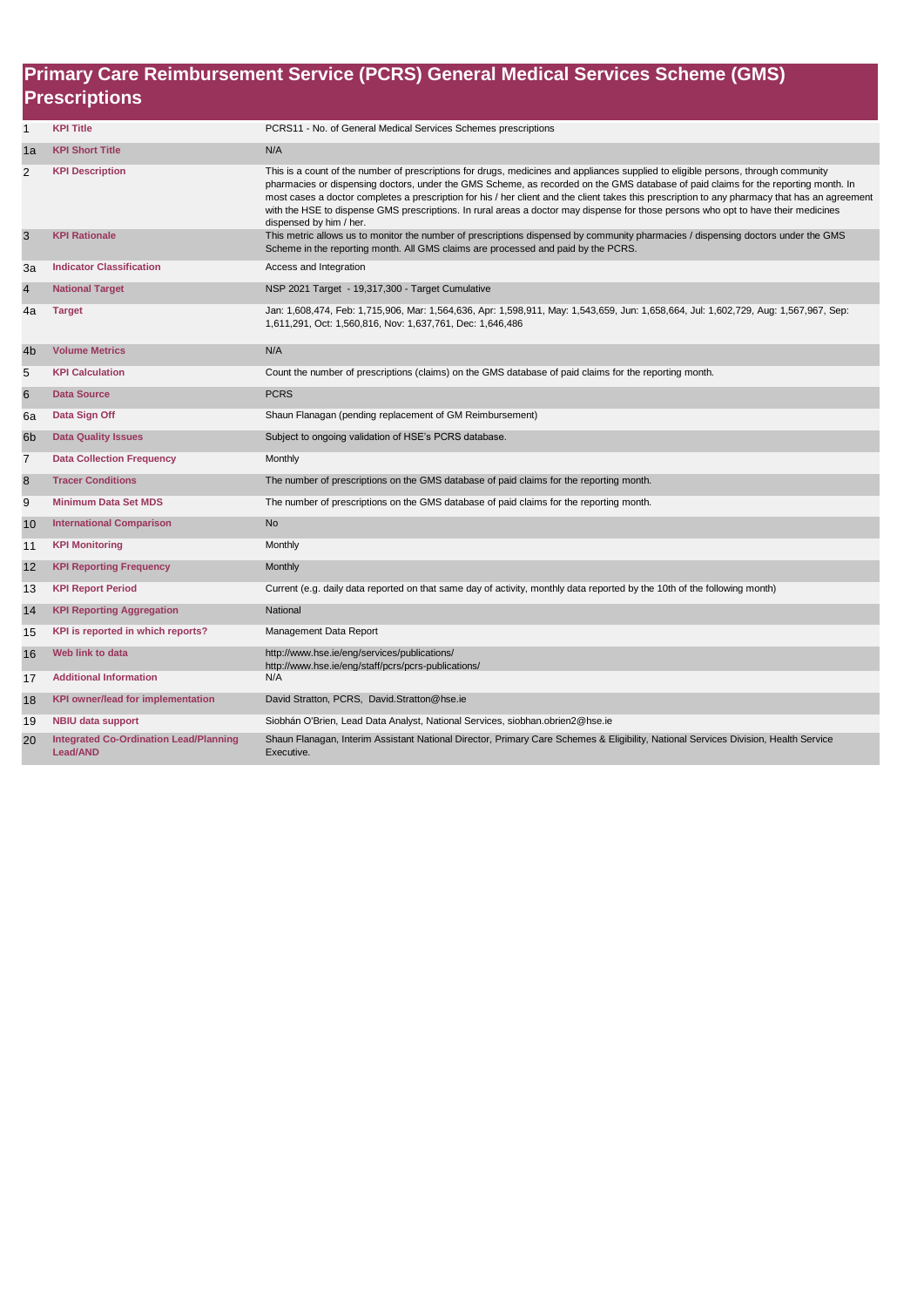|                |                                                                  | Primary Care Reimbursement Service (PCRS) General Medical Services Scheme (GMS) Items                                                                                                                                                                                                                                                                                                                                                                                                                                                                                                                                                    |
|----------------|------------------------------------------------------------------|------------------------------------------------------------------------------------------------------------------------------------------------------------------------------------------------------------------------------------------------------------------------------------------------------------------------------------------------------------------------------------------------------------------------------------------------------------------------------------------------------------------------------------------------------------------------------------------------------------------------------------------|
| $\mathbf{1}$   | <b>KPI Title</b>                                                 | PCRS12 - No. of General Medical Services Schemes line items                                                                                                                                                                                                                                                                                                                                                                                                                                                                                                                                                                              |
| 1a             | <b>KPI Short Title</b>                                           | N/A                                                                                                                                                                                                                                                                                                                                                                                                                                                                                                                                                                                                                                      |
| 2              | <b>KPI Description</b>                                           | This is a count of the number of items prescribed on GMS prescriptions as recorded on the GMS database of paid claims for the reporting<br>month. Drugs, medicines and appliances supplied under the GMS Scheme are provided through Community Pharmacies. In most cases a<br>doctor completes a prescription for his / her client and the client takes this prescription to any pharmacy that has an agreement with the HSE<br>to dispense GMS prescription forms. In rural areas a doctor may dispense for those persons who opt to have their medicines dispensed by<br>him / her. All GMS claims are processed and paid by the PCRS. |
| 3              | <b>KPI Rationale</b>                                             | This metric allows us to monitor the number of items prescribed on GMS prescription forms as dispensed by community pharmacies /<br>dispensing doctors under the GMS Scheme in the reporting month.                                                                                                                                                                                                                                                                                                                                                                                                                                      |
| 3a             | <b>Indicator Classification</b>                                  | Access and Integration                                                                                                                                                                                                                                                                                                                                                                                                                                                                                                                                                                                                                   |
| $\overline{4}$ | <b>National Target</b>                                           | NSP 2021 Target - 62,317,500 - Target Cumulative                                                                                                                                                                                                                                                                                                                                                                                                                                                                                                                                                                                         |
| 4a             | <b>Target</b>                                                    | Jan: 5,161,616, Feb: 5,414,735, Mar: 5,003,776, Apr: 5,172,060, May: 4,980,368, Jun: 5,318,494, Jul: 5,208,691, Aug: 5,113,056, Sep:<br>5,275,268, Oct: 5,073,736, Nov: 5,278,949, Dec: 5,316,751                                                                                                                                                                                                                                                                                                                                                                                                                                        |
| 4b             | <b>Volume Metrics</b>                                            | N/A                                                                                                                                                                                                                                                                                                                                                                                                                                                                                                                                                                                                                                      |
| 5              | <b>KPI Calculation</b>                                           | Count the number of items prescribed and dispensed as recorded on the GMS database of paid claims for the reporting month.                                                                                                                                                                                                                                                                                                                                                                                                                                                                                                               |
| $6\phantom{1}$ | <b>Data Source</b>                                               | <b>PCRS</b>                                                                                                                                                                                                                                                                                                                                                                                                                                                                                                                                                                                                                              |
| 6a             | Data Sign Off                                                    | Shaun Flanagan (pending replacement of GM Reimbursement)                                                                                                                                                                                                                                                                                                                                                                                                                                                                                                                                                                                 |
| 6 <sub>b</sub> | <b>Data Quality Issues</b>                                       | Subject to ongoing validation of HSE's PCRS database.                                                                                                                                                                                                                                                                                                                                                                                                                                                                                                                                                                                    |
| $\overline{7}$ | <b>Data Collection Frequency</b>                                 | Monthly                                                                                                                                                                                                                                                                                                                                                                                                                                                                                                                                                                                                                                  |
| 8              | <b>Tracer Conditions</b>                                         | Items recorded on the GMS database of paid claims for the reporting month.                                                                                                                                                                                                                                                                                                                                                                                                                                                                                                                                                               |
| 9              | <b>Minimum Data Set MDS</b>                                      | Items recorded on the GMS database of paid claims for the reporting month.                                                                                                                                                                                                                                                                                                                                                                                                                                                                                                                                                               |
| 10             | <b>International Comparison</b>                                  | <b>No</b>                                                                                                                                                                                                                                                                                                                                                                                                                                                                                                                                                                                                                                |
| 11             | <b>KPI Monitoring</b>                                            | Monthly                                                                                                                                                                                                                                                                                                                                                                                                                                                                                                                                                                                                                                  |
| 12             | <b>KPI Reporting Frequency</b>                                   | Monthly                                                                                                                                                                                                                                                                                                                                                                                                                                                                                                                                                                                                                                  |
| 13             | <b>KPI Report Period</b>                                         | Current (e.g. daily data reported on that same day of activity, monthly data reported by the 10th of the following month)                                                                                                                                                                                                                                                                                                                                                                                                                                                                                                                |
| 14             | <b>KPI Reporting Aggregation</b>                                 | National                                                                                                                                                                                                                                                                                                                                                                                                                                                                                                                                                                                                                                 |
| 15             | KPI is reported in which reports?                                | Management Data Report                                                                                                                                                                                                                                                                                                                                                                                                                                                                                                                                                                                                                   |
| 16             | Web link to data                                                 | http://www.hse.ie/eng/services/publications/<br>http://www.hse.ie/eng/staff/pcrs/pcrs-publications/                                                                                                                                                                                                                                                                                                                                                                                                                                                                                                                                      |
| 17             | <b>Additional Information</b>                                    | N/A                                                                                                                                                                                                                                                                                                                                                                                                                                                                                                                                                                                                                                      |
| 18             | <b>KPI owner/lead for implementation</b>                         | David Stratton, PCRS, David.Stratton@hse.ie                                                                                                                                                                                                                                                                                                                                                                                                                                                                                                                                                                                              |
| 19             | <b>NBIU data support</b>                                         | Siobhán O'Brien, Lead Data Analyst, National Services, siobhan.obrien2@hse.ie                                                                                                                                                                                                                                                                                                                                                                                                                                                                                                                                                            |
| 20             | <b>Integrated Co-Ordination Lead/Planning</b><br><b>Lead/AND</b> | Shaun Flanagan, Interim Assistant National Director, Primary Care Schemes & Eligibility, National Services Division, Health Service<br>Executive.                                                                                                                                                                                                                                                                                                                                                                                                                                                                                        |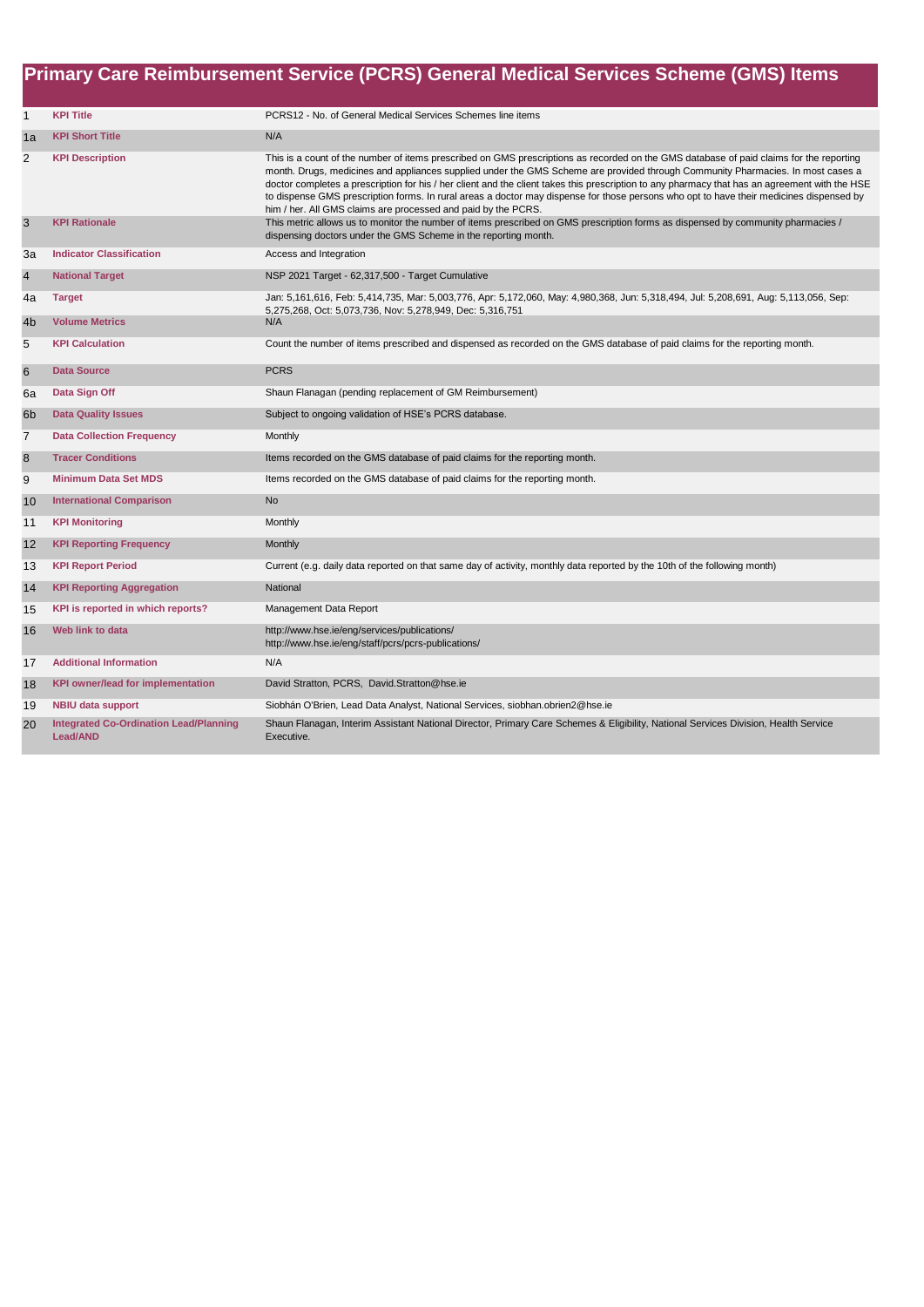### **Primary Care Reimbursement Service (PCRS) Long Term Illness (LTI) Claims**

| $\mathbf{1}$   | <b>KPI Title</b>                                                 | PCSR7 - No. Of Long Term Illness Scheme claims                                                                                                                                                                                                                                                                                                                                                                                                                                                                                                                                                                                                                                                                                                                                                                                               |
|----------------|------------------------------------------------------------------|----------------------------------------------------------------------------------------------------------------------------------------------------------------------------------------------------------------------------------------------------------------------------------------------------------------------------------------------------------------------------------------------------------------------------------------------------------------------------------------------------------------------------------------------------------------------------------------------------------------------------------------------------------------------------------------------------------------------------------------------------------------------------------------------------------------------------------------------|
| 1a             | <b>KPI Short Title</b>                                           | N/A                                                                                                                                                                                                                                                                                                                                                                                                                                                                                                                                                                                                                                                                                                                                                                                                                                          |
| 2              | <b>KPI Description</b>                                           | This is a count of the number of claims (prescriptions) under the LTI Scheme as recorded on the LTI database of paid claims for the<br>reporting month. Clients with certain long-term illnesses or disabilities (Acute Leukaemia, Mental handicap, Cerebral Palsy, Mental Illness in<br>a person under 16, Cystic Fibrosis, Multiple Sclerosis, Diabetes Insipidus, Muscular Dystrophies, Diabetes Mellitus, Parkinsonism, Epilepsy,<br>Phenylketonuria, Haemophilia, Spina Bifida, Hydrocephalus and conditions arising from the use of Thalidomide) may apply to join the Long<br>Term Illness Scheme. Once approved by the HSE clients are supplied with a Long Term Illness book. This Scheme does not depend on a<br>person's income or other circumstances and is separate from the Medical Card Scheme and the GP Visit Card Scheme. |
| 3              | <b>KPI Rationale</b>                                             | This metric allows us to monitor the number of claims made by clients with LTI during the reporting period.                                                                                                                                                                                                                                                                                                                                                                                                                                                                                                                                                                                                                                                                                                                                  |
| 3a             | <b>Indicator Classification</b>                                  | Use of Resources                                                                                                                                                                                                                                                                                                                                                                                                                                                                                                                                                                                                                                                                                                                                                                                                                             |
| $\overline{4}$ | <b>National Target</b>                                           | NSP 2021 Target - 2,933,500 - Target Cumulative                                                                                                                                                                                                                                                                                                                                                                                                                                                                                                                                                                                                                                                                                                                                                                                              |
| 4a             | <b>Target</b>                                                    | Jan: 236,823, Feb: 240,105, Mar: 227,756, Apr: 242,393, May: 233,666, Jun: 252,486 Jul: 245,136, Aug: 247,892 Sep: 255,011, Oct:<br>241,714, Nov: 255,195, Dec: 255,323                                                                                                                                                                                                                                                                                                                                                                                                                                                                                                                                                                                                                                                                      |
| 4 <sub>b</sub> | <b>Volume Metrics</b>                                            | N/A                                                                                                                                                                                                                                                                                                                                                                                                                                                                                                                                                                                                                                                                                                                                                                                                                                          |
| 5              | <b>KPI Calculation</b>                                           | Count the number of claims (prescriptions) as recorded on the LTI database of paid claims for the reporting month.                                                                                                                                                                                                                                                                                                                                                                                                                                                                                                                                                                                                                                                                                                                           |
| $6\phantom{1}$ | <b>Data Source</b>                                               | <b>PCRS</b>                                                                                                                                                                                                                                                                                                                                                                                                                                                                                                                                                                                                                                                                                                                                                                                                                                  |
| 6a             | Data Sign Off                                                    | Shaun Flanagan (pending replacement of GM Reimbursement)                                                                                                                                                                                                                                                                                                                                                                                                                                                                                                                                                                                                                                                                                                                                                                                     |
| 6 <sub>b</sub> | <b>Data Quality Issues</b>                                       | Subject to ongoing validation of HSE's PCRS database.                                                                                                                                                                                                                                                                                                                                                                                                                                                                                                                                                                                                                                                                                                                                                                                        |
| $\overline{7}$ | <b>Data Collection Frequency</b>                                 | Monthly                                                                                                                                                                                                                                                                                                                                                                                                                                                                                                                                                                                                                                                                                                                                                                                                                                      |
| 8              | <b>Tracer Conditions</b>                                         | The number of claims as recorded on the LTI database of paid claims for the reporting month.                                                                                                                                                                                                                                                                                                                                                                                                                                                                                                                                                                                                                                                                                                                                                 |
| 9              | <b>Minimum Data Set MDS</b>                                      | The number of claims as recorded on the LTI database of paid claims for the reporting month.                                                                                                                                                                                                                                                                                                                                                                                                                                                                                                                                                                                                                                                                                                                                                 |
| 10             | <b>International Comparison</b>                                  | <b>No</b>                                                                                                                                                                                                                                                                                                                                                                                                                                                                                                                                                                                                                                                                                                                                                                                                                                    |
| 11             | <b>KPI Monitoring</b>                                            | Monthly                                                                                                                                                                                                                                                                                                                                                                                                                                                                                                                                                                                                                                                                                                                                                                                                                                      |
| 12             | <b>KPI Reporting Frequency</b>                                   | Monthly                                                                                                                                                                                                                                                                                                                                                                                                                                                                                                                                                                                                                                                                                                                                                                                                                                      |
| 13             | <b>KPI Report Period</b>                                         | Current (e.g. daily data reported on that same day of activity, monthly data reported by the 10th of the following month)                                                                                                                                                                                                                                                                                                                                                                                                                                                                                                                                                                                                                                                                                                                    |
| 14             | <b>KPI Reporting Aggregation</b>                                 | National                                                                                                                                                                                                                                                                                                                                                                                                                                                                                                                                                                                                                                                                                                                                                                                                                                     |
| 15             | KPI is reported in which reports?                                | Management Data Report                                                                                                                                                                                                                                                                                                                                                                                                                                                                                                                                                                                                                                                                                                                                                                                                                       |
| 16             | Web link to data                                                 | http://www.hse.ie/eng/services/publications/<br>http://www.hse.ie/eng/staff/pcrs/pcrs-publications/                                                                                                                                                                                                                                                                                                                                                                                                                                                                                                                                                                                                                                                                                                                                          |
| 17             | <b>Additional Information</b>                                    | N/A                                                                                                                                                                                                                                                                                                                                                                                                                                                                                                                                                                                                                                                                                                                                                                                                                                          |
| 18             | <b>KPI owner/lead for implementation</b>                         | David Stratton, PCRS, David.Stratton@hse.ie                                                                                                                                                                                                                                                                                                                                                                                                                                                                                                                                                                                                                                                                                                                                                                                                  |
| 19             | <b>NBIU data support</b>                                         | Siobhán O'Brien, Lead Data Analyst, National Services, siobhan.obrien2@hse.ie                                                                                                                                                                                                                                                                                                                                                                                                                                                                                                                                                                                                                                                                                                                                                                |
| 20             | <b>Integrated Co-Ordination Lead/Planning</b><br><b>Lead/AND</b> | Shaun Flanagan, Interim Assistant National Director, Primary Care Schemes & Eligibility, National Services Division, Health Service<br>Executive.                                                                                                                                                                                                                                                                                                                                                                                                                                                                                                                                                                                                                                                                                            |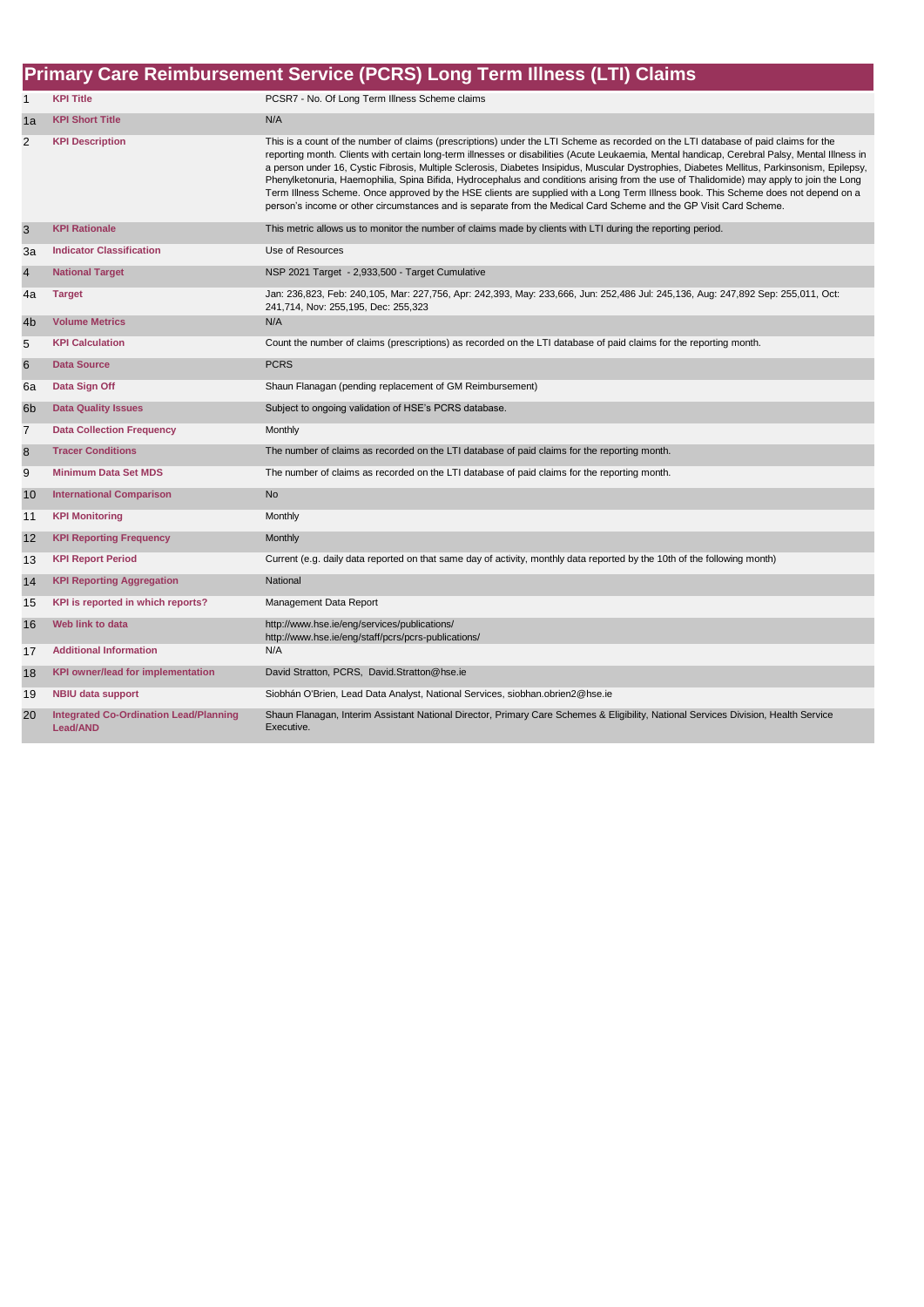### **Primary Care Reimbursement Service (PCRS) Long Term Illness (LTI) Items**

| $\mathbf{1}$   | <b>KPI Title</b>                                          | PCRS8 - No. Of Long Term Illness Scheme line items                                                                                                                                                                                                                                                                                                                                                                                                                                                                                                                                                                                                                                                                                                                                                                 |
|----------------|-----------------------------------------------------------|--------------------------------------------------------------------------------------------------------------------------------------------------------------------------------------------------------------------------------------------------------------------------------------------------------------------------------------------------------------------------------------------------------------------------------------------------------------------------------------------------------------------------------------------------------------------------------------------------------------------------------------------------------------------------------------------------------------------------------------------------------------------------------------------------------------------|
| 1a             | <b>KPI Short Title</b>                                    | N/A                                                                                                                                                                                                                                                                                                                                                                                                                                                                                                                                                                                                                                                                                                                                                                                                                |
| 2              | <b>KPI Description</b>                                    | This is a count of the number of items prescribed as recorded on the LTI database of paid claims for the reporting month. Clients with<br>certain long-term illnesses or disabilities (Acute Leukaemia, Mental handicap, Cerebral Palsy, Mental Illness in a person under 16, Cystic<br>Fibrosis, Multiple Sclerosis, Diabetes Insipidus, Muscular Dystrophies, Diabetes Mellitus, Parkinsonism, Epilepsy, Phenylketonuria,<br>Haemophilia, Spina Bifida, Hydrocephalus and conditions arising from the use of Thalidomide) may apply to join the Long Term Illness<br>Scheme. Once approved by the HSE clients are supplied with a LTI book. This book allows the client to avail of drugs, medicines, and<br>medical and surgical appliances directly related to the treatment of their illness, free of charge. |
| 3              | <b>KPI Rationale</b>                                      | This metric allows us to monitor the demand for and supply of prescription items by LTI cardholders. All LTI claims are processed by and<br>paid for by the PCRS.                                                                                                                                                                                                                                                                                                                                                                                                                                                                                                                                                                                                                                                  |
| За             | <b>Indicator Classification</b>                           | Access and Integration                                                                                                                                                                                                                                                                                                                                                                                                                                                                                                                                                                                                                                                                                                                                                                                             |
| $\overline{4}$ | <b>National Target</b>                                    | NSP 2021 Target - 10,521,900 - Target Cumulative                                                                                                                                                                                                                                                                                                                                                                                                                                                                                                                                                                                                                                                                                                                                                                   |
| 4a             | <b>Target</b>                                             | Jan: 861,411, Feb: 866,871, Mar: 821,076, Apr: 869,513, May: 839,663, Jun: 899,434, Jul: 880,096, Aug: 886,395, Sep: 912,737, Oct:<br>863,925, Nov: 910,412, Dec: 910,367                                                                                                                                                                                                                                                                                                                                                                                                                                                                                                                                                                                                                                          |
| 4 <sub>b</sub> | <b>Volume Metrics</b>                                     | N/A                                                                                                                                                                                                                                                                                                                                                                                                                                                                                                                                                                                                                                                                                                                                                                                                                |
| 5              | <b>KPI Calculation</b>                                    | Count the number of items prescribed as recorded on the LTI database of paid claims for the reporting month.                                                                                                                                                                                                                                                                                                                                                                                                                                                                                                                                                                                                                                                                                                       |
| 6              | <b>Data Source</b>                                        | <b>PCRS</b>                                                                                                                                                                                                                                                                                                                                                                                                                                                                                                                                                                                                                                                                                                                                                                                                        |
| 6a             | Data Sign Off                                             | Shaun Flanagan (pending replacement of GM Reimbursement)                                                                                                                                                                                                                                                                                                                                                                                                                                                                                                                                                                                                                                                                                                                                                           |
| 6 <sub>b</sub> | <b>Data Quality Issues</b>                                | Subject to ongoing validation of HSE's PCRS database.                                                                                                                                                                                                                                                                                                                                                                                                                                                                                                                                                                                                                                                                                                                                                              |
| $\overline{7}$ | <b>Data Collection Frequency</b>                          | Monthly                                                                                                                                                                                                                                                                                                                                                                                                                                                                                                                                                                                                                                                                                                                                                                                                            |
| 8              | <b>Tracer Conditions</b>                                  | The number of items recorded on the LTI database of paid claims for the reporting month.                                                                                                                                                                                                                                                                                                                                                                                                                                                                                                                                                                                                                                                                                                                           |
| 9              | <b>Minimum Data Set MDS</b>                               | The number of items recorded on the LTI database of paid claims for the reporting month.                                                                                                                                                                                                                                                                                                                                                                                                                                                                                                                                                                                                                                                                                                                           |
| 10             | <b>International Comparison</b>                           | <b>No</b>                                                                                                                                                                                                                                                                                                                                                                                                                                                                                                                                                                                                                                                                                                                                                                                                          |
| 11             | <b>KPI Monitoring</b>                                     | Monthly                                                                                                                                                                                                                                                                                                                                                                                                                                                                                                                                                                                                                                                                                                                                                                                                            |
| 12             | <b>KPI Reporting Frequency</b>                            | Monthly                                                                                                                                                                                                                                                                                                                                                                                                                                                                                                                                                                                                                                                                                                                                                                                                            |
| 13             | <b>KPI Report Period</b>                                  | Current (e.g. daily data reported on that same day of activity, monthly data reported by the 10th of the following month)                                                                                                                                                                                                                                                                                                                                                                                                                                                                                                                                                                                                                                                                                          |
| 14             | <b>KPI Reporting Aggregation</b>                          | National                                                                                                                                                                                                                                                                                                                                                                                                                                                                                                                                                                                                                                                                                                                                                                                                           |
| 15             | KPI is reported in which reports?                         | Management Data Report                                                                                                                                                                                                                                                                                                                                                                                                                                                                                                                                                                                                                                                                                                                                                                                             |
| 16             | Web link to data                                          | http://www.hse.ie/eng/services/publications/<br>http://www.hse.ie/eng/staff/pcrs/pcrs-publications/                                                                                                                                                                                                                                                                                                                                                                                                                                                                                                                                                                                                                                                                                                                |
| 17             | <b>Additional Information</b>                             | N/A                                                                                                                                                                                                                                                                                                                                                                                                                                                                                                                                                                                                                                                                                                                                                                                                                |
| 18             | <b>KPI owner/lead for implementation</b>                  | David Stratton, PCRS, David.Stratton@hse.ie                                                                                                                                                                                                                                                                                                                                                                                                                                                                                                                                                                                                                                                                                                                                                                        |
| 19             | <b>NBIU data support</b>                                  | Siobhán O'Brien, Lead Data Analyst, National Services, siobhan.obrien2@hse.ie                                                                                                                                                                                                                                                                                                                                                                                                                                                                                                                                                                                                                                                                                                                                      |
| 20             | <b>Integrated Co-Ordination Lead/Planning</b><br>Lead/AND | Shaun Flanagan, Interim Assistant National Director, Primary Care Schemes & Eligibility, National Services Division, Health Service<br>Executive.                                                                                                                                                                                                                                                                                                                                                                                                                                                                                                                                                                                                                                                                  |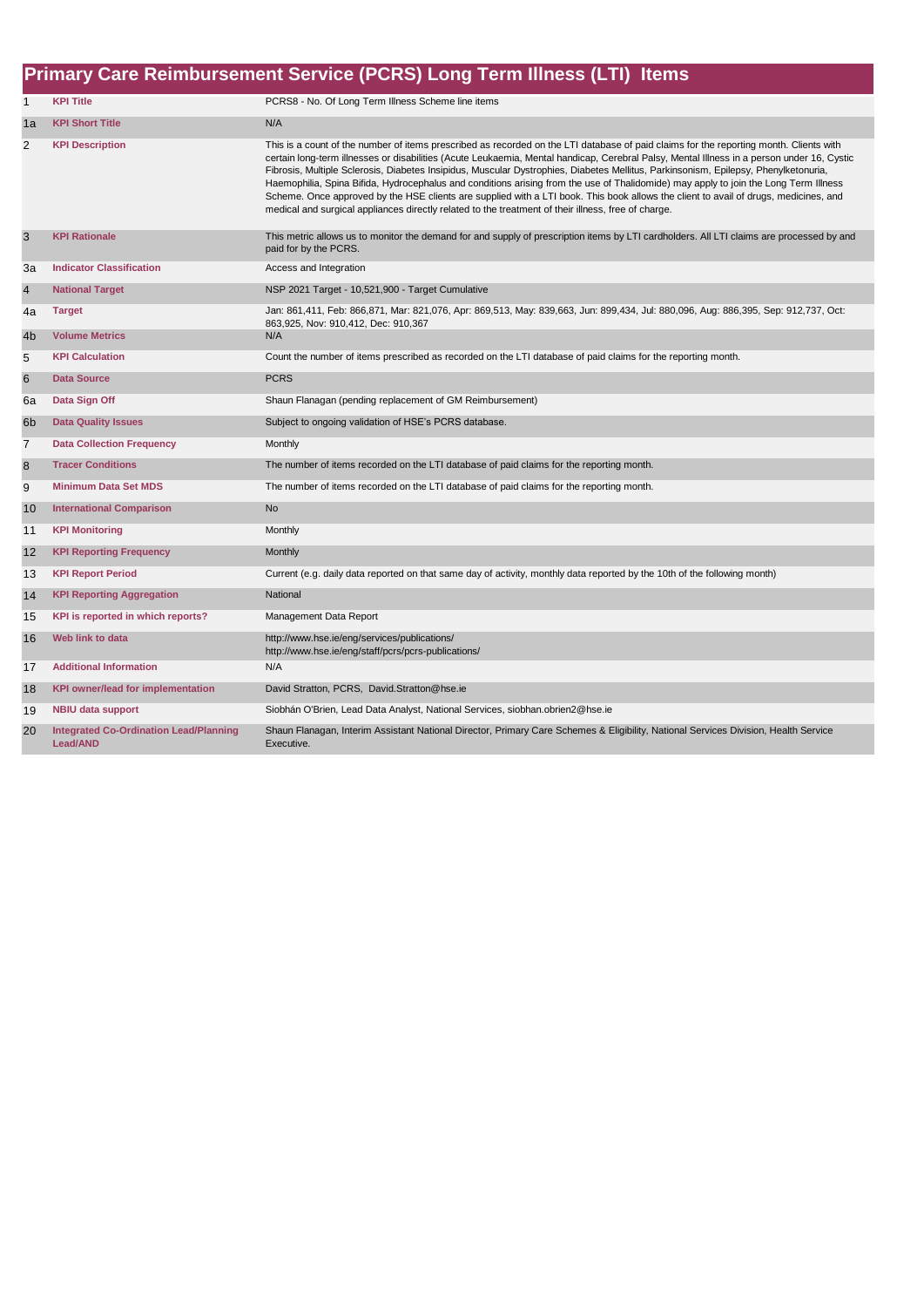|                         | Primary Care Reimbursement Service (PCRS) Drug Payment Scheme (DPS) Claims |                                                                                                                                                                                                                                                                                                                                                                                                                                                                                                                                                                                                                                                                                                                                                                                       |  |
|-------------------------|----------------------------------------------------------------------------|---------------------------------------------------------------------------------------------------------------------------------------------------------------------------------------------------------------------------------------------------------------------------------------------------------------------------------------------------------------------------------------------------------------------------------------------------------------------------------------------------------------------------------------------------------------------------------------------------------------------------------------------------------------------------------------------------------------------------------------------------------------------------------------|--|
| $\mathbf{1}$            | <b>KPI Title</b>                                                           | PCRS9 - No. of Drug Payment Schemes claims                                                                                                                                                                                                                                                                                                                                                                                                                                                                                                                                                                                                                                                                                                                                            |  |
| 1a                      | <b>KPI Short Title</b>                                                     | N/A                                                                                                                                                                                                                                                                                                                                                                                                                                                                                                                                                                                                                                                                                                                                                                                   |  |
| $\overline{2}$          | <b>KPI Description</b>                                                     | This is a count of the number of DPS claims (prescriptions) recorded on the DPS database of paid claims for the reporting month. As of the<br>1st November, 2020, under the DPS an individual or family in Ireland has to pay a maximum of €114 each month for approved prescribed<br>drugs, medicines and certain appliances for use by that person or his or her family in that month. The amount is determined from time to time<br>by the Minister for Health. Anyone ordinarily resident in Ireland can apply to join the scheme, regardless of family, financial circumstances or<br>nationality. The scheme is aimed at those who do not have a medical card and normally have to pay the full cost of their medication. It also<br>applies to those who have a GP Visit Card. |  |
| 3                       | <b>KPI Rationale</b>                                                       | This metric allows monitoring of the number of claims made under the DPS in excess of €114 each month. All DPS claims are processed by<br>and paid for by the PCRS.                                                                                                                                                                                                                                                                                                                                                                                                                                                                                                                                                                                                                   |  |
| За                      | <b>Indicator Classification</b>                                            | Access and Integration                                                                                                                                                                                                                                                                                                                                                                                                                                                                                                                                                                                                                                                                                                                                                                |  |
| $\overline{\mathbf{4}}$ | <b>National Target</b>                                                     | NSP 2021 Target - 2,501,000 - Target Cumulative                                                                                                                                                                                                                                                                                                                                                                                                                                                                                                                                                                                                                                                                                                                                       |  |
| 4a                      | <b>Target</b>                                                              | Jan: 203,331, Feb: 218,711, Mar: 194,517, Apr: 208,748, May: 198,066, Jun: 218,494, Jul: 207,450, Aug: 206,241, Sep: 210,456, Oct:                                                                                                                                                                                                                                                                                                                                                                                                                                                                                                                                                                                                                                                    |  |
| 4 <sub>b</sub>          | <b>Volume Metrics</b>                                                      | 202,180, Nov: 215,412, Dec: 217,394<br>N/A                                                                                                                                                                                                                                                                                                                                                                                                                                                                                                                                                                                                                                                                                                                                            |  |
| 5                       | <b>KPI Calculation</b>                                                     | Count the number of claims (prescriptions) on the DPS database of paid claims for the reporting month.                                                                                                                                                                                                                                                                                                                                                                                                                                                                                                                                                                                                                                                                                |  |
| $\,6$                   | <b>Data Source</b>                                                         | <b>PCRS</b>                                                                                                                                                                                                                                                                                                                                                                                                                                                                                                                                                                                                                                                                                                                                                                           |  |
| 6a                      | Data Sign Off                                                              | Shaun Flanagan (pending replacement of GM Reimbursement)                                                                                                                                                                                                                                                                                                                                                                                                                                                                                                                                                                                                                                                                                                                              |  |
| 6 <sub>b</sub>          | <b>Data Quality Issues</b>                                                 | Subject to ongoing validation of HSE's PCRS database.                                                                                                                                                                                                                                                                                                                                                                                                                                                                                                                                                                                                                                                                                                                                 |  |
| 7                       | <b>Data Collection Frequency</b>                                           | Monthly                                                                                                                                                                                                                                                                                                                                                                                                                                                                                                                                                                                                                                                                                                                                                                               |  |
| 8                       | <b>Tracer Conditions</b>                                                   | The number of claims on the DPS database of paid claims for the reporting month.                                                                                                                                                                                                                                                                                                                                                                                                                                                                                                                                                                                                                                                                                                      |  |
| 9                       | <b>Minimum Data Set MDS</b>                                                | The number of claims on the DPS database of paid claims for the reporting month.                                                                                                                                                                                                                                                                                                                                                                                                                                                                                                                                                                                                                                                                                                      |  |
| 10                      | <b>International Comparison</b>                                            | <b>No</b>                                                                                                                                                                                                                                                                                                                                                                                                                                                                                                                                                                                                                                                                                                                                                                             |  |
| 11                      | <b>KPI Monitoring</b>                                                      | Monthly                                                                                                                                                                                                                                                                                                                                                                                                                                                                                                                                                                                                                                                                                                                                                                               |  |
| 12                      | <b>KPI Reporting Frequency</b>                                             | Monthly                                                                                                                                                                                                                                                                                                                                                                                                                                                                                                                                                                                                                                                                                                                                                                               |  |
| 13                      | <b>KPI Report Period</b>                                                   | Current (e.g. daily data reported on that same day of activity, monthly data reported by the 10th of the following month)                                                                                                                                                                                                                                                                                                                                                                                                                                                                                                                                                                                                                                                             |  |
| 14                      | <b>KPI Reporting Aggregation</b>                                           | National                                                                                                                                                                                                                                                                                                                                                                                                                                                                                                                                                                                                                                                                                                                                                                              |  |
| 15                      | KPI is reported in which reports?                                          | Management Data Report                                                                                                                                                                                                                                                                                                                                                                                                                                                                                                                                                                                                                                                                                                                                                                |  |
| 16                      | Web link to data                                                           | http://www.hse.ie/eng/services/publications/<br>http://www.hse.ie/eng/staff/pcrs/pcrs-publications/                                                                                                                                                                                                                                                                                                                                                                                                                                                                                                                                                                                                                                                                                   |  |
| 17                      | <b>Additional Information</b>                                              | N/A                                                                                                                                                                                                                                                                                                                                                                                                                                                                                                                                                                                                                                                                                                                                                                                   |  |
| 18                      | <b>KPI owner/lead for implementation</b>                                   | David Stratton, PCRS, David.Stratton@hse.ie                                                                                                                                                                                                                                                                                                                                                                                                                                                                                                                                                                                                                                                                                                                                           |  |
| 19                      | <b>NBIU data support</b>                                                   | Siobhán O'Brien, Lead Data Analyst, National Services, siobhan.obrien2@hse.ie                                                                                                                                                                                                                                                                                                                                                                                                                                                                                                                                                                                                                                                                                                         |  |
| 20                      | <b>Integrated Co-Ordination Lead/Planning</b><br><b>Lead/AND</b>           | Shaun Flanagan, Interim Assistant National Director, Primary Care Schemes & Eligibility, National Services Division, Health Service<br>Executive.                                                                                                                                                                                                                                                                                                                                                                                                                                                                                                                                                                                                                                     |  |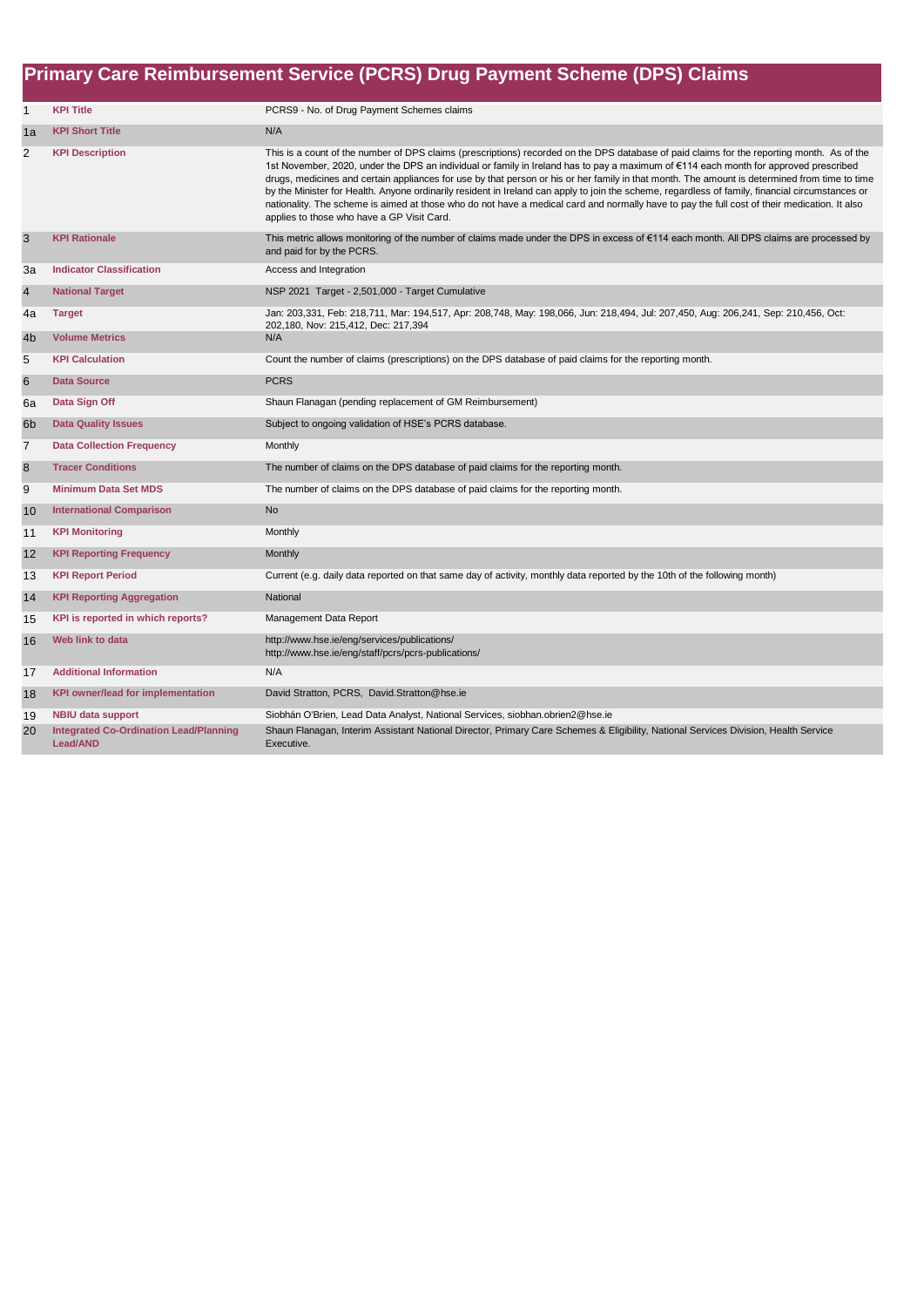|                  | Primary Care Reimbursement Service (PCRS) Drug Payment Scheme (DPS) Items |                                                                                                                                                                                                                                                                                                                                                                                                                                                                                                                                                                                                                                                                                                                                                                                 |  |
|------------------|---------------------------------------------------------------------------|---------------------------------------------------------------------------------------------------------------------------------------------------------------------------------------------------------------------------------------------------------------------------------------------------------------------------------------------------------------------------------------------------------------------------------------------------------------------------------------------------------------------------------------------------------------------------------------------------------------------------------------------------------------------------------------------------------------------------------------------------------------------------------|--|
| $\mathbf{1}$     | <b>KPI Title</b>                                                          | PCRS10 - No. Of Drug Payment Scheme items                                                                                                                                                                                                                                                                                                                                                                                                                                                                                                                                                                                                                                                                                                                                       |  |
| 1a               | <b>KPI Short Title</b>                                                    | N/A                                                                                                                                                                                                                                                                                                                                                                                                                                                                                                                                                                                                                                                                                                                                                                             |  |
| $\overline{2}$   | <b>KPI Description</b>                                                    | This is a count of the number of items prescribed as recorded on the DPS database of paid claims for the reporting month. As of the 1st<br>November, 2020, under the DPS, an individual or family in Ireland has to pay a maximum of €114 each month for approved prescribed drugs,<br>medicines and certain appliances for use by that person or his or her family in that month. The amount is determined from time to time by the<br>Minister for Health. Anyone ordinarily resident in Ireland can apply to join the scheme, regardless of family, financial circumstances or<br>nationality. The scheme is aimed at those who do not have a medical card and normally have to pay the full cost of their medication. It also<br>applies to those who have a GP Visit Card. |  |
| $\mathsf 3$      | <b>KPI Rationale</b>                                                      | This metric allows us to monitor the number of items dispensed under the DPS.                                                                                                                                                                                                                                                                                                                                                                                                                                                                                                                                                                                                                                                                                                   |  |
| 3a               | <b>Indicator Classification</b>                                           | Access and Integration                                                                                                                                                                                                                                                                                                                                                                                                                                                                                                                                                                                                                                                                                                                                                          |  |
| $\overline{4}$   | <b>National Target</b>                                                    | NSP 2021 Target - 8,724,000 - Target Cumulative                                                                                                                                                                                                                                                                                                                                                                                                                                                                                                                                                                                                                                                                                                                                 |  |
| 4a               | <b>Target</b>                                                             | Jan: 708,811, Feb: 747,470, Mar: 680,924, Apr: 727,782, May: 695,377, Jun: 750,598, Jul: 728,925, Aug: 727,282, Sep: 740,064, Oct:<br>712,965, Nov: 749,902, Dec: 753,900                                                                                                                                                                                                                                                                                                                                                                                                                                                                                                                                                                                                       |  |
| 4b               | <b>Volume Metrics</b>                                                     | N/A                                                                                                                                                                                                                                                                                                                                                                                                                                                                                                                                                                                                                                                                                                                                                                             |  |
| 5                | <b>KPI Calculation</b>                                                    | Count the number of items prescribed on the DPS database of paid claims for the reporting month.                                                                                                                                                                                                                                                                                                                                                                                                                                                                                                                                                                                                                                                                                |  |
| $6\phantom{1}$   | <b>Data Source</b>                                                        | <b>PCRS</b>                                                                                                                                                                                                                                                                                                                                                                                                                                                                                                                                                                                                                                                                                                                                                                     |  |
| 6a               | Data Sign Off                                                             | Shaun Flanagan (pending replacement of GM Reimbursement)                                                                                                                                                                                                                                                                                                                                                                                                                                                                                                                                                                                                                                                                                                                        |  |
| 6 <sub>b</sub>   | <b>Data Quality Issues</b>                                                | Subject to ongoing validation of HSE's PCRS database.                                                                                                                                                                                                                                                                                                                                                                                                                                                                                                                                                                                                                                                                                                                           |  |
| $\overline{7}$   | <b>Data Collection Frequency</b>                                          | Monthly                                                                                                                                                                                                                                                                                                                                                                                                                                                                                                                                                                                                                                                                                                                                                                         |  |
| $\boldsymbol{8}$ | <b>Tracer Conditions</b>                                                  | Number of items on the DPS database of paid claims for the reporting month.                                                                                                                                                                                                                                                                                                                                                                                                                                                                                                                                                                                                                                                                                                     |  |
| 9                | <b>Minimum Data Set MDS</b>                                               | Number of items on the DPS database of paid claims for the reporting month.                                                                                                                                                                                                                                                                                                                                                                                                                                                                                                                                                                                                                                                                                                     |  |
| 10               | <b>International Comparison</b>                                           | <b>No</b>                                                                                                                                                                                                                                                                                                                                                                                                                                                                                                                                                                                                                                                                                                                                                                       |  |
| 11               | <b>KPI Monitoring</b>                                                     | Monthly                                                                                                                                                                                                                                                                                                                                                                                                                                                                                                                                                                                                                                                                                                                                                                         |  |
| 12               | <b>KPI Reporting Frequency</b>                                            | Monthly                                                                                                                                                                                                                                                                                                                                                                                                                                                                                                                                                                                                                                                                                                                                                                         |  |
| 13               | <b>KPI Report Period</b>                                                  | Current (e.g. daily data reported on that same day of activity, monthly data reported by the 10th of the following month)                                                                                                                                                                                                                                                                                                                                                                                                                                                                                                                                                                                                                                                       |  |
| 14               | <b>KPI Reporting Aggregation</b>                                          | National                                                                                                                                                                                                                                                                                                                                                                                                                                                                                                                                                                                                                                                                                                                                                                        |  |
| 15               | KPI is reported in which reports?                                         | Management Data Report                                                                                                                                                                                                                                                                                                                                                                                                                                                                                                                                                                                                                                                                                                                                                          |  |
| 16               | Web link to data                                                          | http://www.hse.ie/eng/services/publications/<br>http://www.hse.ie/eng/staff/pcrs/pcrs-publications/                                                                                                                                                                                                                                                                                                                                                                                                                                                                                                                                                                                                                                                                             |  |
| 17               | <b>Additional Information</b>                                             | N/A                                                                                                                                                                                                                                                                                                                                                                                                                                                                                                                                                                                                                                                                                                                                                                             |  |
| 18               | <b>KPI owner/lead for implementation</b>                                  | David Stratton, PCRS, David.Stratton@hse.ie                                                                                                                                                                                                                                                                                                                                                                                                                                                                                                                                                                                                                                                                                                                                     |  |
| 19               | <b>NBIU data support</b>                                                  | Siobhán O'Brien, Lead Data Analyst, National Services, siobhan.obrien2@hse.ie                                                                                                                                                                                                                                                                                                                                                                                                                                                                                                                                                                                                                                                                                                   |  |
| 20               | <b>Integrated Co-Ordination Lead/Planning</b><br>Lead/AND                 | Shaun Flanagan, Interim Assistant National Director, Primary Care Schemes & Eligibility, National Services Division, Health Service<br>Executive.                                                                                                                                                                                                                                                                                                                                                                                                                                                                                                                                                                                                                               |  |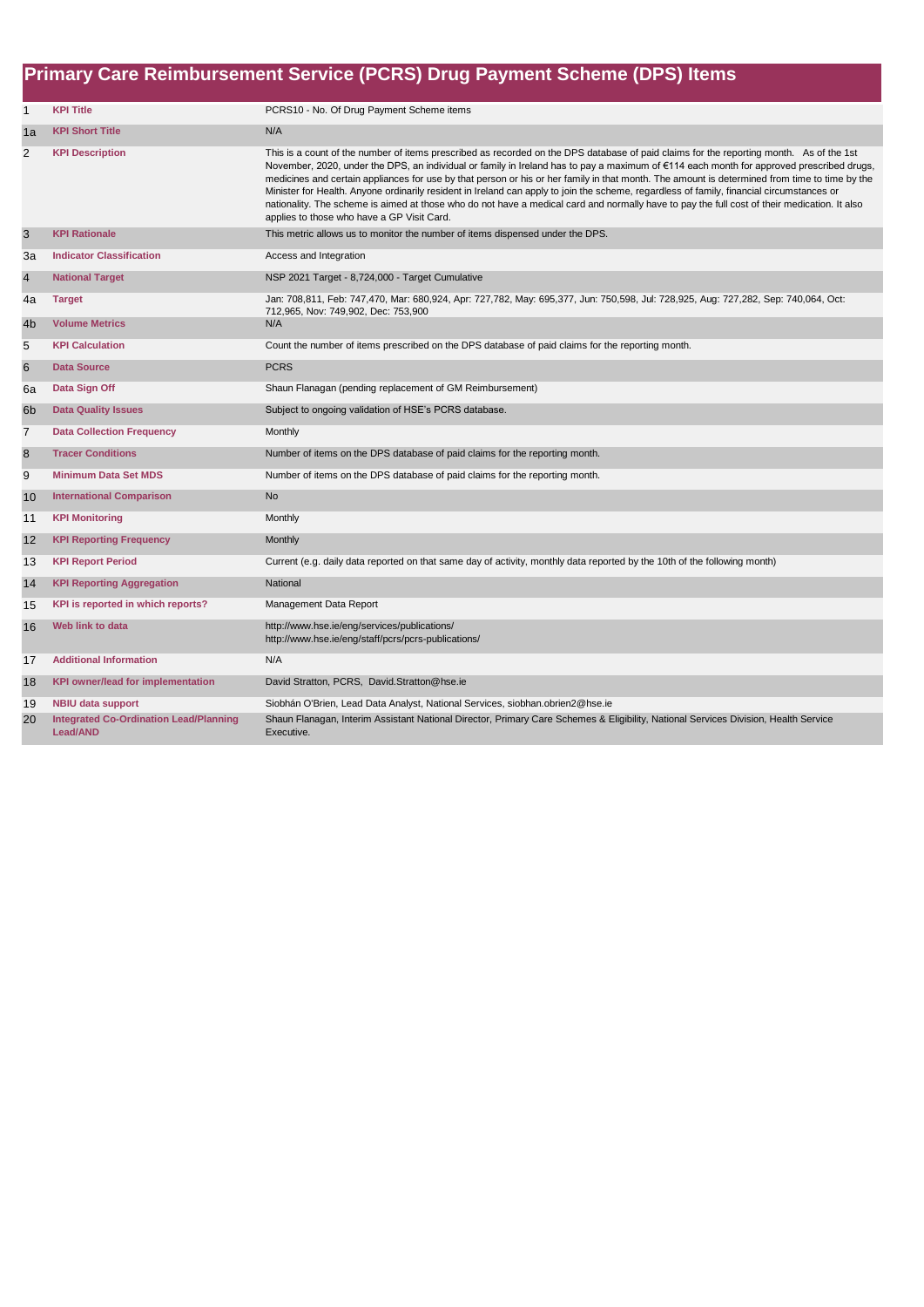| <b>Primary Care Reimbursement Service (PCRS) High Tech Drugs</b> |                                                           |                                                                                                                                                                                                                                                                                                                                                                                                                                                                                                                                                           |
|------------------------------------------------------------------|-----------------------------------------------------------|-----------------------------------------------------------------------------------------------------------------------------------------------------------------------------------------------------------------------------------------------------------------------------------------------------------------------------------------------------------------------------------------------------------------------------------------------------------------------------------------------------------------------------------------------------------|
| $\mathbf{1}$                                                     | <b>KPI Title</b>                                          | PCRS15 - No. of High Tech Drug Scheme claims                                                                                                                                                                                                                                                                                                                                                                                                                                                                                                              |
| 1a                                                               | <b>KPI Short Title</b>                                    | N/A                                                                                                                                                                                                                                                                                                                                                                                                                                                                                                                                                       |
| $\overline{2}$                                                   | <b>KPI Description</b>                                    | This is a count of the number of claims for drugs where the drug code relates to High Tech medicines only as recorded on the High Tech<br>database of paid claims for the reporting month. Such medicines are generally only prescribed or initiated in hospital and include items such<br>as anti-rejection drugs for transplant patients or medicines used in conjunction with chemotherapy or growth hormones. These medicines are<br>purchased by the HSE and supplied through community pharmacies for which pharmacies are paid a patient care fee. |
| 3                                                                | <b>KPI Rationale</b>                                      | This metric allows us monitor the number of claims for the supply and dispensing of High Tech medicines through Community Pharmacies.<br>The cost of the medicines and patient care fees are paid by the PCRS.                                                                                                                                                                                                                                                                                                                                            |
| За                                                               | <b>Indicator Classification</b>                           | Access and Integration                                                                                                                                                                                                                                                                                                                                                                                                                                                                                                                                    |
| $\overline{4}$                                                   | <b>National Target</b>                                    | NSP 2021 Target - 890,000 - Target Cumulative                                                                                                                                                                                                                                                                                                                                                                                                                                                                                                             |
| 4a                                                               | <b>Target</b>                                             | Jan: 70,478, Feb: 72,771, Mar: 69,439, Apr: 72,624, May: 72,868, Jun: 75,035, Jul: 73,957, Aug: 76,185, Sep: 76,576, Oct: 74,835, Nov:<br>77,298, Dec: 77,934                                                                                                                                                                                                                                                                                                                                                                                             |
| 4 <sub>b</sub>                                                   | <b>Volume Metrics</b>                                     | N/A                                                                                                                                                                                                                                                                                                                                                                                                                                                                                                                                                       |
| 5                                                                | <b>KPI Calculation</b>                                    | Count the number of claims where the drug code relates to High Tech Medicines only, on the High Tech database of paid claims for the<br>reporting month.                                                                                                                                                                                                                                                                                                                                                                                                  |
| 6                                                                | <b>Data Source</b>                                        | <b>PCRS</b>                                                                                                                                                                                                                                                                                                                                                                                                                                                                                                                                               |
| 6a                                                               | Data Sign Off                                             | Shaun Flanagan (pending replacement of GM Reimbursement)                                                                                                                                                                                                                                                                                                                                                                                                                                                                                                  |
| 6 <sub>b</sub>                                                   | <b>Data Quality Issues</b>                                | Subject to ongoing validation of HSE's PCRS database.                                                                                                                                                                                                                                                                                                                                                                                                                                                                                                     |
| $\overline{7}$                                                   | <b>Data Collection Frequency</b>                          | Monthly                                                                                                                                                                                                                                                                                                                                                                                                                                                                                                                                                   |
| 8                                                                | <b>Tracer Conditions</b>                                  | High Tech Drugs claims as recorded on the High Tech database of paid claims for the reporting month.                                                                                                                                                                                                                                                                                                                                                                                                                                                      |
| 9                                                                | <b>Minimum Data Set MDS</b>                               | High Tech Drugs claims as recorded on the High Tech database of paid claims for the reporting month.                                                                                                                                                                                                                                                                                                                                                                                                                                                      |
| 10                                                               | <b>International Comparison</b>                           | <b>No</b>                                                                                                                                                                                                                                                                                                                                                                                                                                                                                                                                                 |
| 11                                                               | <b>KPI Monitoring</b>                                     | Monthly                                                                                                                                                                                                                                                                                                                                                                                                                                                                                                                                                   |
| 12                                                               | <b>KPI Reporting Frequency</b>                            | Monthly                                                                                                                                                                                                                                                                                                                                                                                                                                                                                                                                                   |
| 13                                                               | <b>KPI Report Period</b>                                  | Current (e.g. daily data reported on that same day of activity, monthly data reported by the 10th of the following month)                                                                                                                                                                                                                                                                                                                                                                                                                                 |
| 14                                                               | <b>KPI Reporting Aggregation</b>                          | National                                                                                                                                                                                                                                                                                                                                                                                                                                                                                                                                                  |
| 15                                                               | KPI is reported in which reports?                         | Management Data Report                                                                                                                                                                                                                                                                                                                                                                                                                                                                                                                                    |
| 16                                                               | Web link to data                                          | http://www.hse.ie/eng/services/publications/<br>http://www.hse.ie/eng/staff/pcrs/pcrs-publications/                                                                                                                                                                                                                                                                                                                                                                                                                                                       |
| 17                                                               | <b>Additional Information</b>                             | N/A                                                                                                                                                                                                                                                                                                                                                                                                                                                                                                                                                       |
| 18                                                               | <b>KPI owner/lead for implementation</b>                  | David Stratton, PCRS, David.Stratton@hse.ie                                                                                                                                                                                                                                                                                                                                                                                                                                                                                                               |
| 19                                                               | <b>NBIU data support</b>                                  | Siobhán O'Brien, Lead Data Analyst, National Services, siobhan.obrien2@hse.ie                                                                                                                                                                                                                                                                                                                                                                                                                                                                             |
| 20                                                               | <b>Integrated Co-Ordination Lead/Planning</b><br>Lead/AND | Shaun Flanagan, Interim Assistant National Director, Primary Care Schemes & Eligibility, National Services Division, Health Service<br>Executive.                                                                                                                                                                                                                                                                                                                                                                                                         |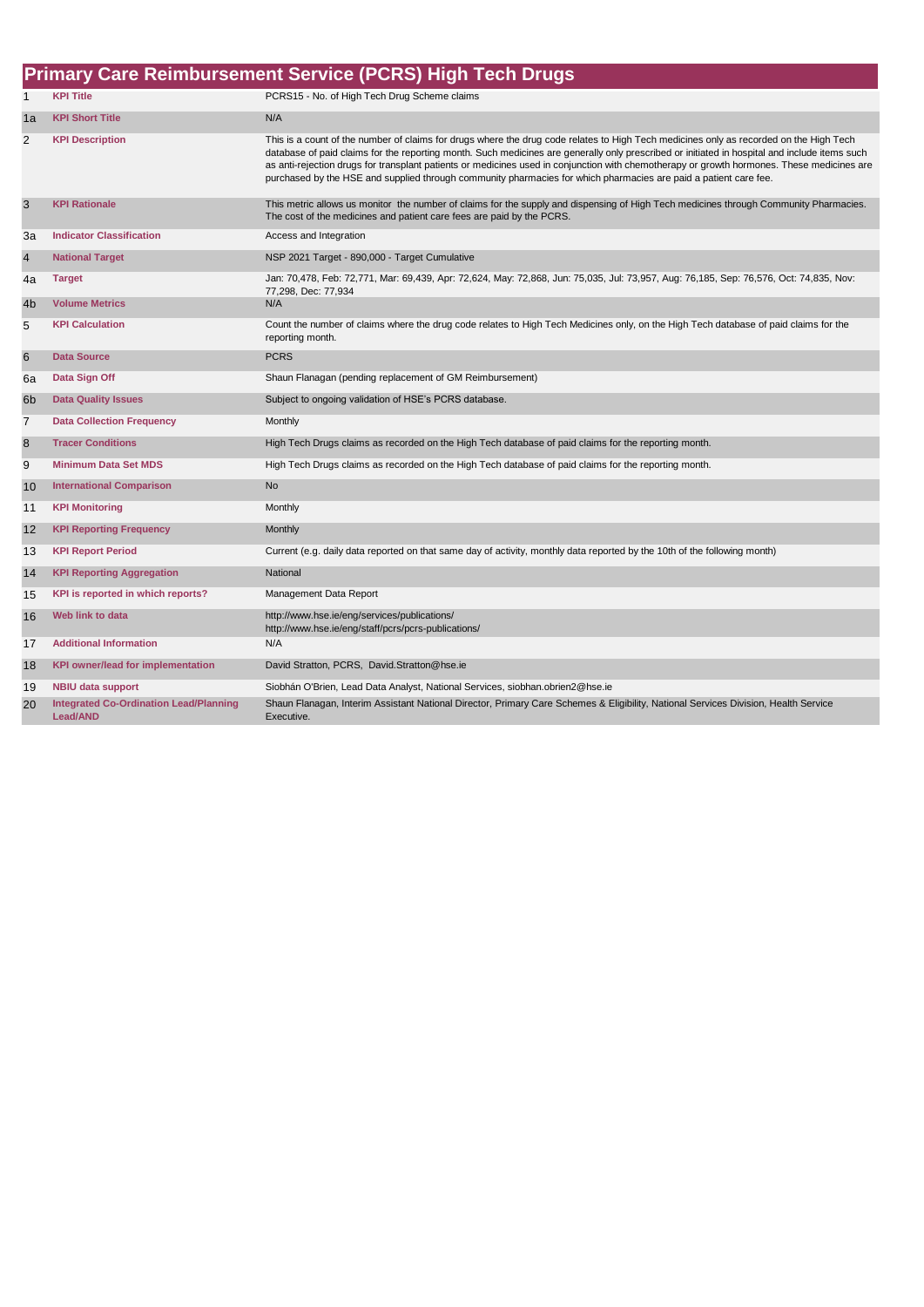|                | Primary Care Reimbursement Service (PCRS) Dental Treatment Service Scheme (DTSS) |                                                                                                                                                                                                                                                                                                                                                                                                                                                                                                                                        |  |  |
|----------------|----------------------------------------------------------------------------------|----------------------------------------------------------------------------------------------------------------------------------------------------------------------------------------------------------------------------------------------------------------------------------------------------------------------------------------------------------------------------------------------------------------------------------------------------------------------------------------------------------------------------------------|--|--|
|                | <b>Treatments</b>                                                                |                                                                                                                                                                                                                                                                                                                                                                                                                                                                                                                                        |  |  |
| $\mathbf{1}$   | <b>KPI Title</b>                                                                 | PCRS16 - No. of Dental Treatment Service Scheme treatments (above the line/routine)                                                                                                                                                                                                                                                                                                                                                                                                                                                    |  |  |
| 1a             | <b>KPI Short Title</b>                                                           | N/A                                                                                                                                                                                                                                                                                                                                                                                                                                                                                                                                    |  |  |
| 2              | <b>KPI Description</b>                                                           | This is a count of the number of above the line (ATL) (routine) and below the line (BTL) (complex) treatments, in respect of clients having<br>eligibility for the DTSS, as recorded on the ATL & BTL Dental databases of paid claims for the DTSS in the reporting month. Under this<br>scheme, eligible clients have access to a range of treatments and clinical procedures comprised of routine (ATL) treatments and full upper<br>and lower dentures (BTL). Dentists may also prescribe a range of medicines to eligible persons. |  |  |
| 3              | <b>KPI Rationale</b>                                                             | This metric allow us to monitor how many treatments (ATL & BTL) have been availed of under the DTSS in a given month. All DTSS claims<br>are processed by and paid for by the PCRS.                                                                                                                                                                                                                                                                                                                                                    |  |  |
| 3a             | <b>Indicator Classification</b>                                                  | Access and Integration                                                                                                                                                                                                                                                                                                                                                                                                                                                                                                                 |  |  |
| 4              | <b>National Target</b>                                                           | NSP 2021 Target - 953,008 - Target Cumulative                                                                                                                                                                                                                                                                                                                                                                                                                                                                                          |  |  |
| 4a             | <b>Target</b>                                                                    | Jan: 50,455, Feb: 101,401, Mar: 95,881, Apr: 81,282, May: 82,832, Jun: 86,855, Jul: 77,453, Aug: 75,023, Sep: 70,881, Oct: 74,189, Nov:<br>77,604, Dec: 79,152                                                                                                                                                                                                                                                                                                                                                                         |  |  |
| 4b             | <b>Volume Metrics</b>                                                            | N/A                                                                                                                                                                                                                                                                                                                                                                                                                                                                                                                                    |  |  |
| 5              | <b>KPI Calculation</b>                                                           | For ATL (routine) treatments -count all treatments on the ATL Dental database of paid claims for the reporting month, For BTL (complex)<br>treatments - count all treatments on the BTL Dental database of paid claims for the reporting month.                                                                                                                                                                                                                                                                                        |  |  |
| 6              | <b>Data Source</b>                                                               | <b>PCRS</b>                                                                                                                                                                                                                                                                                                                                                                                                                                                                                                                            |  |  |
| 6a             | Data Sign Off                                                                    | Shaun Flanagan (pending replacement of GM Reimbursement)                                                                                                                                                                                                                                                                                                                                                                                                                                                                               |  |  |
| 6 <sub>b</sub> | <b>Data Quality Issues</b>                                                       | Subject to ongoing validation of HSE's PCRS database.                                                                                                                                                                                                                                                                                                                                                                                                                                                                                  |  |  |
| $\overline{7}$ | <b>Data Collection Frequency</b>                                                 | Monthly                                                                                                                                                                                                                                                                                                                                                                                                                                                                                                                                |  |  |
| 8              | <b>Tracer Conditions</b>                                                         | ATL and BTL treatments for eligible clients as recorded on the ATL and BTL Dental database of paid claims in the reporting month.                                                                                                                                                                                                                                                                                                                                                                                                      |  |  |
| 9              | <b>Minimum Data Set MDS</b>                                                      | ATL and BTL treatments for eligible clients as recorded on the ATL and BTL Dental database of paid claims in the reporting month.                                                                                                                                                                                                                                                                                                                                                                                                      |  |  |
| 10             | <b>International Comparison</b>                                                  | <b>No</b>                                                                                                                                                                                                                                                                                                                                                                                                                                                                                                                              |  |  |
| 11             | <b>KPI Monitoring</b>                                                            | Monthly                                                                                                                                                                                                                                                                                                                                                                                                                                                                                                                                |  |  |
| 12             | <b>KPI Reporting Frequency</b>                                                   | Monthly                                                                                                                                                                                                                                                                                                                                                                                                                                                                                                                                |  |  |
| 13             | <b>KPI Report Period</b>                                                         | Current (e.g. daily data reported on that same day of activity, monthly data reported by the 10th of the following month)                                                                                                                                                                                                                                                                                                                                                                                                              |  |  |
| 14             | <b>KPI Reporting Aggregation</b>                                                 | National                                                                                                                                                                                                                                                                                                                                                                                                                                                                                                                               |  |  |
| 15             | KPI is reported in which reports?                                                | Management Data Report                                                                                                                                                                                                                                                                                                                                                                                                                                                                                                                 |  |  |
| 16             | Web link to data                                                                 | http://www.hse.ie/eng/services/publications/<br>http://www.hse.ie/eng/staff/pcrs/pcrs-publications/                                                                                                                                                                                                                                                                                                                                                                                                                                    |  |  |
| 17             | <b>Additional Information</b>                                                    | N/A                                                                                                                                                                                                                                                                                                                                                                                                                                                                                                                                    |  |  |
| 18             | <b>KPI owner/lead for implementation</b>                                         | David Stratton, PCRS, David.Stratton@hse.ie                                                                                                                                                                                                                                                                                                                                                                                                                                                                                            |  |  |
| 19             | <b>NBIU data support</b>                                                         | Siobhán O'Brien, Lead Data Analyst, National Services, siobhan.obrien2@hse.ie                                                                                                                                                                                                                                                                                                                                                                                                                                                          |  |  |
| 20             | <b>Integrated Co-Ordination Lead/Planning</b><br><b>Lead/AND</b>                 | Shaun Flanagan, Interim Assistant National Director, Primary Care Schemes & Eligibility, National Services Division, Health Service<br>Executive.                                                                                                                                                                                                                                                                                                                                                                                      |  |  |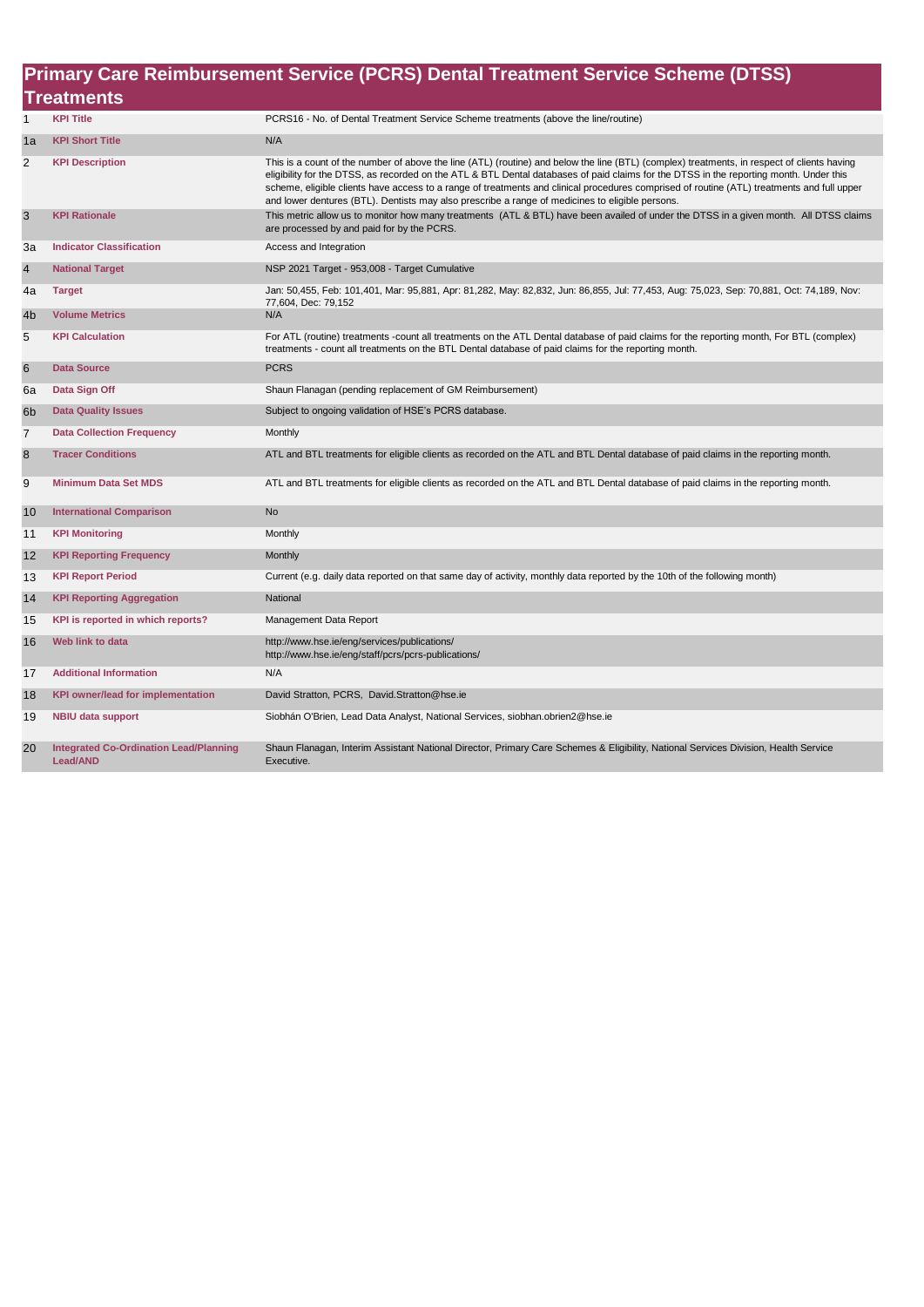| Primary Care Reimbursement Service (PCRS) Dental Treatment Service Scheme (DTSS) |                                                                  |                                                                                                                                                                                                                                                                                                                                                                                                                                                                                                                                        |  |  |
|----------------------------------------------------------------------------------|------------------------------------------------------------------|----------------------------------------------------------------------------------------------------------------------------------------------------------------------------------------------------------------------------------------------------------------------------------------------------------------------------------------------------------------------------------------------------------------------------------------------------------------------------------------------------------------------------------------|--|--|
|                                                                                  | <b>Treatments</b>                                                |                                                                                                                                                                                                                                                                                                                                                                                                                                                                                                                                        |  |  |
| $\mathbf{1}$                                                                     | <b>KPI Title</b>                                                 | PCRS17 - No. of Dental Treatment Service Scheme treatments (below the line/complex)                                                                                                                                                                                                                                                                                                                                                                                                                                                    |  |  |
| 1a                                                                               | <b>KPI Short Title</b>                                           | N/A                                                                                                                                                                                                                                                                                                                                                                                                                                                                                                                                    |  |  |
| $\overline{2}$                                                                   | <b>KPI Description</b>                                           | This is a count of the number of above the line (ATL) (routine) and below the line (BTL) (complex) treatments, in respect of clients having<br>eligibility for the DTSS, as recorded on the ATL & BTL Dental databases of paid claims for the DTSS in the reporting month. Under this<br>scheme, eligible clients have access to a range of treatments and clinical procedures comprised of routine (ATL) treatments and full upper<br>and lower dentures (BTL). Dentists may also prescribe a range of medicines to eligible persons. |  |  |
| $\mathsf 3$                                                                      | <b>KPI Rationale</b>                                             | This metric allow us to monitor how many treatments (ATL & BTL) have been availed of under the DTSS in a given month. All DTSS claims<br>are processed by and paid for by the PCRS.                                                                                                                                                                                                                                                                                                                                                    |  |  |
| За                                                                               | <b>Indicator Classification</b>                                  | Access and Integration                                                                                                                                                                                                                                                                                                                                                                                                                                                                                                                 |  |  |
| $\overline{\mathbf{4}}$                                                          | <b>National Target</b>                                           | NSP 2021 Target - 54,892 - Target Cumulative                                                                                                                                                                                                                                                                                                                                                                                                                                                                                           |  |  |
| 4a                                                                               | <b>Target</b>                                                    | Jan: 3,179, Feb: 4,857, Mar: 4,100, Apr: 4,087, May: 4,568, Jun: 4,870, Jul: 4,652, Aug: 4,677, Sep: 4,447, Oct: 4,645, Nov: 5,040, Dec:<br>5,770                                                                                                                                                                                                                                                                                                                                                                                      |  |  |
| 4 <sub>b</sub>                                                                   | <b>Volume Metrics</b>                                            | N/A                                                                                                                                                                                                                                                                                                                                                                                                                                                                                                                                    |  |  |
| 5                                                                                | <b>KPI Calculation</b>                                           | For ATL (routine) treatments -count all treatments on the ATL Dental database of paid claims for the reporting month, For BTL (complex)<br>treatments - count all treatments on the BTL Dental database of paid claims for the reporting month.                                                                                                                                                                                                                                                                                        |  |  |
| $6\phantom{1}$                                                                   | <b>Data Source</b>                                               | <b>PCRS</b>                                                                                                                                                                                                                                                                                                                                                                                                                                                                                                                            |  |  |
| 6a                                                                               | Data Sign Off                                                    | Shaun Flanagan (pending replacement of GM Reimbursement)                                                                                                                                                                                                                                                                                                                                                                                                                                                                               |  |  |
| 6 <sub>b</sub>                                                                   | <b>Data Quality Issues</b>                                       | Subject to ongoing validation of HSE's PCRS database.                                                                                                                                                                                                                                                                                                                                                                                                                                                                                  |  |  |
| $\overline{7}$                                                                   | <b>Data Collection Frequency</b>                                 | Monthly                                                                                                                                                                                                                                                                                                                                                                                                                                                                                                                                |  |  |
| 8                                                                                | <b>Tracer Conditions</b>                                         | ATL and BTL treatments for eligible clients as recorded on the ATL and BTL Dental database of paid claims in the reporting month.                                                                                                                                                                                                                                                                                                                                                                                                      |  |  |
| 9                                                                                | <b>Minimum Data Set MDS</b>                                      | ATL and BTL treatments for eligible clients as recorded on the ATL and BTL Dental database of paid claims in the reporting month.                                                                                                                                                                                                                                                                                                                                                                                                      |  |  |
| 10                                                                               | <b>International Comparison</b>                                  | <b>No</b>                                                                                                                                                                                                                                                                                                                                                                                                                                                                                                                              |  |  |
| 11                                                                               | <b>KPI Monitoring</b>                                            | Monthly                                                                                                                                                                                                                                                                                                                                                                                                                                                                                                                                |  |  |
| 12                                                                               | <b>KPI Reporting Frequency</b>                                   | Monthly                                                                                                                                                                                                                                                                                                                                                                                                                                                                                                                                |  |  |
| 13                                                                               | <b>KPI Report Period</b>                                         | Current (e.g. daily data reported on that same day of activity, monthly data reported by the 10th of the following month)                                                                                                                                                                                                                                                                                                                                                                                                              |  |  |
| 14                                                                               | <b>KPI Reporting Aggregation</b>                                 | National                                                                                                                                                                                                                                                                                                                                                                                                                                                                                                                               |  |  |
| 15                                                                               | KPI is reported in which reports?                                | Management Data Report                                                                                                                                                                                                                                                                                                                                                                                                                                                                                                                 |  |  |
| 16                                                                               | Web link to data                                                 | http://www.hse.ie/eng/services/publications/<br>http://www.hse.ie/eng/staff/pcrs/pcrs-publications/                                                                                                                                                                                                                                                                                                                                                                                                                                    |  |  |
| 17                                                                               | <b>Additional Information</b>                                    | N/A                                                                                                                                                                                                                                                                                                                                                                                                                                                                                                                                    |  |  |
| 18                                                                               | <b>KPI owner/lead for implementation</b>                         | David Stratton, PCRS, David.Stratton@hse.ie                                                                                                                                                                                                                                                                                                                                                                                                                                                                                            |  |  |
| 19                                                                               | <b>NBIU data support</b>                                         | Siobhán O'Brien, Lead Data Analyst, National Services, siobhan.obrien2@hse.ie                                                                                                                                                                                                                                                                                                                                                                                                                                                          |  |  |
| 20                                                                               | <b>Integrated Co-Ordination Lead/Planning</b><br><b>Lead/AND</b> | Shaun Flanagan, Interim Assistant National Director, Primary Care Schemes & Eligibility, National Services Division, Health Service<br>Executive.                                                                                                                                                                                                                                                                                                                                                                                      |  |  |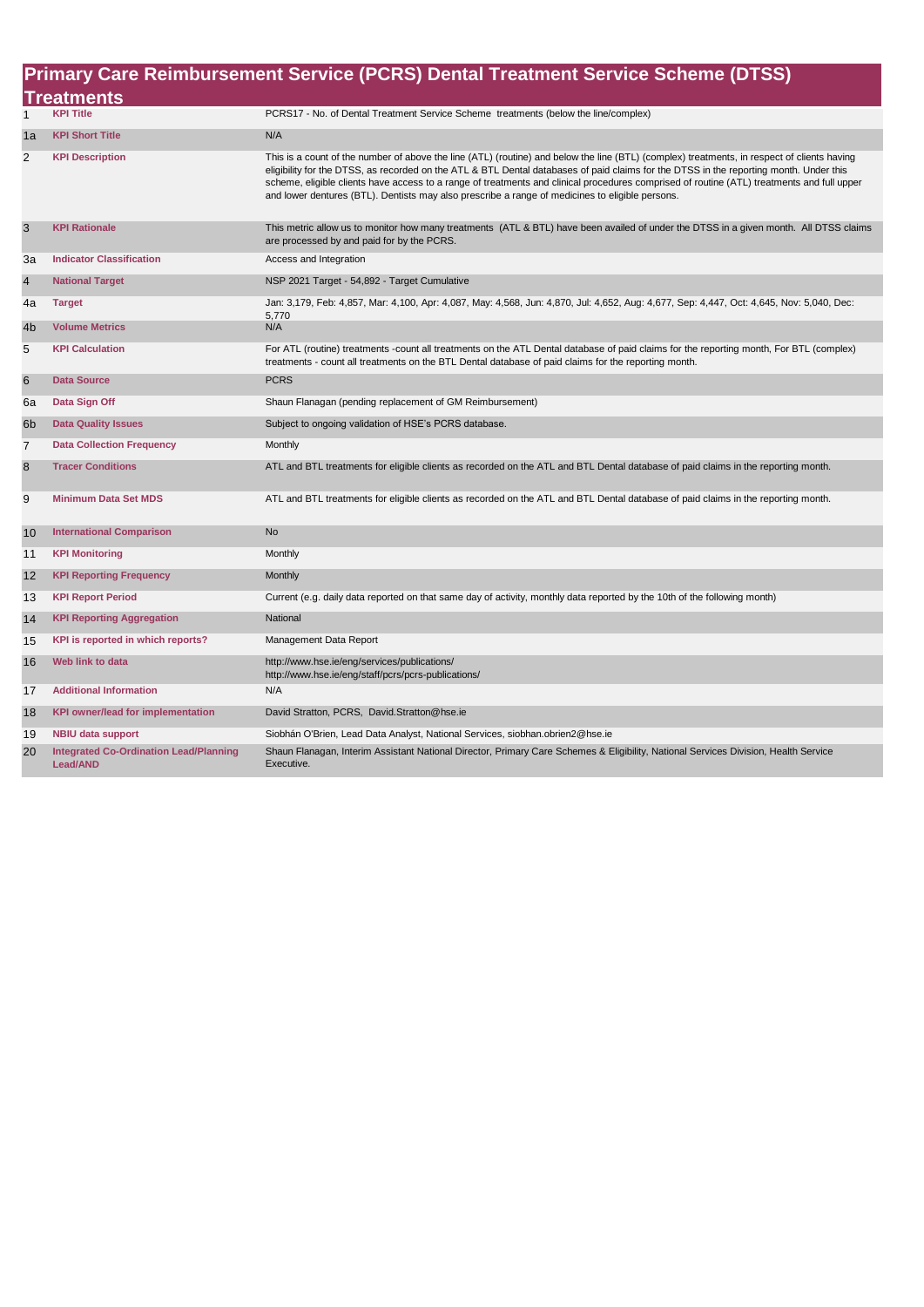|                         | Primary Care Reimbursement Service (PCRS) Community Ophthalmic Services Scheme |                                                                                                                                                                                                                                                                                                                                                                                                                                                                                                                                                                                                         |  |  |
|-------------------------|--------------------------------------------------------------------------------|---------------------------------------------------------------------------------------------------------------------------------------------------------------------------------------------------------------------------------------------------------------------------------------------------------------------------------------------------------------------------------------------------------------------------------------------------------------------------------------------------------------------------------------------------------------------------------------------------------|--|--|
| <b>Treatments</b>       |                                                                                |                                                                                                                                                                                                                                                                                                                                                                                                                                                                                                                                                                                                         |  |  |
| $\mathbf{1}$            | <b>KPI Title</b>                                                               | PCRS20 - No. of Community Ophthalmic Services Scheme Treatments                                                                                                                                                                                                                                                                                                                                                                                                                                                                                                                                         |  |  |
| 1a                      | <b>KPI Short Title</b>                                                         | N/A                                                                                                                                                                                                                                                                                                                                                                                                                                                                                                                                                                                                     |  |  |
| 2                       | <b>KPI Description</b>                                                         | This is a count of the number of treatments (paid claims) provided in respect of (a) adults and (b) children having eligibility for the Community<br>Ophthalmic Services Scheme based on the Optical Database of paid claims for the reporting month. Under the Health Service Executive<br>Community Ophthalmic Services Scheme, eligible clients are entitled, free of charge, to eye examinations and necessary spectacles /<br>appliances. Claims by optometrists / ophthalmologists are paid by the PCRS. Claims for spectacles provided under the Children's Scheme<br>are also paid by the PCRS. |  |  |
| 3                       | <b>KPI Rationale</b>                                                           | This metric allows us to monitor the number of treatments provided to adults and children with eligibility for the Community Ophthalmic<br>Services Scheme in the reporting month.                                                                                                                                                                                                                                                                                                                                                                                                                      |  |  |
| За                      | <b>Indicator Classification</b>                                                | Use of Resources                                                                                                                                                                                                                                                                                                                                                                                                                                                                                                                                                                                        |  |  |
| $\overline{\mathbf{4}}$ | <b>National Target</b>                                                         | NSP 2021 Target - 780,782 - Target Cumulative                                                                                                                                                                                                                                                                                                                                                                                                                                                                                                                                                           |  |  |
| 4a                      | <b>Target</b>                                                                  | Jan: 49,998 Feb: 71,150, Mar: 57,350, Apr: 56,802, May: 74,394, Jun: 69,629, Jul: 63,827, Aug: 67,018 Sep: 65,411, Oct: 66,384, Nov:<br>66,808, Dec: 72,011                                                                                                                                                                                                                                                                                                                                                                                                                                             |  |  |
| 4b                      | <b>Volume Metrics</b>                                                          | N/A                                                                                                                                                                                                                                                                                                                                                                                                                                                                                                                                                                                                     |  |  |
| 5                       | <b>KPI Calculation</b>                                                         | Count all claim numbers (unique claims identified) on the Optical Database of paid claims for (a) adults 'A' and (b) children 'C' in the reporting<br>month.                                                                                                                                                                                                                                                                                                                                                                                                                                            |  |  |
| 6                       | <b>Data Source</b>                                                             | <b>PCRS</b>                                                                                                                                                                                                                                                                                                                                                                                                                                                                                                                                                                                             |  |  |
| 6a                      | Data Sign Off                                                                  | Shaun Flanagan (pending replacement of GM Reimbursement)                                                                                                                                                                                                                                                                                                                                                                                                                                                                                                                                                |  |  |
| 6 <sub>b</sub>          | <b>Data Quality Issues</b>                                                     | Subject to ongoing validation of HSE's PCRS database.                                                                                                                                                                                                                                                                                                                                                                                                                                                                                                                                                   |  |  |
| $\overline{7}$          | <b>Data Collection Frequency</b>                                               | Monthly                                                                                                                                                                                                                                                                                                                                                                                                                                                                                                                                                                                                 |  |  |
| 8                       | <b>Tracer Conditions</b>                                                       | Claims in respect of adults and children with eligibility for the Community Ophthalmic Services Scheme on the Optical Database of paid<br>claims for the reporting month.                                                                                                                                                                                                                                                                                                                                                                                                                               |  |  |
| 9                       | <b>Minimum Data Set MDS</b>                                                    | Claims in respect of adults and children on the Optical Database of paid claims for the reporting month.                                                                                                                                                                                                                                                                                                                                                                                                                                                                                                |  |  |
| 10                      | <b>International Comparison</b>                                                | <b>No</b>                                                                                                                                                                                                                                                                                                                                                                                                                                                                                                                                                                                               |  |  |
| 11                      | <b>KPI Monitoring</b>                                                          | Monthly                                                                                                                                                                                                                                                                                                                                                                                                                                                                                                                                                                                                 |  |  |
| 12                      | <b>KPI Reporting Frequency</b>                                                 | Monthly                                                                                                                                                                                                                                                                                                                                                                                                                                                                                                                                                                                                 |  |  |
| 13                      | <b>KPI Report Period</b>                                                       | Current (e.g. daily data reported on that same day of activity, monthly data reported by the 10th of the following month)                                                                                                                                                                                                                                                                                                                                                                                                                                                                               |  |  |
| 14                      | <b>KPI Reporting Aggregation</b>                                               | National                                                                                                                                                                                                                                                                                                                                                                                                                                                                                                                                                                                                |  |  |
| 15                      | KPI is reported in which reports?                                              | Management Data Report                                                                                                                                                                                                                                                                                                                                                                                                                                                                                                                                                                                  |  |  |
| 16                      | Web link to data                                                               | http://www.hse.ie/eng/services/publications/<br>http://www.hse.ie/eng/staff/pcrs/pcrs-publications/                                                                                                                                                                                                                                                                                                                                                                                                                                                                                                     |  |  |
| 17                      | <b>Additional Information</b>                                                  | N/A                                                                                                                                                                                                                                                                                                                                                                                                                                                                                                                                                                                                     |  |  |
|                         | <b>KPI owner/lead for implementation</b>                                       | David Stratton, PCRS, David.Stratton@hse.ie                                                                                                                                                                                                                                                                                                                                                                                                                                                                                                                                                             |  |  |
|                         | <b>NBIU data support</b>                                                       | Siobhán O'Brien, Lead Data Analyst, National Services, siobhan.obrien2@hse.ie                                                                                                                                                                                                                                                                                                                                                                                                                                                                                                                           |  |  |
|                         | <b>Integrated Co-Ordination Lead/Planning</b><br><b>Lead/AND</b>               | Shaun Flanagan, Interim Assistant National Director, Primary Care Schemes & Eligibility, National Services Division, Health Service<br>Executive.                                                                                                                                                                                                                                                                                                                                                                                                                                                       |  |  |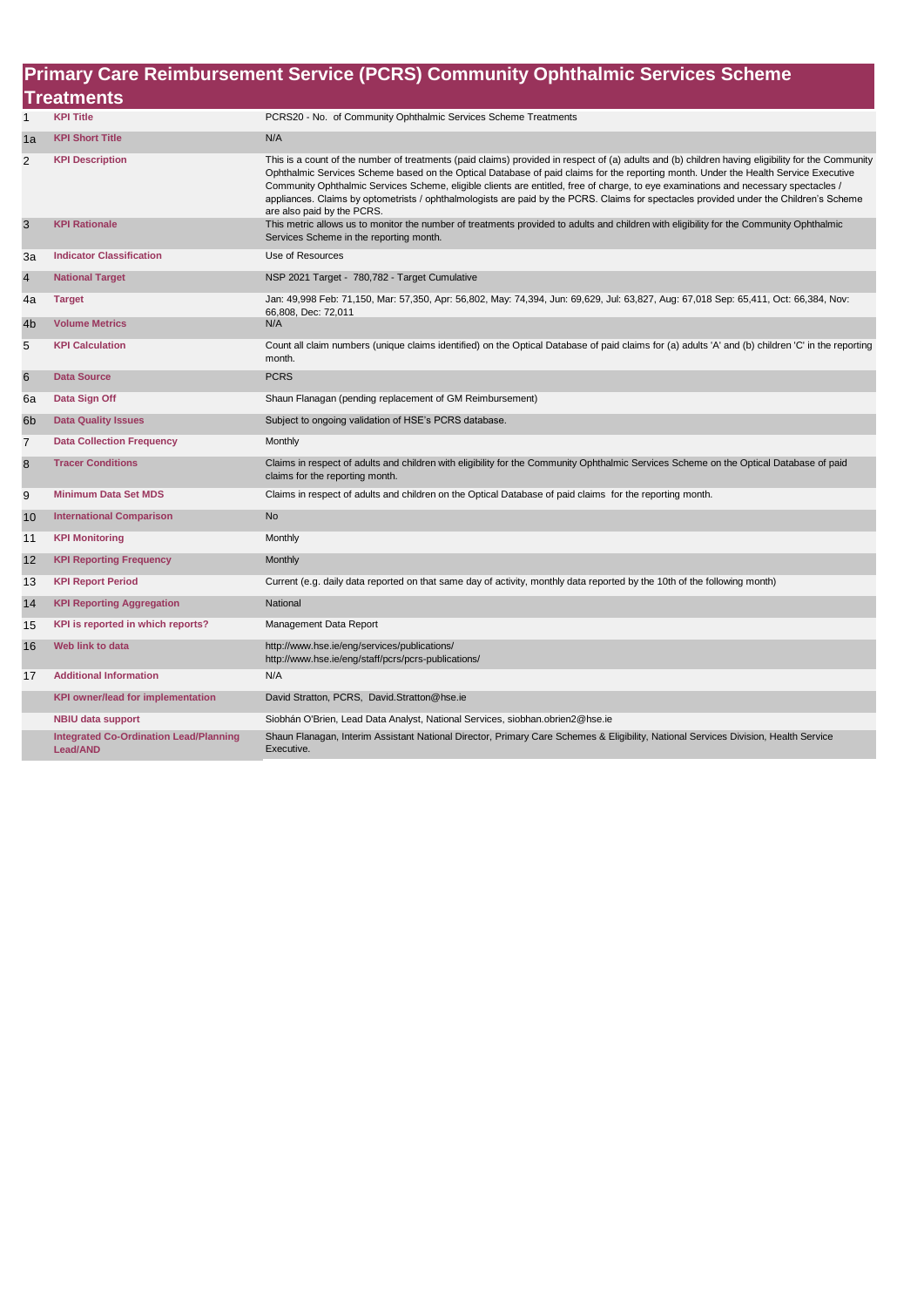|                | Primary Care Reimbursement Service (PCRS) Community Ophthalmic Services Scheme |                                                                                                                                                                                                                                                                                                                                                                                                                                                                                                                                                                                                         |  |  |
|----------------|--------------------------------------------------------------------------------|---------------------------------------------------------------------------------------------------------------------------------------------------------------------------------------------------------------------------------------------------------------------------------------------------------------------------------------------------------------------------------------------------------------------------------------------------------------------------------------------------------------------------------------------------------------------------------------------------------|--|--|
|                | <b>Treatments</b>                                                              |                                                                                                                                                                                                                                                                                                                                                                                                                                                                                                                                                                                                         |  |  |
| $\mathbf{1}$   | <b>KPI Title</b>                                                               | PCRS20A - No. of Community Ophthalmic Services Scheme Treatments (Adult)                                                                                                                                                                                                                                                                                                                                                                                                                                                                                                                                |  |  |
| 1a             | <b>KPI Short Title</b>                                                         | N/A                                                                                                                                                                                                                                                                                                                                                                                                                                                                                                                                                                                                     |  |  |
| $\overline{c}$ | <b>KPI Description</b>                                                         | This is a count of the number of treatments (paid claims) provided in respect of (a) adults and (b) children having eligibility for the Community<br>Ophthalmic Services Scheme based on the Optical Database of paid claims for the reporting month. Under the Health Service Executive<br>Community Ophthalmic Services Scheme, eligible clients are entitled, free of charge, to eye examinations and necessary spectacles /<br>appliances. Claims by optometrists / ophthalmologists are paid by the PCRS. Claims for spectacles provided under the Children's Scheme<br>are also paid by the PCRS. |  |  |
| $\mathsf 3$    | <b>KPI Rationale</b>                                                           | This metric allows us to monitor the number of treatments provided to adults and children with eligibility for the Community Ophthalmic<br>Services Scheme in the reporting month.                                                                                                                                                                                                                                                                                                                                                                                                                      |  |  |
| 3a             | <b>Indicator Classification</b>                                                | Access and Integration                                                                                                                                                                                                                                                                                                                                                                                                                                                                                                                                                                                  |  |  |
| $\overline{4}$ | <b>National Target</b>                                                         | NSP 2021 Target - 682,368 - Target Cumulative                                                                                                                                                                                                                                                                                                                                                                                                                                                                                                                                                           |  |  |
| 4a             | <b>Target</b>                                                                  | Jan: 44,267, Feb: 62,080, Mar: 50,368, Apr: 49,895, May: 64,403, Jun: 61,040, Jul: 56,196, Aug: 58,622, Sep: 56,272, Oct: 57,480, Nov:<br>58,272, Dec: 63,473                                                                                                                                                                                                                                                                                                                                                                                                                                           |  |  |
| 4b             | <b>Volume Metrics</b>                                                          | N/A                                                                                                                                                                                                                                                                                                                                                                                                                                                                                                                                                                                                     |  |  |
| 5              | <b>KPI Calculation</b>                                                         | Count all claim numbers (unique claims identified) on the Optical Database of paid claims for (a) adults 'A' and (b) children 'C' in the reporting<br>month.                                                                                                                                                                                                                                                                                                                                                                                                                                            |  |  |
| $6\phantom{1}$ | <b>Data Source</b>                                                             | <b>PCRS</b>                                                                                                                                                                                                                                                                                                                                                                                                                                                                                                                                                                                             |  |  |
| 6a             | Data Sign Off                                                                  | Shaun Flanagan (pending replacement of GM Reimbursement)                                                                                                                                                                                                                                                                                                                                                                                                                                                                                                                                                |  |  |
| 6 <sub>b</sub> | <b>Data Quality Issues</b>                                                     | Subject to ongoing validation of HSE's PCRS database.                                                                                                                                                                                                                                                                                                                                                                                                                                                                                                                                                   |  |  |
| $\overline{7}$ | <b>Data Collection Frequency</b>                                               | Monthly                                                                                                                                                                                                                                                                                                                                                                                                                                                                                                                                                                                                 |  |  |
| $\bf 8$        | <b>Tracer Conditions</b>                                                       | Claims in respect of adults and children with eligibility for the Community Ophthalmic Services Scheme on the Optical Database of paid<br>claims for the reporting month.                                                                                                                                                                                                                                                                                                                                                                                                                               |  |  |
| 9              | <b>Minimum Data Set MDS</b>                                                    | Claims in respect of adults and children on the Optical Database of paid claims for the reporting month.                                                                                                                                                                                                                                                                                                                                                                                                                                                                                                |  |  |
| 10             | <b>International Comparison</b>                                                | <b>No</b>                                                                                                                                                                                                                                                                                                                                                                                                                                                                                                                                                                                               |  |  |
| 11             | <b>KPI Monitoring</b>                                                          | Monthly                                                                                                                                                                                                                                                                                                                                                                                                                                                                                                                                                                                                 |  |  |
| 12             | <b>KPI Reporting Frequency</b>                                                 | <b>Monthly</b>                                                                                                                                                                                                                                                                                                                                                                                                                                                                                                                                                                                          |  |  |
| 13             | <b>KPI Report Period</b>                                                       | Current (e.g. daily data reported on that same day of activity, monthly data reported by the 10th of the following month)                                                                                                                                                                                                                                                                                                                                                                                                                                                                               |  |  |
| 14             | <b>KPI Reporting Aggregation</b>                                               | National                                                                                                                                                                                                                                                                                                                                                                                                                                                                                                                                                                                                |  |  |
| 15             | KPI is reported in which reports?                                              | Management Data Report                                                                                                                                                                                                                                                                                                                                                                                                                                                                                                                                                                                  |  |  |
| 16             | Web link to data                                                               | http://www.hse.ie/eng/services/publications/<br>http://www.hse.ie/eng/staff/pcrs/pcrs-publications/                                                                                                                                                                                                                                                                                                                                                                                                                                                                                                     |  |  |
| 17             | <b>Additional Information</b>                                                  | N/A                                                                                                                                                                                                                                                                                                                                                                                                                                                                                                                                                                                                     |  |  |
| 18             | <b>KPI owner/lead for implementation</b>                                       | David Stratton, PCRS, David.Stratton@hse.ie                                                                                                                                                                                                                                                                                                                                                                                                                                                                                                                                                             |  |  |
| 19             | <b>NBIU data support</b>                                                       | Siobhán O'Brien, Lead Data Analyst, National Services, siobhan.obrien2@hse.ie                                                                                                                                                                                                                                                                                                                                                                                                                                                                                                                           |  |  |
| 20             | <b>Integrated Co-Ordination Lead/Planning</b><br><b>Lead/AND</b>               | Shaun Flanagan, Interim Assistant National Director, Primary Care Schemes & Eligibility, National Services Division, Health Service<br>Executive.                                                                                                                                                                                                                                                                                                                                                                                                                                                       |  |  |